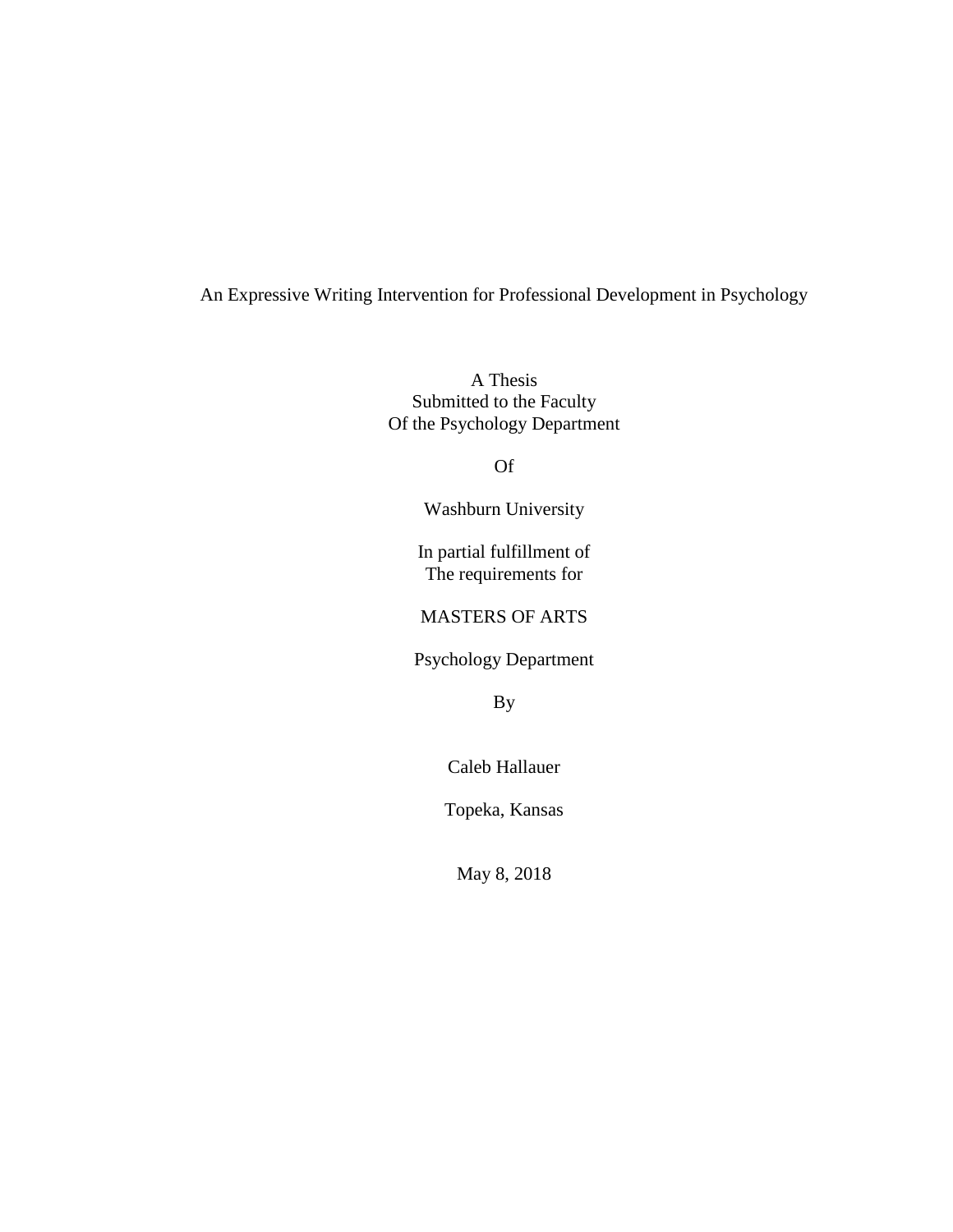Thesis Approval Department of Psychology Washburn University Topeka, Kansas

May, 2018

I hereby recommend that the thesis prepared under my supervision by

#### **CALEB HALLAUER**

Entitled

## AN EXPRESSIVE WRITING INTERVENTION FOR PROFESSIONAL DEVELOPMENT IN PSYCHOLOGY

### be accepted in partial fulfillment for the

### MASTER OF ARTS DEGREE

RaLynn Schmalzried, Ph.D. Chair of the Thesis Committee

Juliann Mazachek, Ph.D.

Vice President of Academic Affairs

Cynthia L. Turk, Ph.D. Head of the Department

Recommendation Concurred by

**Angela** Duncan, Ph.D.

Cynthia Nebel, Ph.D.

Committee for the Thesis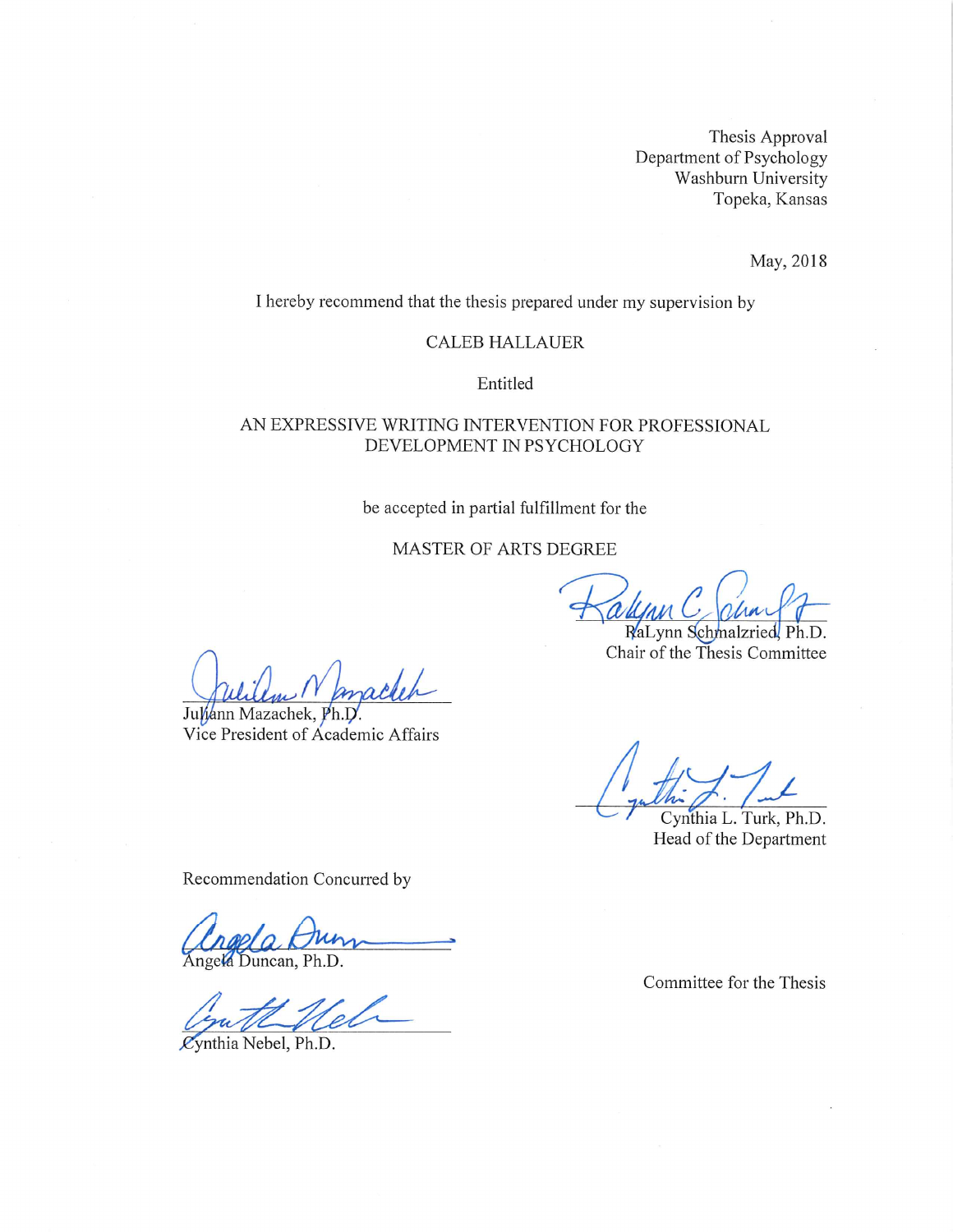# **Acknowledgements**

I would like to say thank you to the faculty, staff, and students of Washburn University for their wisdom and guidance throughout this project, my cohort for their unwavering support, and my wife for her tireless energy and optimism.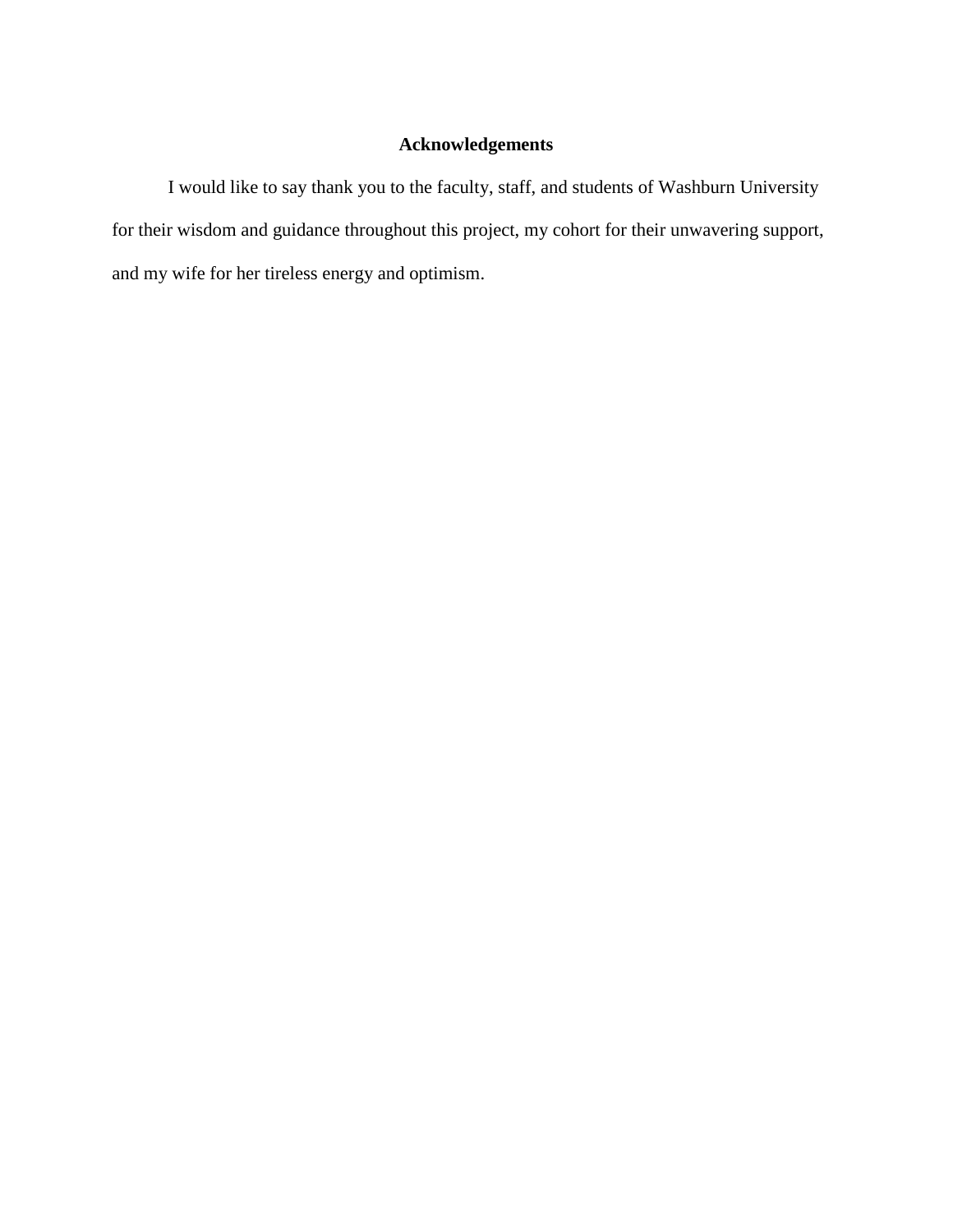### **An Expressive Writing Intervention for Professional Development in Psychology**

For many young people the development of a professional identity is a future-oriented topic that is left unexamined and under-developed during their collegiate education (Lengelle & Meijers, 2014). Students often enter college feeling uncertain about their course of study or area of specialization (Komarraju, Swanson, & Nadler, 2014), and many college seniors lack the skills required to secure a job or to continue to graduate school (Roscoe & Strapp, 2009). Students may take the path of least resistance or succumb to peer and family pressure to follow an unwanted path. Others may follow family pressure and enter a career that is unsatisfying or earn a degree outside their area of interest. Finally, an individual may not know what he or she wants to do for a career but may prefer to work an unsatisfying job that keeps he or she close to friends and family.

There appears to be a gap between a student's expectations of employability and the realities of the labor market (Brown & Hesketh, 2004). The Secretary Commission on Achieving Necessary Skills (SCANS) report attempted to assist institutions of higher learning to bridge this gap by identifying fundamental skills and workplace competencies (SCANS, 2001). This report outlined skills and attributes that are required by any job: basic skills, thinking skills, and personal qualities. Additionally, the SCANS report listed five workplace competencies aimed at increasing efficacy in the workplace: resource, interpersonal, information, systems, and technology. Recognizing the fact that psychology undergraduates were underperforming relative to other degrees in the job market, the American Psychological Association (APA) affirmed the need for professional development (PD) as a component of undergraduate education in psychology by including PD as one of the five comprehensive learning goals in the updated Guidelines for the Undergraduate Psychology Major (APA, 2013). This is important since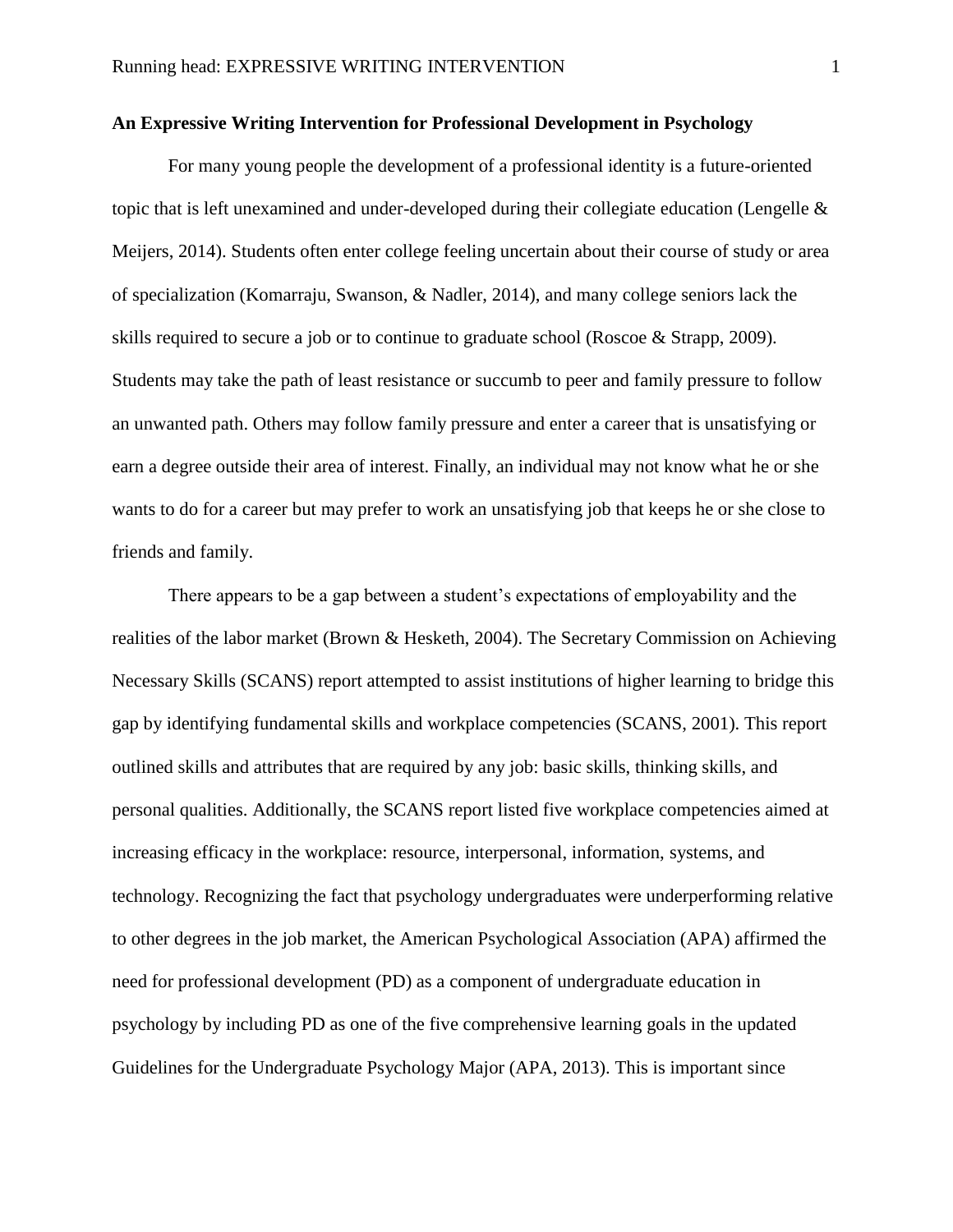#### EXPRESSIVE WRITING INTERVENTION 2

psychology students report obtaining important job skills in the workplace and not in the classroom (Landrum, Hettich, & Wilner, 2010). Additionally, psychology students perceive themselves as underprepared for the workplace (Landrum, et al., 2010) yet little has been done to improve this perception (Gordienko, 2015).

The National Association of Colleges and Employers (NACE) defines professional development as the attainment and demonstration of requisite competencies that broadly prepare college graduates for a successful transition to the workplace (NACE, 2017). Professional development is often evaluated in absolutes, or by external attributes, such as credentials, degrees, technical and computer skills, and organizational and leadership skills (Imeokparia & Ediagbonya, 2012; NACE, 2017). However, PD also involves subjective, or internal, contextual components such as standing relative to other job candidates, perceptions of the self, verbal communication, and emotional intelligence (Brown & Hesketh, 2004; NACE 2017). Therefore, PD can be understood as two parts: an external piece consisting of academic learning, skills training, titles and degrees, and objective competencies; and an internal piece consisting of a person's thoughts, beliefs, emotions, and subjective experiences. External PD has been the focus of a majority of interventions (e.g. Meijers, Lengelle, Winters, & Kuijpers, 2017), leaving internal PD relatively unexplored.

#### **Professional Development in Psychology**

Professional development may be of unique importance to psychology. Undergraduate psychology students are less knowledgeable about their career options upon graduation (Thomas & McDaniel, 2004), and have a lower mean salary and more varied type of employment when compared to other degrees (Rajecki, 2012). Additionally, Borden & Rajeecki (2009) identified several areas in which recent psychology baccalaureates performed poorly, including finding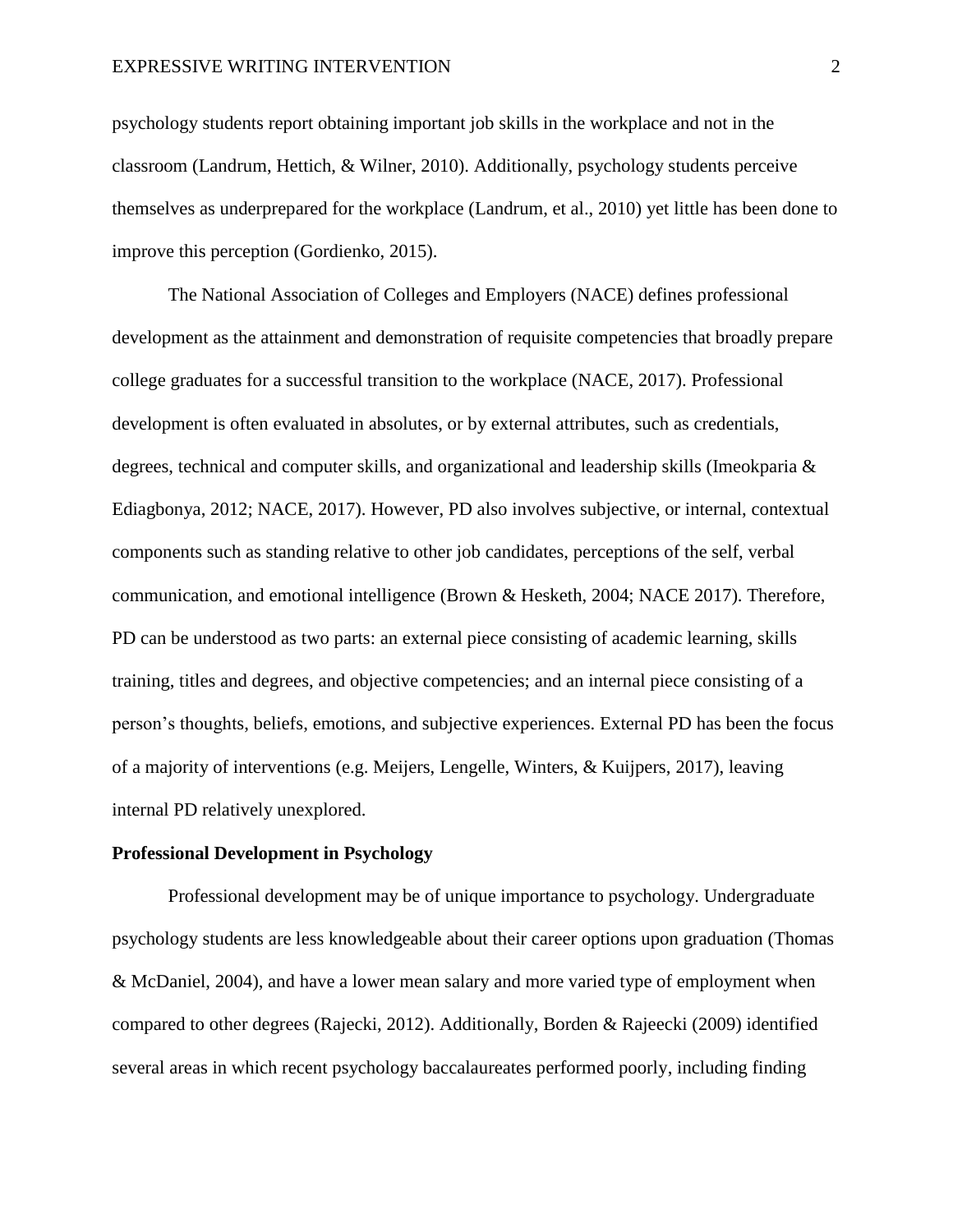themselves in jobs with poor career potential, being more likely than other majors to have a job that does not require a baccalaureate degree, and more likely than other recent graduates to have a job unrelated to their degree, which Kressel (1990) identified as a moderator of lower employment satisfaction.

These trends occur despite the fact that psychology teaches a variety of highly valued skills in the classroom, including reliability, integrity, work ethic, communication, technology, critical thinking, and teamwork (Rogers, 2012). These professional skills are a core component of many courses in psychology and are essential to the successful completion of an undergraduate degree in psychology (Gordienko, 2015). Further, psychology applies the skills of observation, problem solving, and communication directly to human behavior, and complements them with knowledge in research methods, statistics, and interpersonal skills (Landrum et al., 2010). Psychology students are taught skills for the workplace, but not how to apply them there. Consequently, the gap may not be in the skills themselves, but rather in implementing or recognizing them.

While external PD has been a focus of the APA (2013) and others (Baxter Magolda, 2007; Landrum et al., 2010; Rogers, 2012; Gordienko 2015), internal PD, or the self-perception of employability and workplace readiness has been largely ignored. Poor outcomes for psychology undergraduates have continued over the past 15 years in the presence of intentional targeting of external PD in the classroom, suggesting other variables may be contributing to these outcomes. Research aimed at closing the internal-external PD gap in psychology has primarily focused on either the creation of upper-level psychology courses devoted to exploration of skills and career opportunities (Roscoe & Strapp, 2009) or intensive post-graduate courses implemented in the workplace (Lengelle, et al., 2014). Little research exists on closing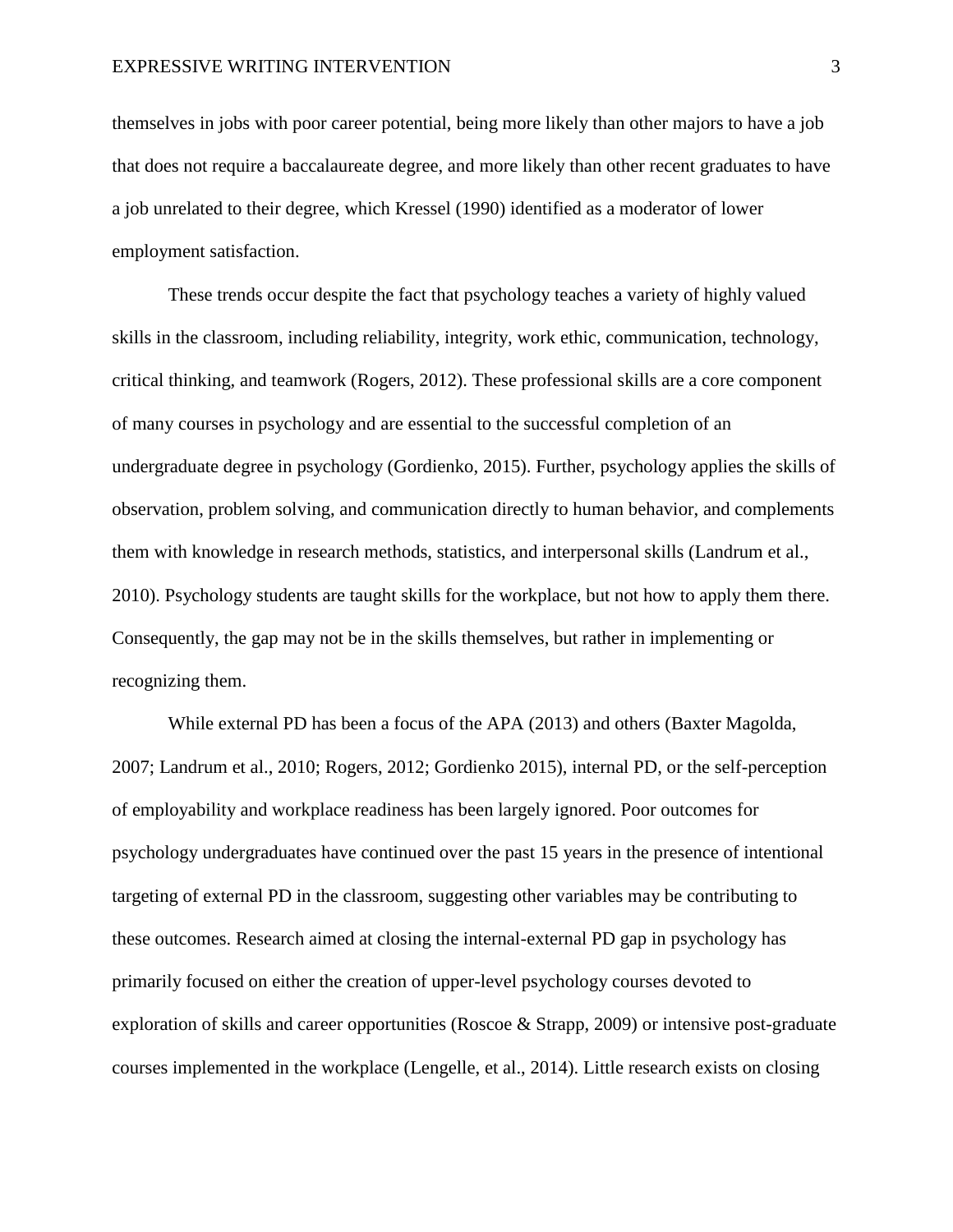the internal-external PD gap in psychology by improving psychology students' self-perceptions as skilled, valuable job candidates via time-limited, classroom-oriented interventions. One recent development is the Employable Skills Self-Efficacy Survey (ESSES; Ciarocco & Strohmetz, 2017). This web-based survey allows students to assess perceived mastery of skills valued by employers and offers guidance on how to improve areas of relative weakness. The ESSES is a promising intervention to help students identify the skills they possess and, through this acknowledgement, positively impact the students' thoughts, beliefs, and emotions as a worthy and qualified job candidate. Still, the ESSES is not directly designed as a classroom intervention and so other interventions would add to the literature in closing the gap between internal and external PD.

#### **Expressive Writing**

Expressive writing is a form of therapy that uses the act of writing and processing the written word to facilitate affective and cognitive change. Pioneered by Pennebaker and Beall (1986), expressive writing was originally applied to introductory psychology students who had experienced a traumatic event. Participants were instructed to write about facts and feelings surrounding their most traumatic or upsetting experiences for 20 minutes a day for 4 consecutive days. These were compared to a control group who wrote about superficial, neutral topics, such as how they manage their time. Outcomes were measured in visits to the university health center. Experimental group participants made significantly fewer visits to the university health center than control group participants.

Pennebaker's (1988) theory asserts that effort is required to actively inhibit thoughts and feelings associated with traumatic events and that this repression serves as a cumulative stressor on the body (Pennebaker, 1997). While Pennebaker's theory was initially developed as an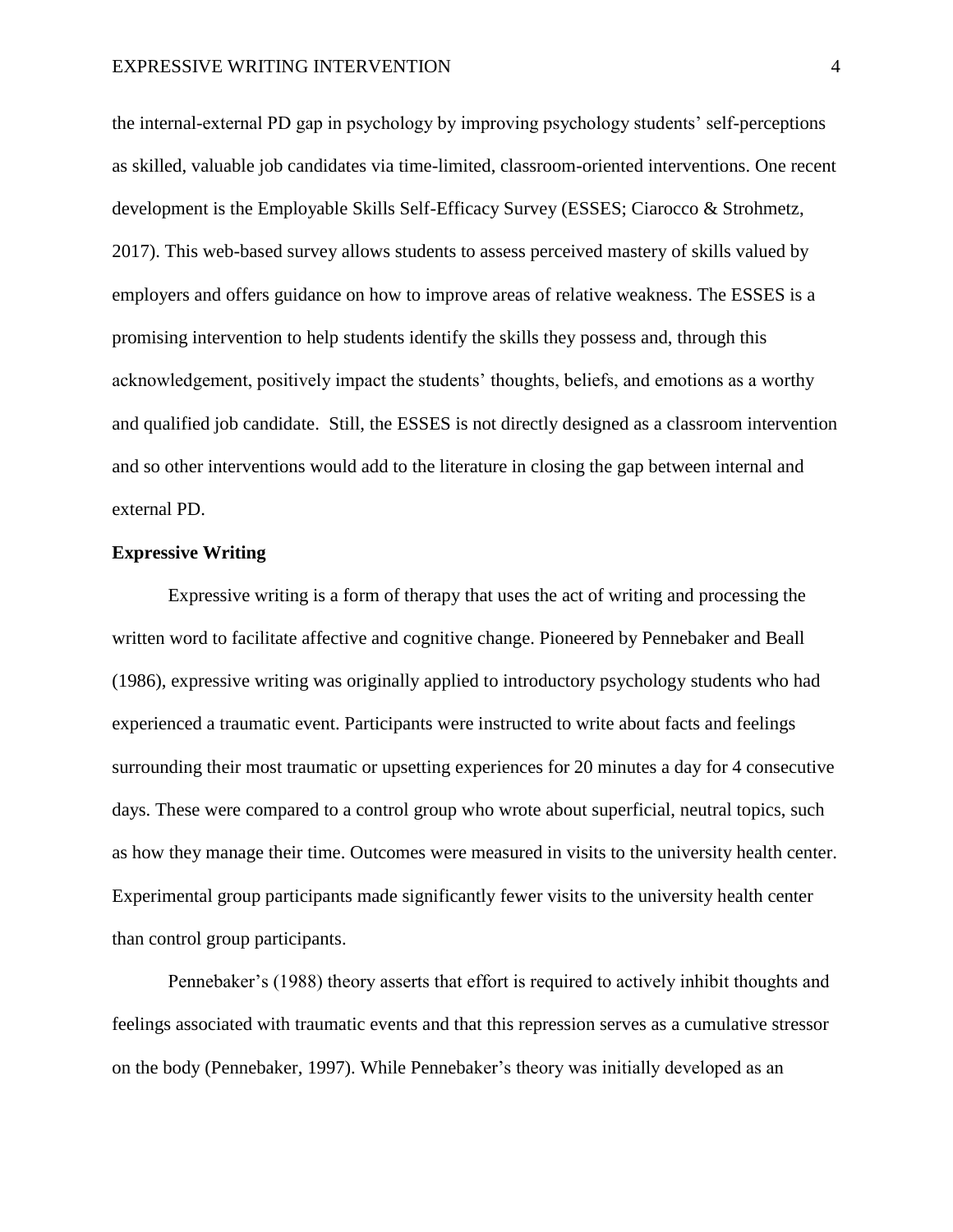intervention for trauma, subsequent research utilizing expressive writing demonstrates improvements in physical and mental health in a variety of contexts. For example, expressive writing is associated with fewer illness-related visits to the doctor (Pennebaker, Kiecolt-Glaser, & Glaser, 1988; Pennebaker & Francis, 1996), fewer number of days spent in a hospital (Norman, Lumley, Dooley, & Diamond, 2004), improved liver function (Francis & Pennebaker, 1992), improved immune system functioning (Esterling, Antoni, Fletcher, Margulies, & Schneiderman, 1994), and increased positive affect in breast cancer survivors (Gellaitry, Peters, Bloomfield, & Home, 2009). Expressive writing may also have a positive effect on long-term emotional health outcomes, such as improvement in mood and affect (Pennebaker et al.*,* 1988) and reduction in post-traumatic intrusion and avoidance symptoms (Klein & Boals, 2001). In the workplace, expressive writing may benefit individuals who have experienced workplace injustice (Barclay & Sharlicki, 2009), improve affect, self-efficacy, and emotional intelligence (Kirk, Schutte, & Hine, 2011), and may reduce workplace bullying (Hodgins, MacCurtain, & Mannix-McNamara, 2008).

The benefits of expressive writing are not limited to physical and emotional health. In college students, expressive writing is associated with improvement in grade point average (Pennebaker & Francis, 1996; Ramirez & Bullock, 2011), working memory (Klein & Boals, 2001), and sporting performance (Scott, Robare, Raines, Konwinski, Chanin, & Tolley, 2003). Expressive writing is also associated with reductions in math anxiety (Park, Ramirez, & Bellock, 2014), stress (Rani & Princely, 2016), and future intentions to drink alcohol (Young, Rodriguez, & Neighbors, 2013). In collegiate classrooms, expressive writing interventions may improve problem solving skills (Albritton & Truscott, 2014), and may improve overall psychological well-being as measured in improvements in mood, anxiety, and health (Murray, Murray, &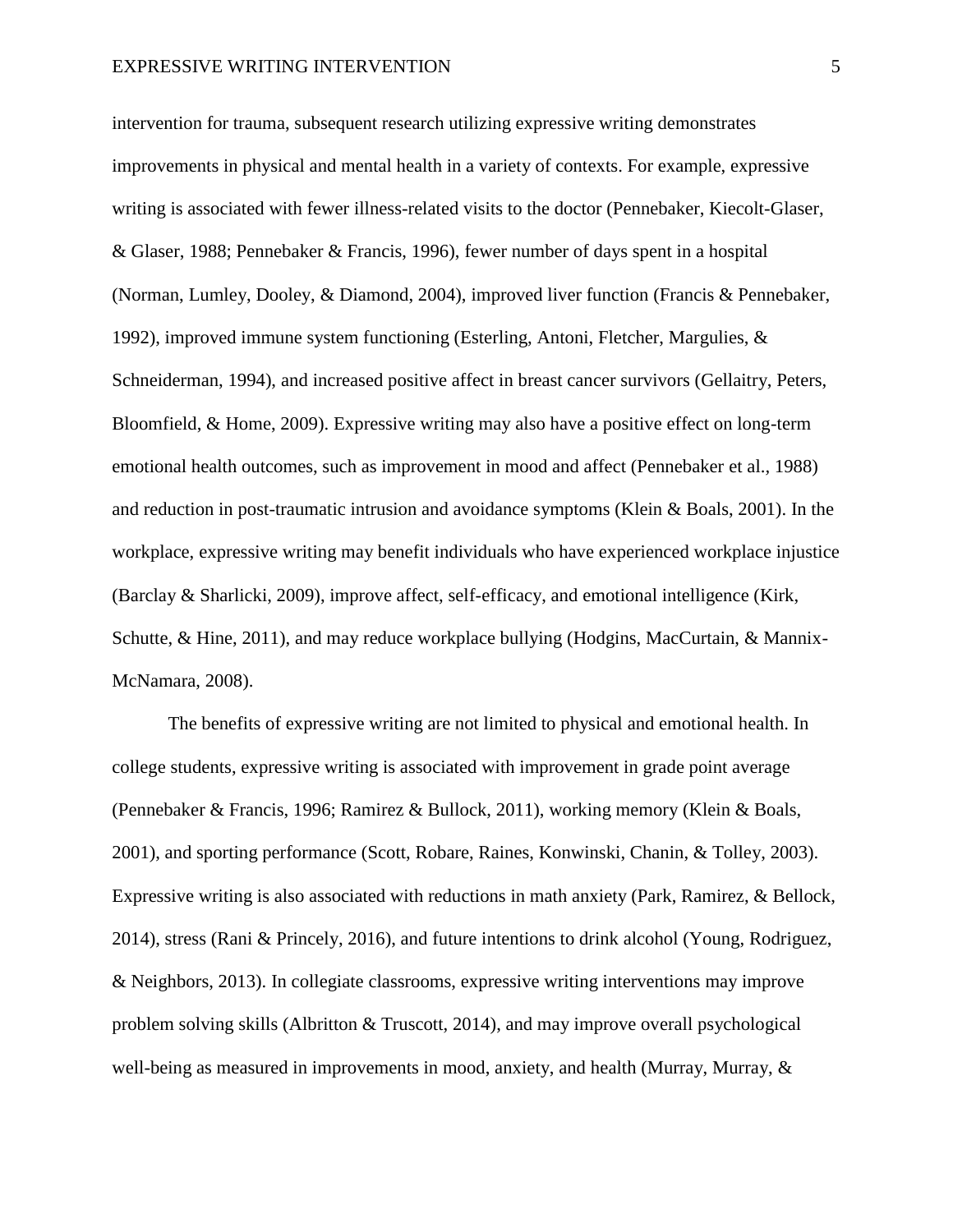Donnelly, 2016). In general, expressive writing appears to produce small but significant outcomes with larger effect sizes observed in individuals with high levels of emotional problems (Travagin, Margola, & Revenson, 2015) and does not appear to result in negative outcomes (Riddle, Smith, & Jones, 2016).

Some debate exists regarding the exact mechanisms that drive change in expressive writing (Baikie & Wilhelm, 2005; Nazarian & Smyth, 2013; Pennebaker, 2010). Pennebaker (1997) set the precedent of asking participants to write about the most stressful or traumatic event and allowing participants to switch topics if they like. Subsequent studies have often altered the original instructions, such as using negative cues (Young, Rodriguez, & Neighbors, 2013) or not allowing topic switching (Resick, Monson, & Chard, 2014), but few have systematically compared these alterations against a group with Pennebaker's standard cues and a control group with neutral cues (Nazarian & Smyth, 2013). Baikie & Wilhelm (2005) stated that, without systematic investigation, it is impossible to know whether it is the writing process or alterations in writing cues that lead to positive outcomes, and thus no agreement exists on the mechanism of change in expressive writing. This disagreement has led to the development of new theoretical orientations related to expressive writing.

Theoretical explanations for change in expressive writing instructions were summarized by Frattaroli (2006) and include cognitive-processing, exposure, and self-regulation. As an example, increases in understanding and insight could occur in cognitive processing after directing individuals to identify their emotions and reflect upon how a traumatic event has altered their thoughts and beliefs. Therefore, cognitive-processing instructions place an emphasis on identification and expression of emotions as well as cognitive reappraisal (Sloan, Marx, Epstein, & Lexington, 2007). Alternatively, exposure instructions ask the individual to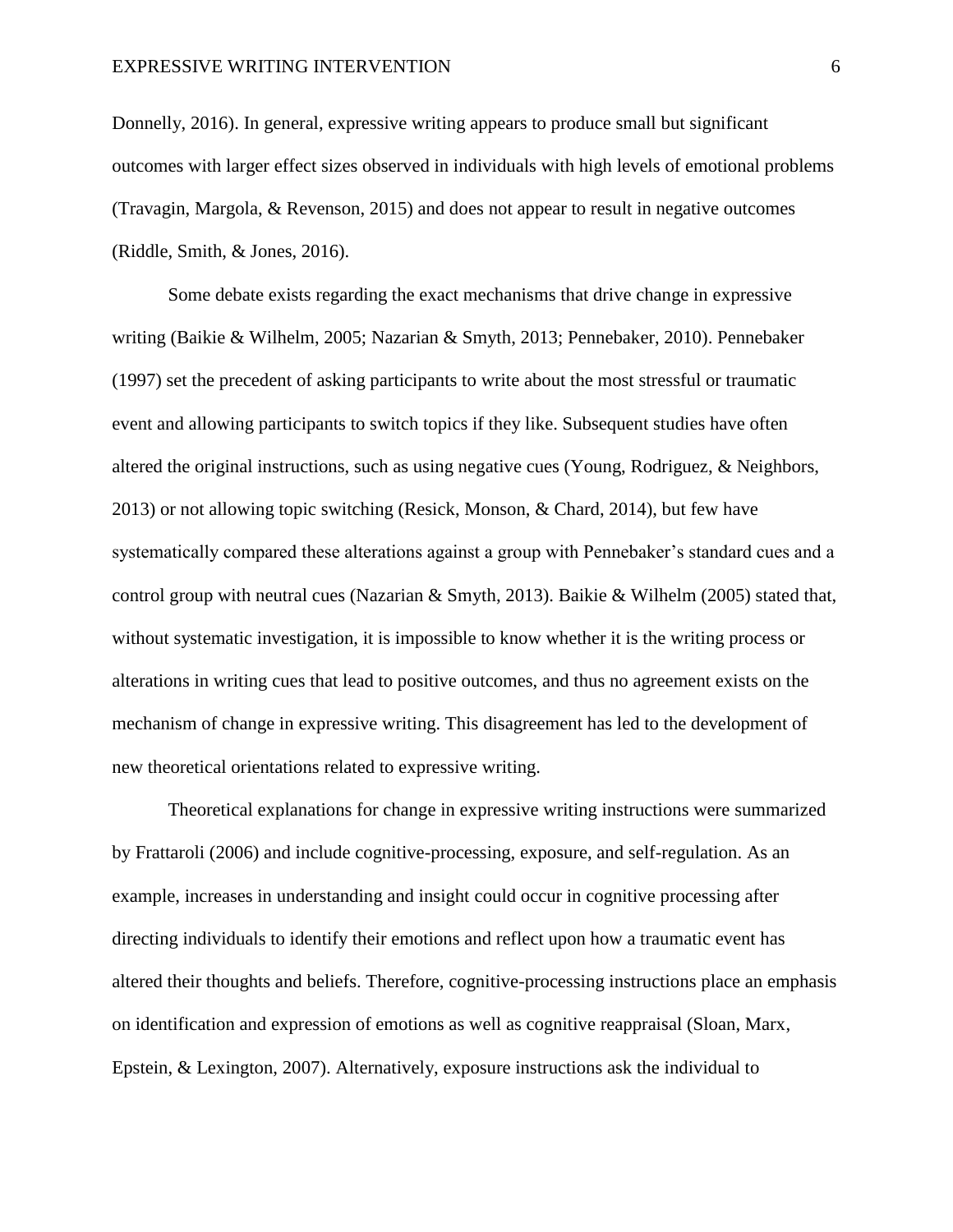#### EXPRESSIVE WRITING INTERVENTION 7

repeatedly write about a traumatic event, thereby facilitating emotional habituation (Sloan, Marx, & Epstein, 2005). Finally, self-regulation can take different forms but centers around how individuals react to and manage emotional states (King, 2002). Unlike cognitive processing and exposure, self-regulation does not require the individual to focus on a specific negative life event and may be most appropriate for future-oriented topics (Lengelle & Meijers, 2014).

Self-regulatory writing cues demonstrate efficacy in adolescent and young adult populations as well. In adolescent samples, benefit-focused writing cues, such as the reward of overcoming difficult obstacles through hard work, outperform standard cues, such as writing about a particularly difficult obstacle to a goal. (Facchin, Margola, Molgora, & Revenson, 2013). Additionally, setting, elaborating, and reflecting upon personal goals may drive improvements in academic performance in college students (Morisano, Hirsh, Peterson, Pihl, & Shore, 2010) and self-distancing may play a role in crafting meaningful narratives (Park, Ayduk, & Kross, 2016). Nazarian & Smyth (2013) found self-regulation cues produced higher levels of positive affect in college students when compared against cognitive-processing, exposure, and standard writing cues, as well as a control condition. In sum, self-regulatory writing cues that focus on the benefits of setting personal goals may have the most support for an intervention that asks college students to write about a future-oriented event, such as the prospect of entering the job market. Improving professional development through expressive writing warrants study given the documented efficacy of expressive writing interventions for adolescents and young adults (Travagin, Margola, & Revenson, 2015). Specifically, expressive writing may be uniquely suited for improving self-perceived professional development by targeting the "soft" skills neglected by educators and institutions but desired by businesses and employers (Hillage, Regan, Dickson, & McLoughlin, 2002; Schulz, 2008).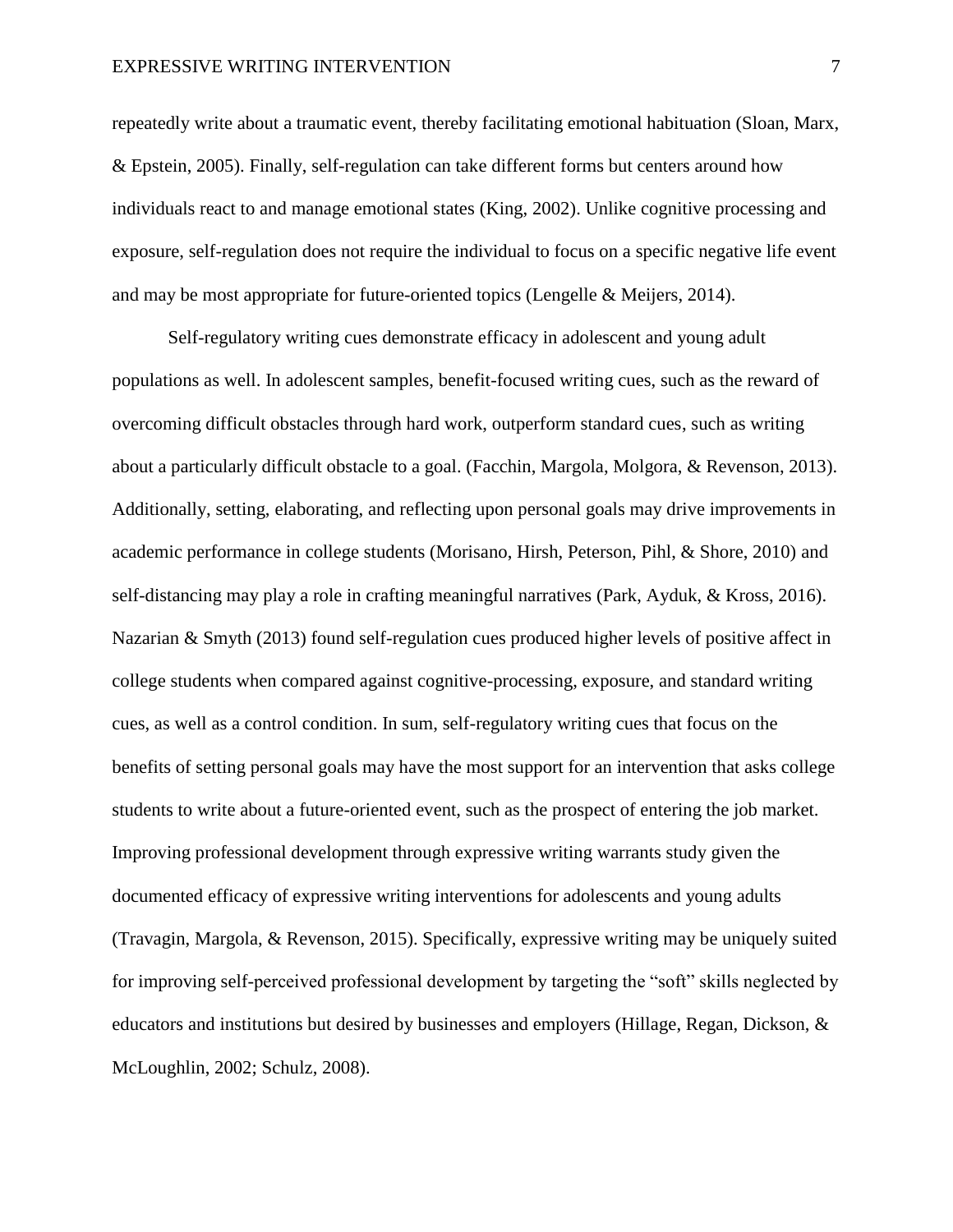# **Professional Development Through Expressive Writing**

The wide and varied application of expressive writing, a very low instance of negative outcomes, and the small investment of time required suggest that expressive writing is an ideal method for interventions aimed at increasing self-perceived professional development in a classroom setting. However, research in this area is limited. There is evidence that expressive writing promotes the development of career narratives (Lengelle, Meijers, Peoll, & Post, 2013), helps individuals articulate personal insights (Lengelle, Meijers, Poell, & Post, 2014), and improves luck readiness, or the ability to respond to and make use of career opportunities (Lengelle, Meijers, Poell, Geijsel, & Post, 2016). However, the aforementioned interventions were implemented in in professional environments such as the workplace or as work-related seminars and utilized intensive, two-day writing classes that are not practical in a classroom setting. Further, participants were writing about jobs or careers they currently held as opposed to a job or career toward which one is currently working. It is unclear if the positive benefits evidenced by these interventions will transfer to the classroom.

When considering expressive writing interventions, it is also important to examine if or in what ways altering the "dosage" or the number and length of writing sessions or the days in between writing sessions would alter the outcomes. A meta-analysis conducted by Travagin, Margola, & Revenson (2015) of expressive writing among adolescents and young adults found that increasing the "dosage" of writing sessions increased the strength of the effects, while manipulating the days between writing sessions had no significant effect on the outcome. Altering the time between writing sessions does not appear to affect the strength of outcomes in adults either (Chung & Pennebaker, 2008; Sheese, Brown, & Graziano, 2004). This suggests expressive writing interventions can be efficacious when applied to adolescents or adults on non-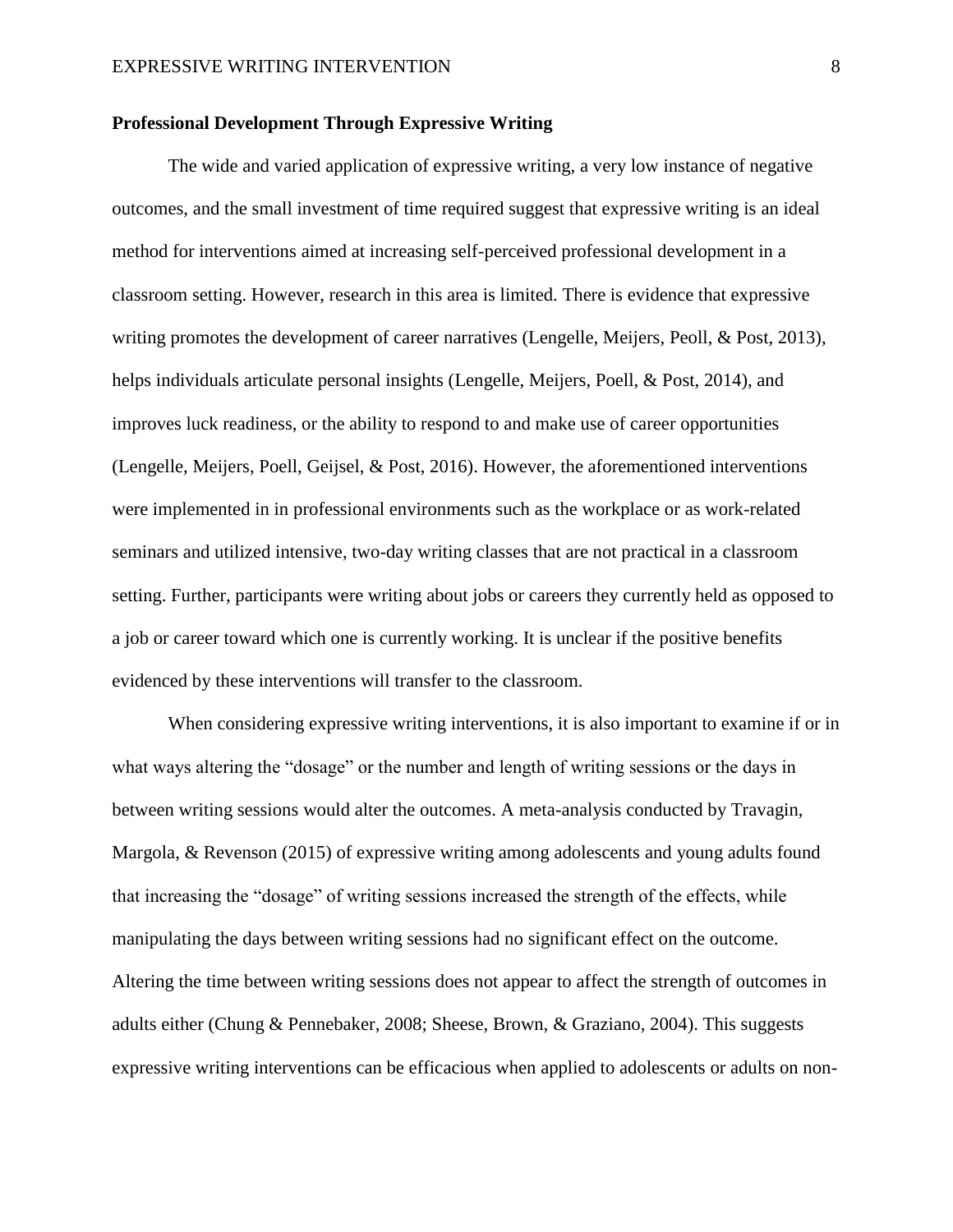#### EXPRESSIVE WRITING INTERVENTION 9

consecutive days. To summarize, on an expressive writing intervention aimed at increasing selfperceived professional development in college students in the classroom should be structured to have participants write by hand for five sessions of 15-20 minutes each. Participants would be directed to write continuously for the duration of the session and be allowed to repeat themselves as often as needed. Writing cues would direct participants to write about the positive benefits of setting personal goals related to future employment and to specifically include the emotional benefits related to their goals. Writing cues should also reflect topics covered within the PDoriented course in which the participant is currently enrolled.

The current study applies an expressive writing intervention to the professional development of college students in a university setting. The goal of this intervention is to increase self-perceived employability above and beyond what students receive during a course that includes PD. Psychology students currently enrolled in PD-related courses were recruited for participation in the intervention. Communications students were also recruited for the intervention in an effort to increase the sample size and were chosen due to availability of courses that focus on PD. The hypotheses are as follows:

1. Experimental groups will score significantly higher than control groups in internal employability at post-intervention compared to baseline or pre-intervention measures, regardless of major. Internal employability is not expected to increase solely as a result of taking a PD-related course; therefore, the increase in scores isn't expected between the start of the class and the beginning of the intervention, but small, positive gains are expected as a result of the expressive writing intervention between pre- and post-intervention measures.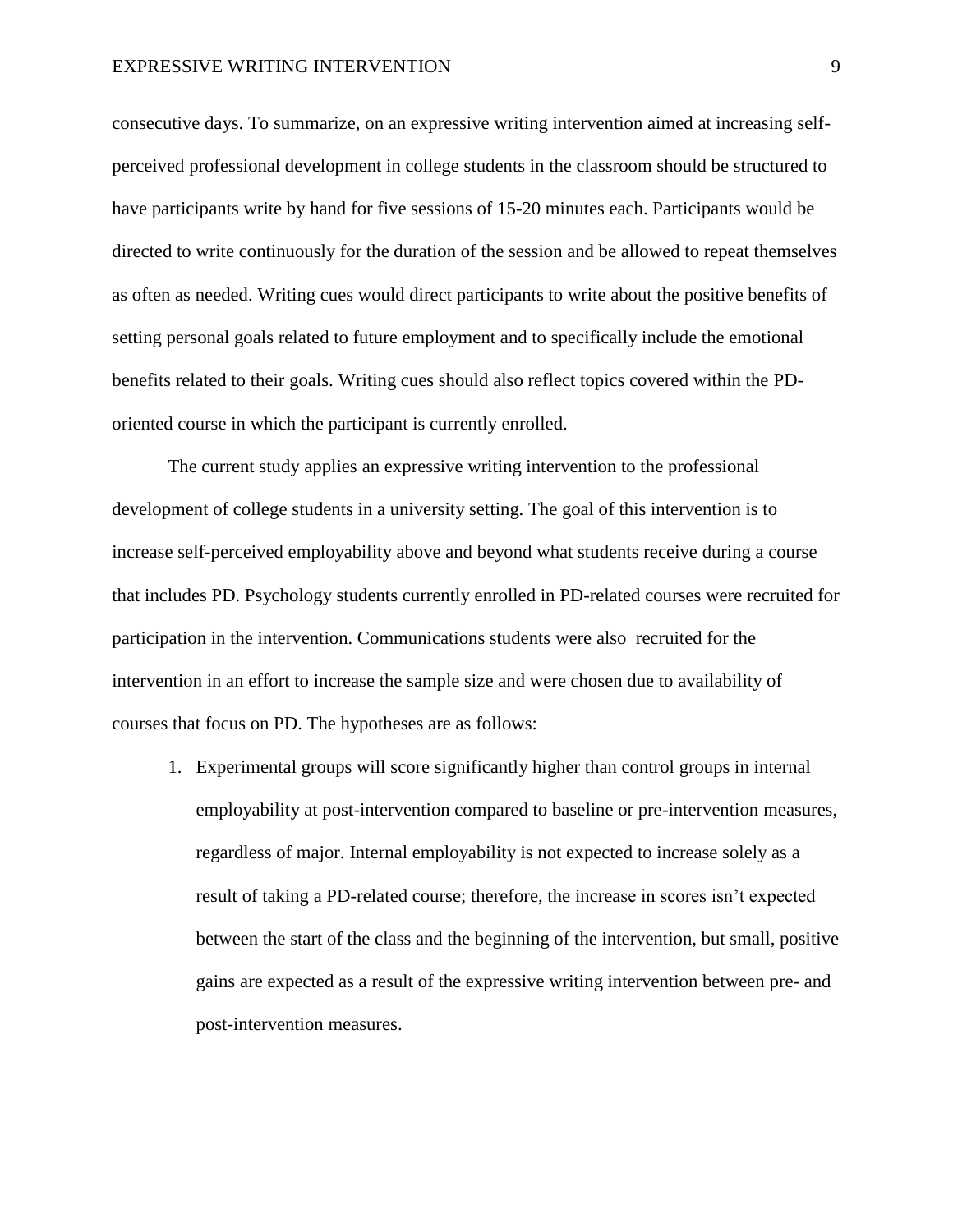- 2. Scores on the external employability measure will not differ significantly by major or group classification. Expected gains in external employability are explained by the participants' presence in an undergraduate PD-related course and should not be significantly impacted by the intervention but should increase from the baseline to post-intervention as a result of the class content.
- 3. Scores on the internal employability measure will not differ significantly between psychology and communications students. We have no reason to expect that internal PD would be different in the two populations of students.
- 4. The scales used to measure professional development, both external and internal, will demonstrate good reliability and internal consistency. An adapted version of the external PD scale was created for communications students. These changes should not be significant enough to affect the scales' psychometric properties previously reported.

#### **Methods**

### **Participants**

Participants  $(N = 110)$  were students currently enrolled in one of three psychology classes or one of two communications courses at a mid-sized Midwestern University. Two of the psychology classes were a forum-based course for sophomore and junior psychology majors (*N*=39) who had recently declared their major. The remaining psychology course (*N*=11) was a "Classroom to Career" capstone course for senior psychology majors. All three psychology classes were primarily focused on PD. A majority of communications participants (*N*=50) were freshman and sophomore students taking an introductory course in communications that included a few units relating to PD. The remaining communications participants (*N*=10) were seniors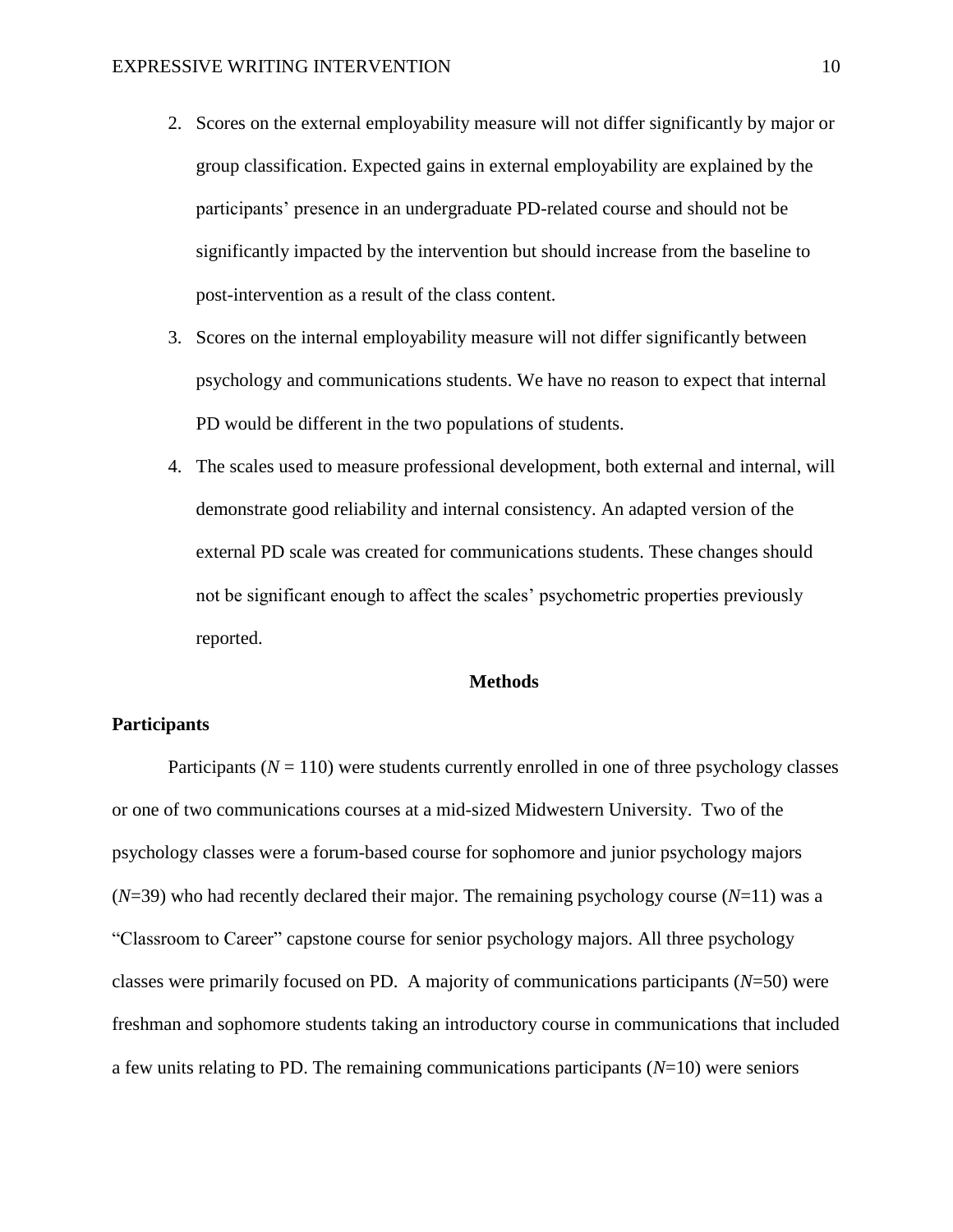taking a "Digital Portfolio" capstone course aimed at securing students a job post-graduation and was again primarily focused on PD. Demographic information regarding the participants can be found in Table 1. Due to errors in administration and students being absent for one or more days, only 45 participants (*NPsych* =36; *NComms*=9) had full data available to analyze for within-subjects analyses. All of the communications students included were from the senior-level class that primarily focused on PD.

# **Table 1**. *Demographic Information*

|                | Freshman | Sophomore      | Junior   | Senior  | $\overline{5^{th}}$ year+ |
|----------------|----------|----------------|----------|---------|---------------------------|
| Psychology     | 3.33%    | 30.00%         | 30.00%   | 16.67%  | 23.33%                    |
| Communications | 33.33%   | 27.45%         | 9.80%    | 17.65%  | 13.73%                    |
| Race/Ethnicity |          |                |          |         |                           |
|                | White    | <b>Black</b>   | Hispanic | Asian   | Bi-racial                 |
| Psychology     | 63.33%   | 3.33%          | 20.00%   | 3.33%   | 10.00%                    |
| Communications | 76%      | 8%             | 10%      | 8%      | 2%                        |
|                |          | Age (in years) |          |         |                           |
|                | M        | SD             | Median   | Minimum | Maximum                   |
| Psychology     | 23.5     | 1.45           | 21.5     | 19      | 61                        |
| Communications | 21.6     | .86            | 20       | 18      | 50                        |

#### Classification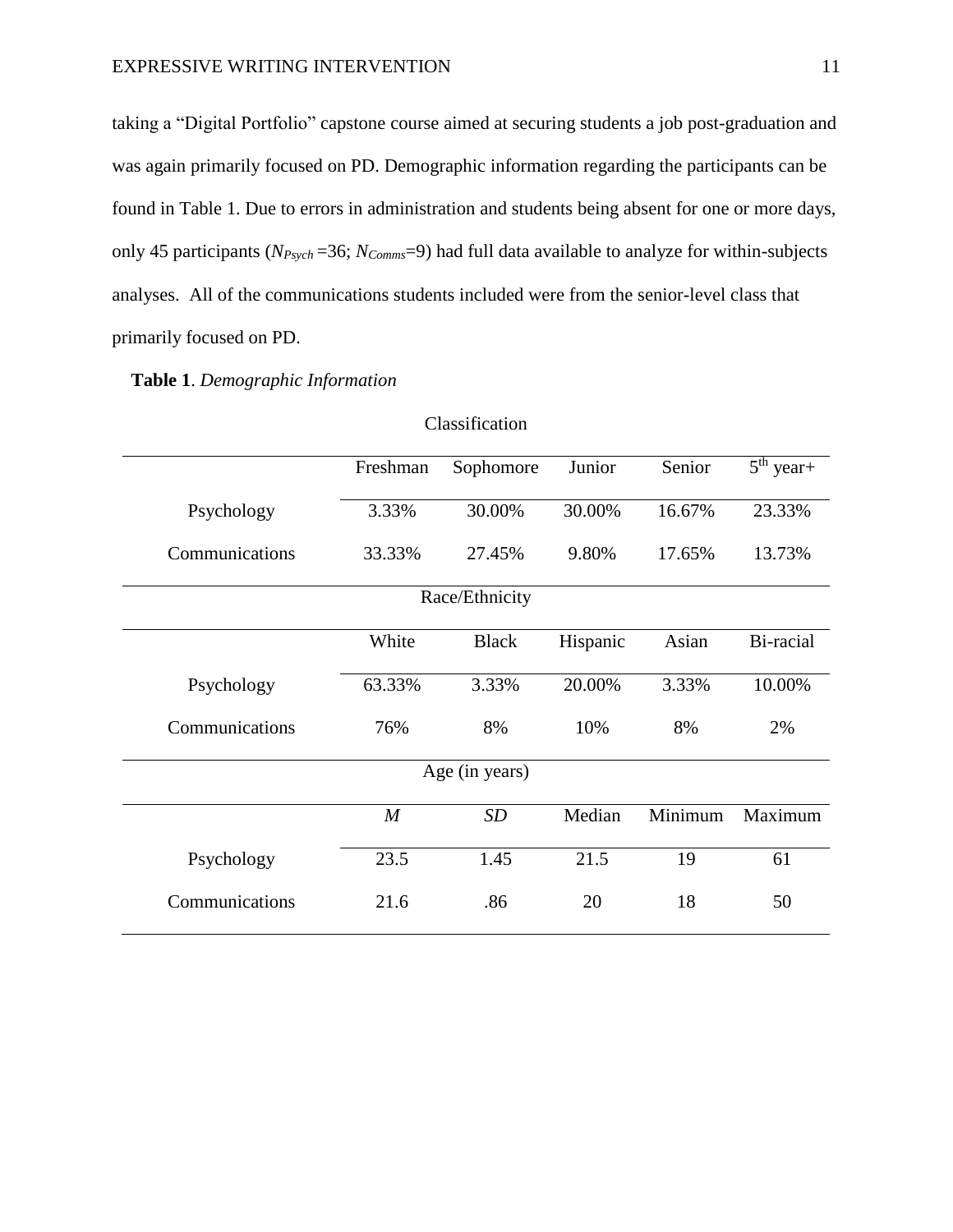#### **Measures**

Professional development was measured using the Self-Perceived Employability Scale (SPES; Rothwell, Herbert, & Rothwell, 2008; Appendix A) and an adaptation of Dillinger & Landrum's (2002) Survey of Professional Development in Psychology (SPDP; Appendix B).

**Self-Perceived Employability Scale.** The Self-Perceived Employability Scale is an 8 item self-report measure of beliefs related to the likelihood of successfully obtaining a job in a desired field and the factors influencing these perceptions. The SPES is considered a measure of internal employability that reflects beliefs and perceptions about oneself as a job candidate (Rothwell, Herbert, & Rothwell, 2008). It is measured on a 5-point Likert scale from 1 (Strongly Disagree) to 5 (Strongly Agree) with no reverse-scored items. Higher scores indicate the participant believes they possess highly-developed individual characteristics that will contribute positively to being hired. Sample items include, "The skills and abilities that I possess are what employers are looking for," and "I feel I could get any job so long as my skills and experience are reasonably relevant." Previous research has demonstrated good internal consistency ( $\alpha$  = .747) and discriminant validity ( $\alpha$  = .192) of this scale when compared against the External Employability Scale (EES; Rothwell, Herbert, & Rothwell, 2008).

**Survey of Professional Development in Psychology.** The Survey of Professional Development in Psychology is a 28-item measure reflecting education and knowledge about psychology and its' related fields. The SPDP is considered a measure of external professional development that reflects education, academic work, and other skill improvements gained from outside the individual. It is measured on a 5-point Likert scale from 1 (Strongly Disagree) to 5 (Strongly Agree) with no reverse scored items. Higher scores indicate higher levels of education and academic achievement in psychology. Sample items include, "I am certain I will be able to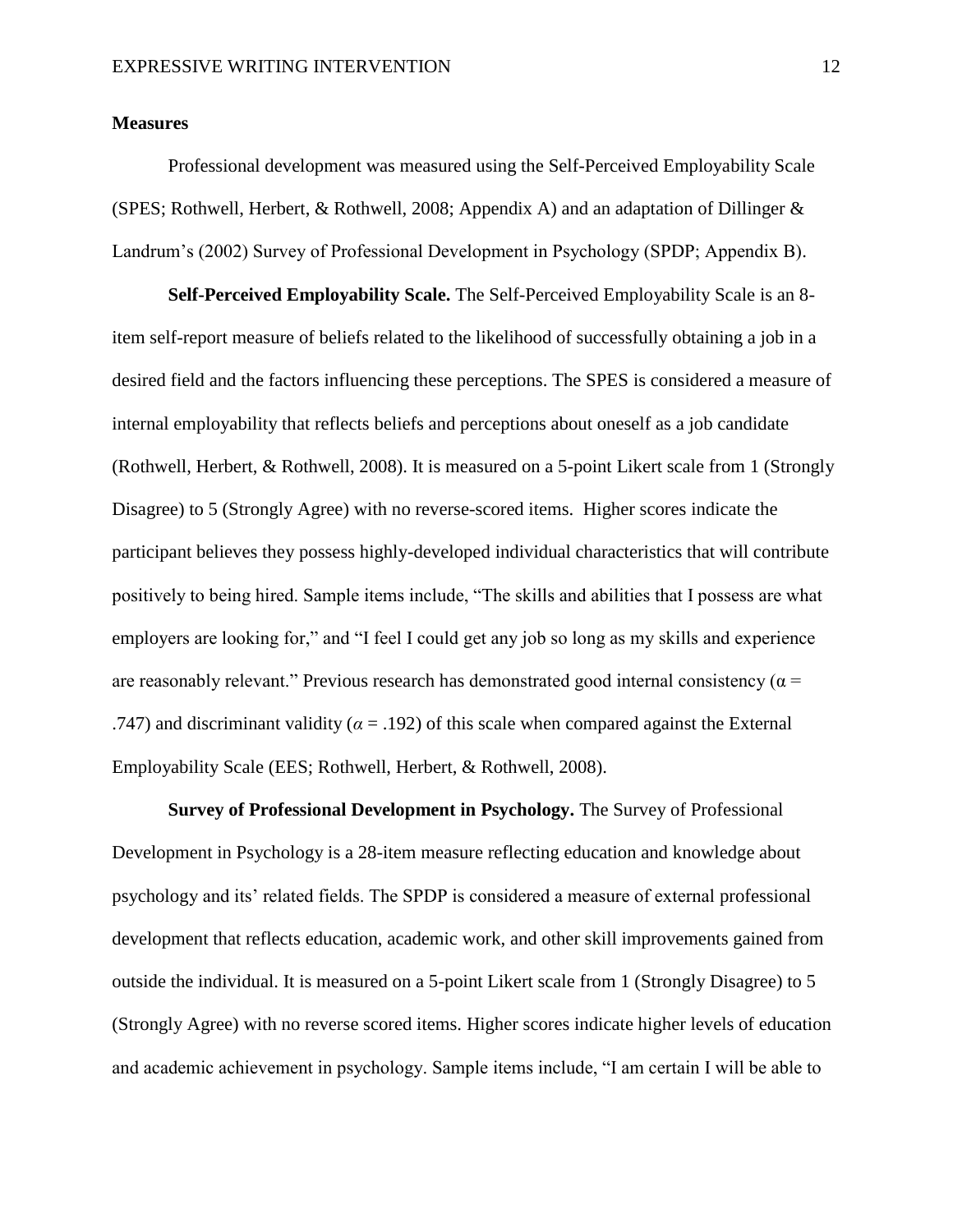#### EXPRESSIVE WRITING INTERVENTION 13

work in a psychology-related job," and "I understand some of the disciplines related to psychology." Previous research using the SPDP has demonstrated good internal reliability ( $\alpha$  = .75; Roscoe & McMahan, 2014) but did not report discriminant and convergent validity. Since the SPDP assesses only knowledge and preparation of psychology opportunities and careers, an adaptation of the SPDP modified specifically for communications students will be used to appropriately assess participants enrolled in the communications classes (Appendix C). Modifications involved replacing "Psychology" with "Communications" when referring to academic- and degree-related work and replacing psychology-specific institutions, such as the APA ethics code, with communications-specific institutions, such as the SPJ ethics code.

# **Procedure**

Students enrolled in PD-related courses in communications and psychology were randomly assigned to either an experimental or control group. Assessment packets consisting of the SPES and the appropriate SPDP version were numbered according to the random assignment and distributed to participants using a class roster with name-number pairs on the  $2<sup>nd</sup>$ ,  $11<sup>th</sup>$ , and 15<sup>th</sup> class days. The two forum-based psychology courses only had 15 class periods, so the expressive writing intervention began on day 11 and ended on day 15 for all classes in order to maintain consistency across participants, classes, and majors. A baseline measure was collected on day 2, not day 1, to avoid anticipated extraneous variables such as students dropping the class, students adding the class after the first day, not attending the first day of classes, or errors in scheduling. A pre-intervention measure was collected on day 11 to track expected changes in external PD as a result of taking a PD-related course and check for unexpected internal PD gains as a result of taking the course. A post-intervention measure was collected on day 15 directly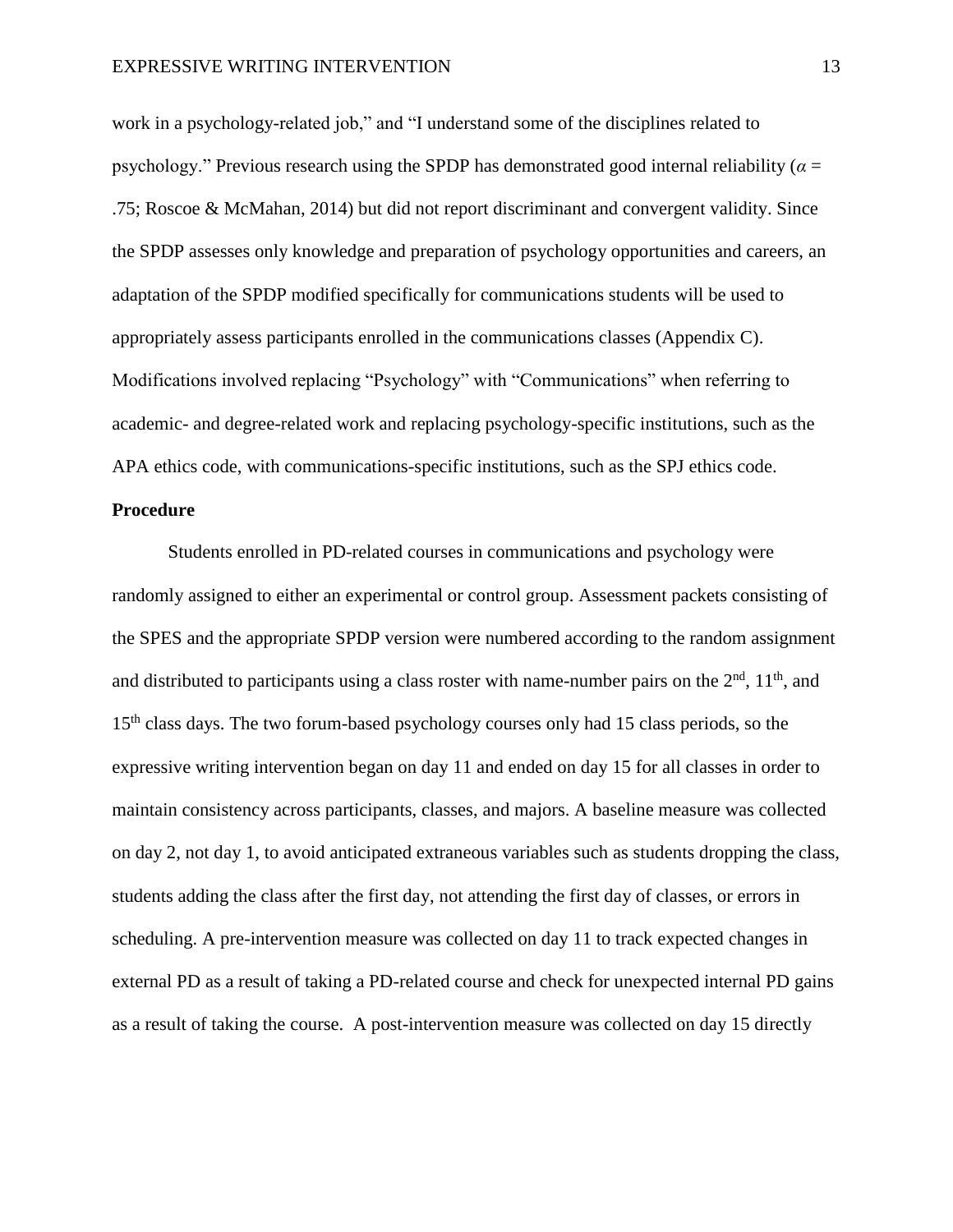after the final writing assignment was completed to track additional changes in internal and external PD since baseline and pre-intervention.

**Baseline:** Baseline assessment occurred in the last 10 minutes of the 2<sup>nd</sup> class meeting. Participants provided informed consent (Appendix D). Every student currently enrolled in the 5 classes chose to participate and no students joined the classes after this date. Once they provided informed consent, participants completed an assessment packet consisting of the SPES and the version of the SPDP appropriate to the class in which they were enrolled.

**Pre-intervention.** Pre-intervention assessment occurred in the last 25 minutes of the 11<sup>th</sup> class meeting, including 10 minutes to complete the pre-intervention packet and 15 minutes for the first writing cue. Participants completed an assessment packet consisting of the SPES and appropriate version of the SPDP. Assessment on day 11 provided a pre-intervention baseline and measure change in internal and external professional development that occurred over the first ten class days.

**Intervention.** In a meta-analysis of expressive writing interventions with adolescent samples, Travagin et al. (2015) reported the mean number of writing sessions ( $M = 4.48$ ;  $SD =$ 2.94) and mean time spent writing per session ( $M = 23.33$ ;  $SD = 9.13$ ). They also reported no significant differences in outcomes or effect sizes when writing instructions were manipulated, or when writing occurred in non-consecutive days, like a collegiate course that meets only on Tuesday and Thursday. The present intervention was designed to be sensitive to the limited time in the classroom while also staying within one standard deviation of mean number of writing sessions and time writing per session that were reported by Travagin et al. (2015). Accordingly, during the intervention, participants were asked to write for fifteen minutes per day on five consecutive class days.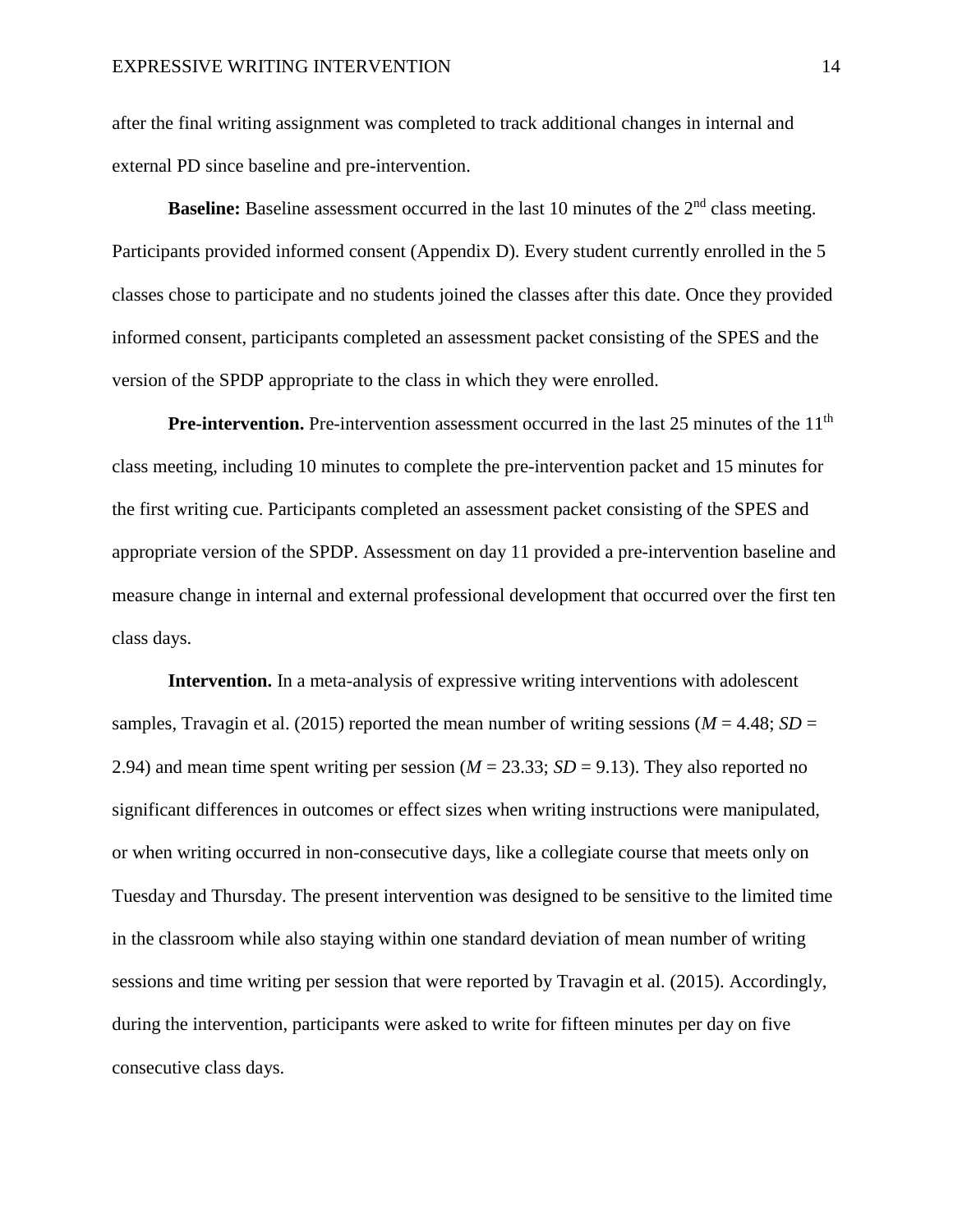The expressive writing intervention began on day 11 after the completion of the preintervention packet. Participants were given oral writing instructions (Appendix E) and provided a blank sheet of paper and an appropriate writing cue (positive for the experimental groups, neutral for the control groups; Appendix F). Participants were asked to write for 15 consecutive minutes about the provided topic. This procedure was repeated during the last 15 minutes of class on days 12, 13, 14, and 15. The writing cue varied on each day.

**Post-intervention**. Post-intervention assessment occurred in the last 25 minutes of the 15<sup>th</sup> class meeting, including 15 minutes to complete the final writing cue and 10 minutes to complete the post-intervention packet. Following completion of the  $5<sup>th</sup>$  and final writing cue, participants completed an assessment packet consisting of the SPES, an appropriate version of the SPDP, and demographic information (Appendix G). Participants were provided a debriefing statement (Appendix H) upon completion, provided the opportunity to ask questions, and were thanked for their participation.

#### **Results**

#### **Internal Professional Development**

A 2x2x3 factorial ANOVA with two majors (psychology and communications), two conditions (experimental and control), and three points in time (baseline, pre-intervention, and post-intervention) was used to analyze SPES scores. Results are summarized in Table 2. The interaction of time, major, and condition was not significant,  $F(2,123)=0.052$ ,  $p=.95$ ,  $\eta^2=.001$ . The interaction of time and major was not significant,  $F(2,123)=0.562$ ,  $p=.572$ ,  $\eta^2=.009$ . The interaction of time and condition was not significant,  $F(2,123)=0.017$ ,  $p=.984$ ,  $\eta^2=.001$ . The interaction of major and condition was marginally significant,  $F(1,123)=3.293$ ,  $p=.072$ ,  $\eta^2=.026$ (see Figure 1). Contrasts indicated that the communications control condition (*M*=3.5, *SD*=.185)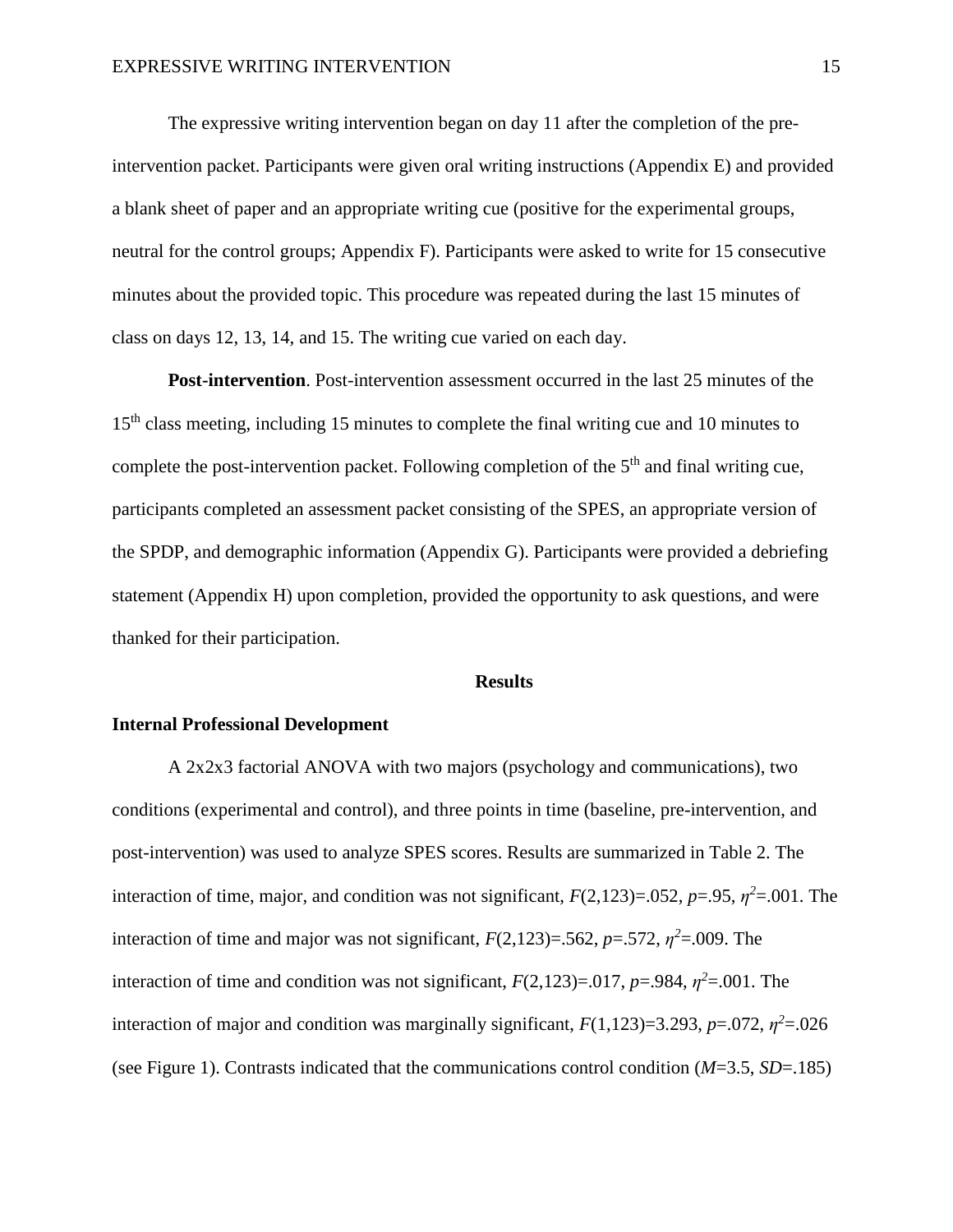was significantly different from the communications experimental condition (*M*=3.875, *SD*=.148), *t*(23)=2.28, *p*=.016, *d*=.883, the psychology experimental condition (*M*=3.75, *SD*=.21),  $t(16)=1.85$ ,  $p=0.041$ ,  $d=0.571$ , and the psychology control condition (*M*=3.76, *SD*=.31),  $t(22)=1.77$ ,  $p=.046$ ,  $d=.53$ . The communications experimental group and the psychology groups did not differ significantly from one another. The main effect of time was not significant, *F*(2,123)=.604, *p*=.548,  $\eta^2$ =.01. The main effect of major was not significant, *F*(1,123)=.444,  $p = 0.547$ ,  $\eta^2 = 0.004$ . The main effect of condition was not significant,  $F(1,123) = 2.927$ ,  $p = 0.09$ ,  $\eta^2 = 0.023$ .

**Table 2.** *Results of 2x2x3 factorial ANOVA for average SPES scores*

|                          | $\boldsymbol{F}$ | df | $\boldsymbol{p}$ | Partial $\eta^2$ |
|--------------------------|------------------|----|------------------|------------------|
| Time                     | .604             | 2  | .548             | .010             |
| Major                    | .444             | 1  | .507             | .004             |
| Condition                | 2.927            | 1  | .090             | .023             |
| Time * Major             | .562             | 2  | .572             | .009             |
| Time * Condition         | .017             | 2  | .984             | .000             |
| Major * Condition        | 3.293            | 1  | .072             | .026             |
| Time * Major * Condition | .052             | 2  | .950             | .001             |

Paired-samples *t*-tests were conducted to compare pre- and post-intervention SPES scores for the experimental groups. The combined experimental group was not significantly different at pre- and post-intervention,  $t(25)=0.80$ ,  $p=.22$ ,  $d=.221$ . The psychology experimental group was not significantly different at pre- and post-intervention, *t*(20)=.66, *p*=.26, *d*=.202. The communications experimental group was not significantly different at pre- and post-intervention, *t*(4)=.739, *p*=.25, *d*=.53.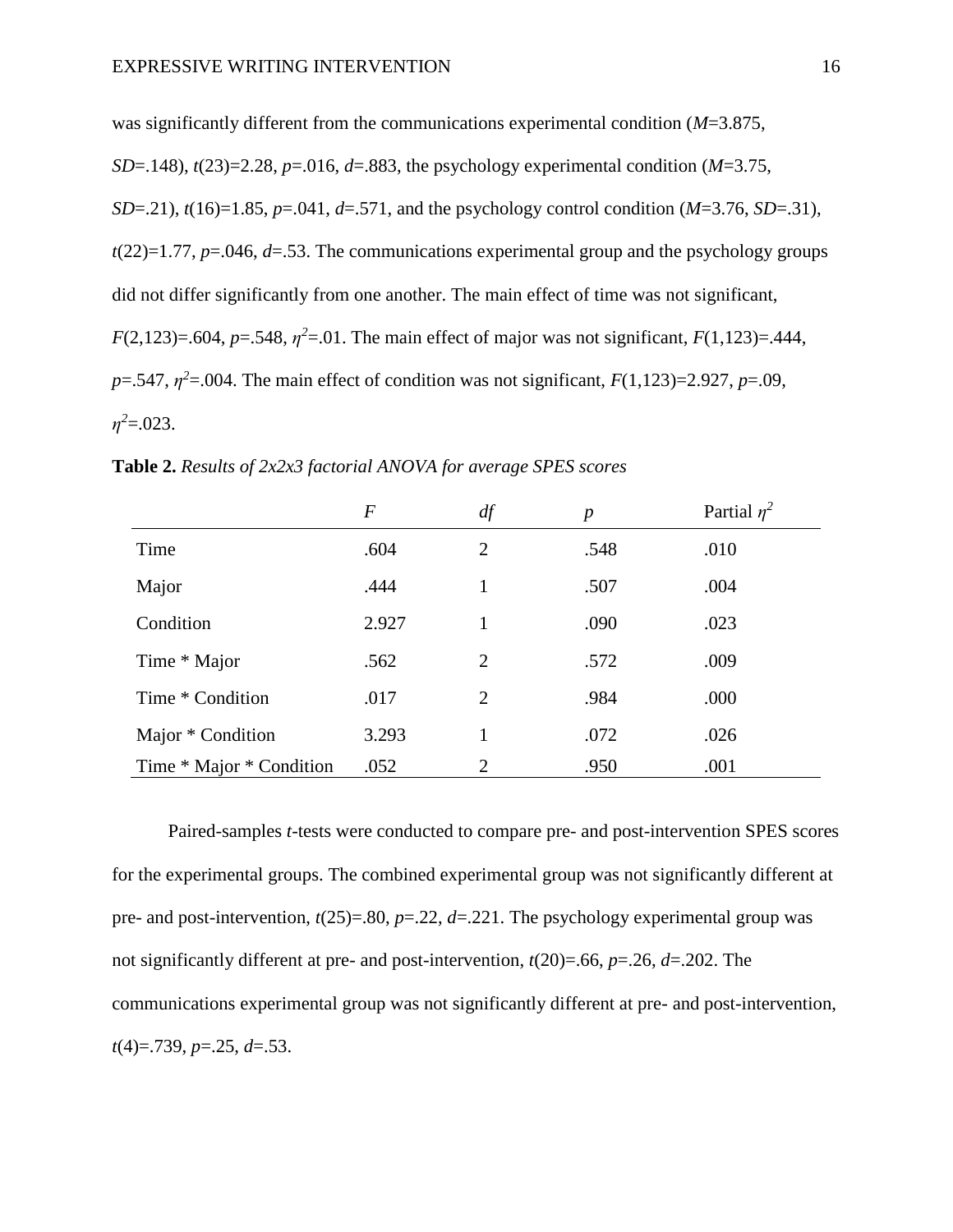# **External Professional Development**

A 2x2x3 factorial ANOVA with two majors (psychology and communications), two conditions (experimental and control), and three points in time (baseline, pre-intervention, and post-intervention) was used to analyze SPDP scores. Results are summarized in Table 3.



*Figure 1.* Mean internal PD scores for the interaction of major and condition.

The interaction of time, major, and condition was not significant, *F*(2,123)=.07, *p*=.932,  $d=0.001$ . The interaction of time and major was significant,  $F(2,123)=4.299$ ,  $p=0.016$ ,  $d=0.065$  (see Figure 2). The interaction of time and condition was not significant, *F*(2,123)=.025, *p*=.975,  $\eta^2$ <.001. The interaction of major and condition was not significant, *F*(1,123)=.046, *p*=.83,  $\eta^2$ <.001. The main effect of time was significant, *F*(2,123)=7.284, *p*=.001,  $\eta^2$ =.106. The main effect of major was not significant,  $F(1,123) = .002$ ,  $p = .967$ ,  $\eta^2 < .001$ . The main effect of condition was not significant,  $F(1,123)=1.335$ ,  $p=.25$ ,  $\eta^2=.011$ .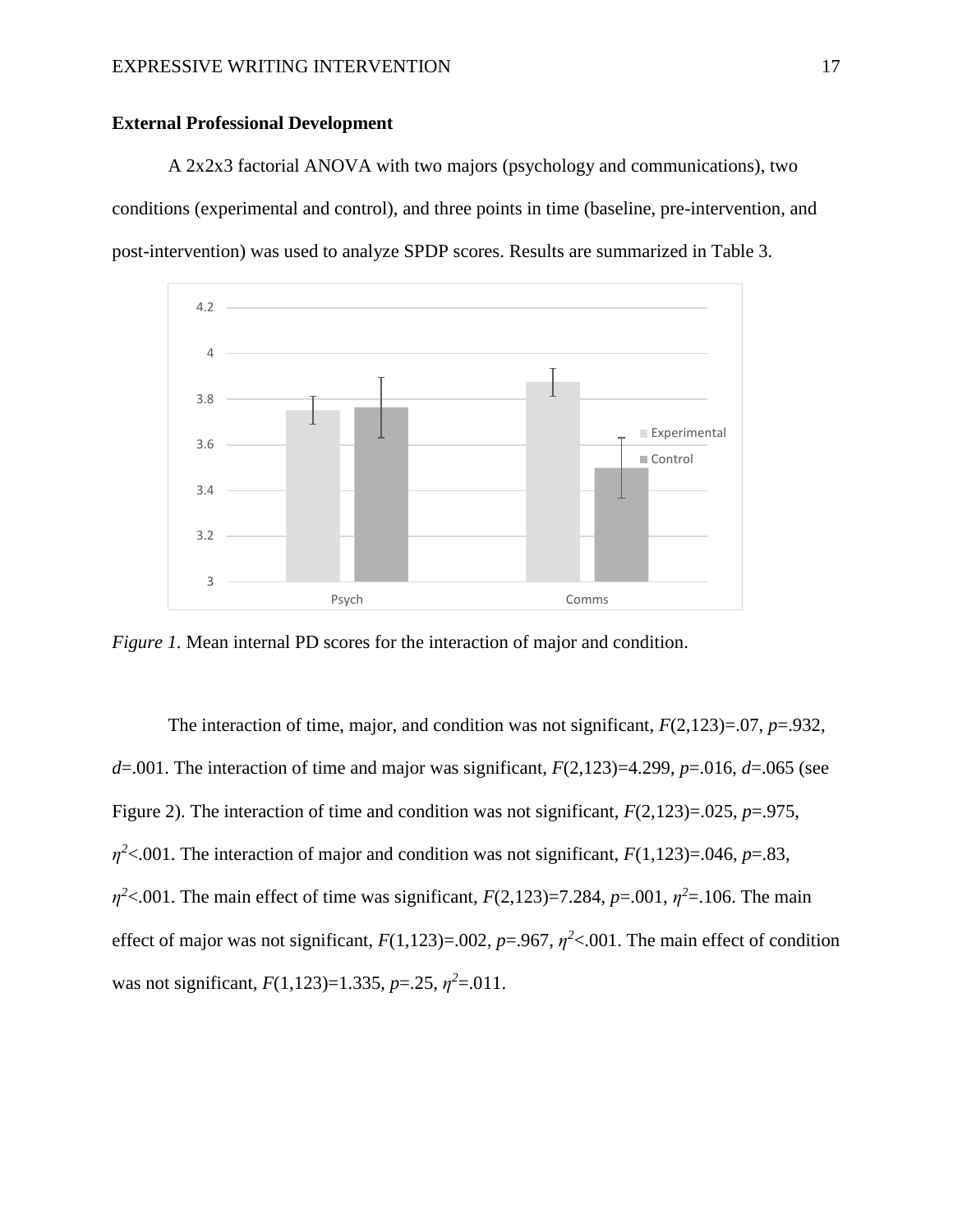#### EXPRESSIVE WRITING INTERVENTION 18

|                          | F     | df |      | Partial $n^2$ |
|--------------------------|-------|----|------|---------------|
| Time                     | 7.284 |    | .001 | .106          |
| Major                    | .002  |    | .967 | .000          |
| Condition                | 1.335 |    | .250 | .011          |
| Time * Major             | 4.299 |    | .016 | .065          |
| Time * Condition         | .025  | 2  | .975 | .000          |
| Major * Condition        | .046  |    | .830 | .000          |
| Time * Major * Condition | .070  |    | .932 | .001          |

**Table 3.** *Results of 2x2x3 factorial ANOVA on average SPDP scores*



*Figure 2.* Average external PD scores by major across time.

# **Assessments**

Participants were recruited from introductory courses in psychology to increase sample size and enable meaningful analysis of the assessments. The SPES  $(N=143, \alpha=.814)$  consisted of 8 items and demonstrated excellent reliability. The SPDP-P (*N*=143, *α*=.927) consisted of 28 items and demonstrated superior reliability. Baseline data from the full communications sample (*N=*60) was used to analyze the SPDP-C. A Cronbach's alpha *α*=.829 suggests the adapted scale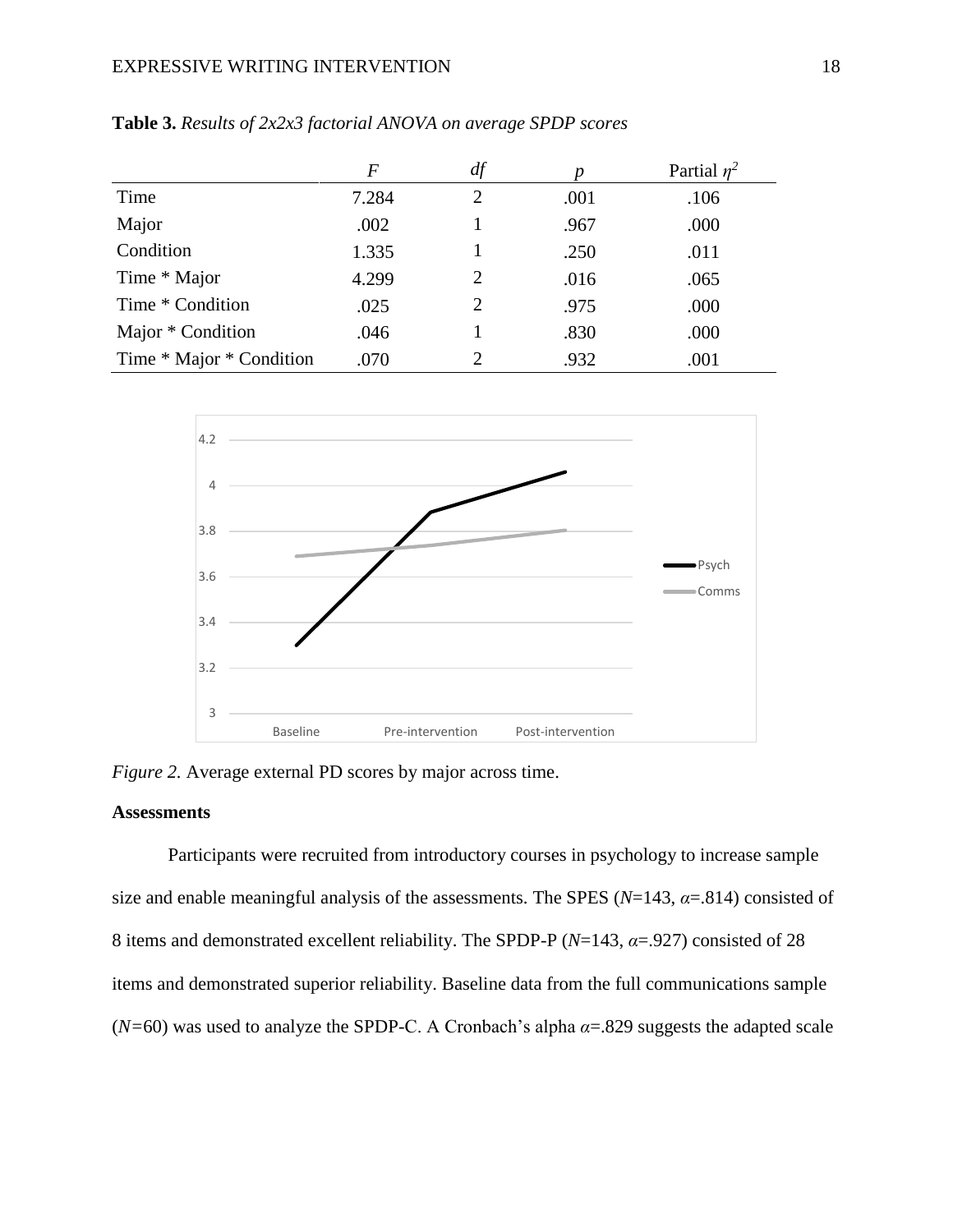demonstrated excellent reliability. This result, consistent with the hypothesis, suggests the assessments were high quality and performed well for the sample.

#### **Discussion**

The current study applied an expressive writing intervention to the professional development of collegiate psychology and communications students in the expectation that it would improve the participants' internal sense of PD, as measured by the SPES, and would not significantly affect the external sense of PD, as measured by the SPDP.

#### **Hypothesis 1**

Outcomes in internal PD varied based on major and not on condition, contrary to the first hypothesis (Figure 3). Communications students, regardless of condition, initially experienced a decrease in internal PD from baseline to pre-intervention but experienced an increase from preintervention to post-intervention. These gains were not significant but suggest the intervention positively impacted communications students. Psychology students' sense of internal PD increased across time regardless of condition and were not significant. This suggests some other variable, such as an instructor or curriculum variable, may be contributing to gains in internal PD for psychology students, especially in light of the differences from baseline to pre-intervention.

A possible explanation for the difference in outcomes by major is a combination of instructor and curriculum variables. Psychology participants were recruited from courses that specifically seek to improve overall PD. The psychology instructor, who taught all three courses from which psychology participants were recruited, is familiar with research on PD and endeavors to follow the guidelines outlined by the SCANS report (2001) and affirmed by the APA (2013). It is possible the intervention did not add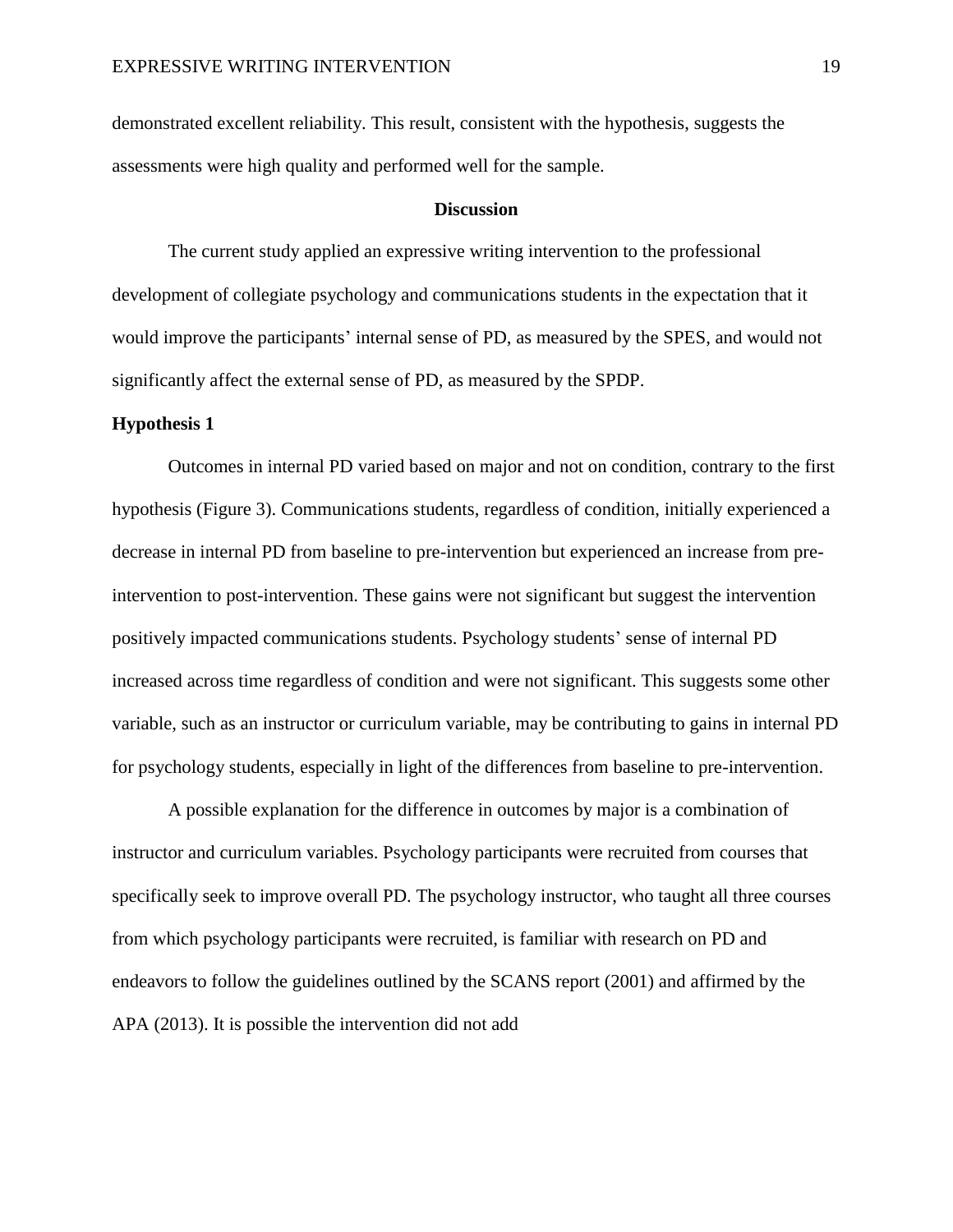

*Figure 3.* Mean internal PD scores for all conditions across time.

anything above and beyond the curriculum and thus duplicated existing parts of the curriculum. The idea that the intervention replicated portions of the PD-oriented courses is supported by the increase in PD across time, particularly from baseline to pre-intervention. In contrast, communications students were not enrolled in a class specifically focusing on professional development; PD was included in exercises, such as writing a personal statement or preparing a resume, but the focus of the digital portfolio course was to assist students through the job application process. Communications students may have experienced small positive gains as a result of the intervention having students write about topics not covered in the curriculum. However, a very small sample of communications participants with complete data (*N*=9) substantially limits interpretation and discussion. Outcomes for communications students are consistent with the first hypothesis, but further research is needed.

#### **Hypothesis 2**

External PD outcomes varied by major and condition (Figure 4), contrary to the second hypothesis. Psychology participants scored lower than communications participants on the SPDP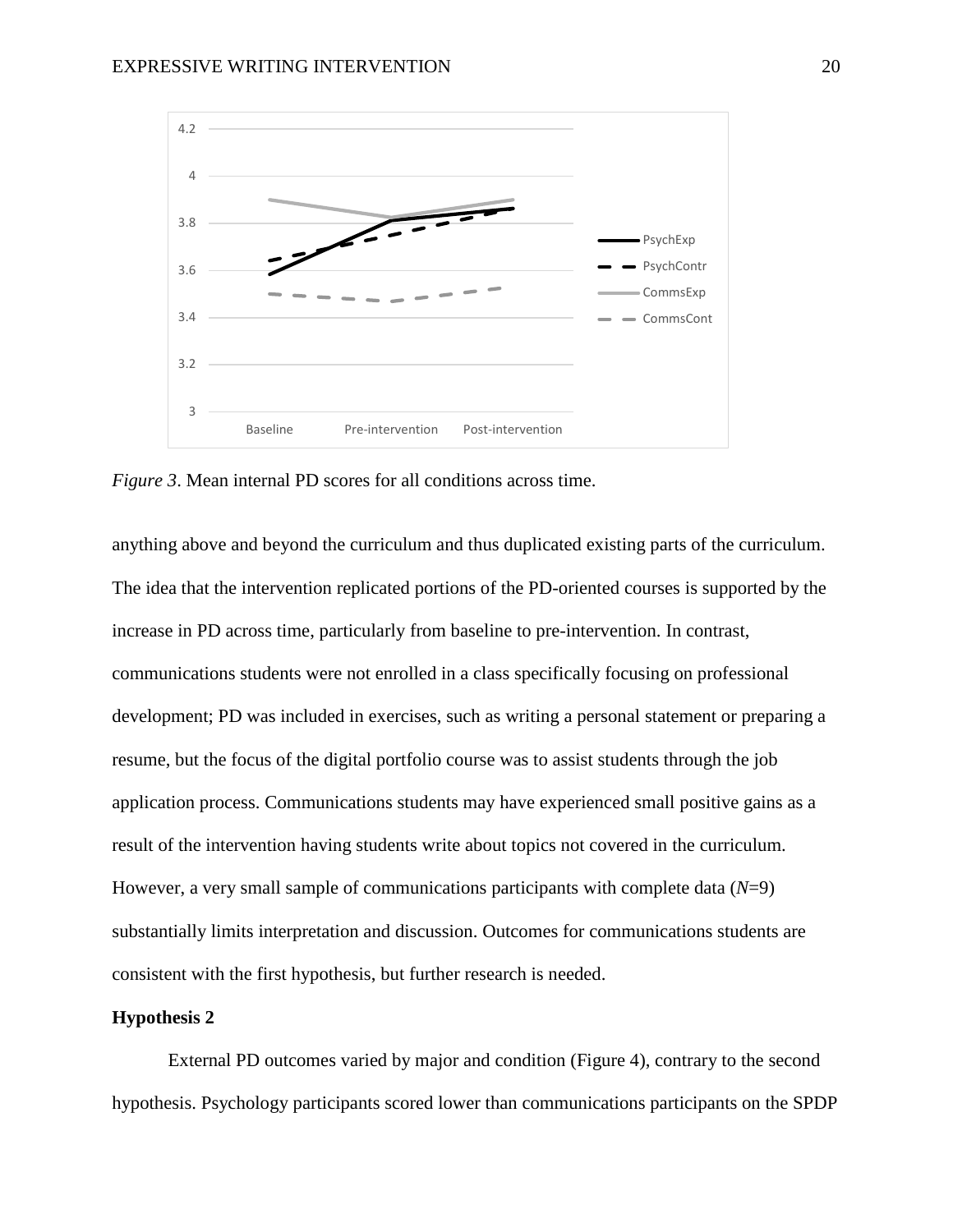

*Figure 4.* Average external PD scores for the four conditions across time.

at baseline but higher at pre- and post-intervention. Psychology students also experienced gains in external PD across time irrespective of condition, while communications students did not. Specific to psychology students, the control group scored higher on external PD at all three points in time, but not significantly so. Psychology students also experienced a larger gain from baseline to pre-intervention, a period of 10 days, than during the intervention, a period of 5 days. Consistent with the second hypothesis, these trends likely reflect gains made as a function of taking a PD-oriented course in psychology. Further, these trends become nearly linear when external PD scores are taken as a function of time.

Communications students differed in external PD scores by condition. The control group scored higher at all three points in time than the experimental group in external PD. The experimental group showed almost no change in SPDP scores from baseline to pre-intervention but saw an increase from pre- to post-intervention while the control group demonstrated essentially no change across time. A small communications sample and potential measurement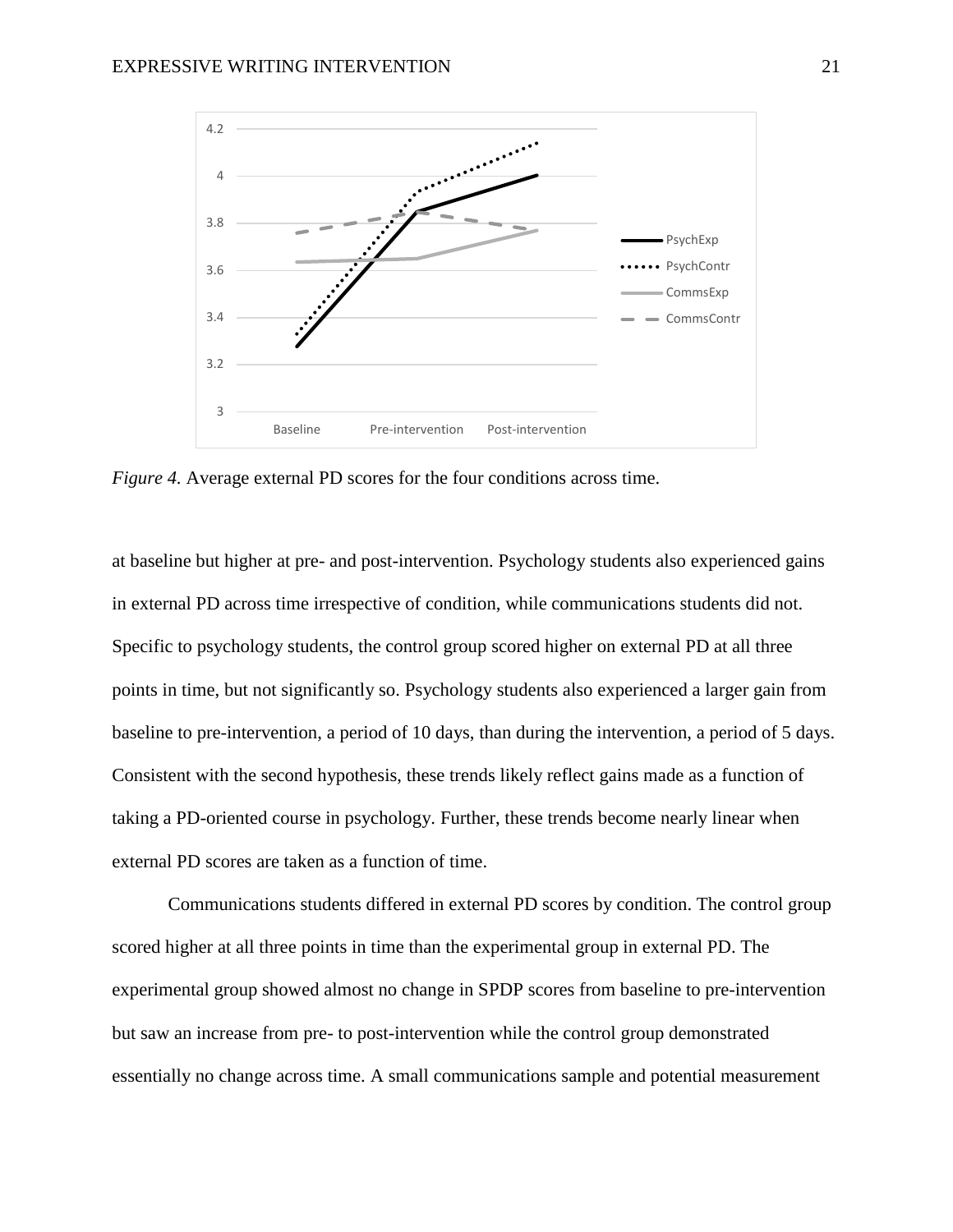errors, discussed in more detail below, limit interpretation and discussion. Even so, these trends are inconsistent with the second hypothesis and suggest that the experimental group experienced a small positive increase in external PD as a result of the intervention. This in turn suggests that the intervention did not exclusively target internal PD.

### **Hypothesis 3**

When compared to one another, communications and psychology students did not differ significantly in internal PD, consistent with the third hypothesis. Figure 5 summarizes the changes in internal PD scores across time. Psychology students represent a well-studied population, but much less is known about communications students (e.g. Lawless & Pellegrino, 2007). This hypothesis was included to make sure the samples did not differ significantly, which represented a potential confound for the intervention.



*Figure 5.* Internal PD scores by major across time.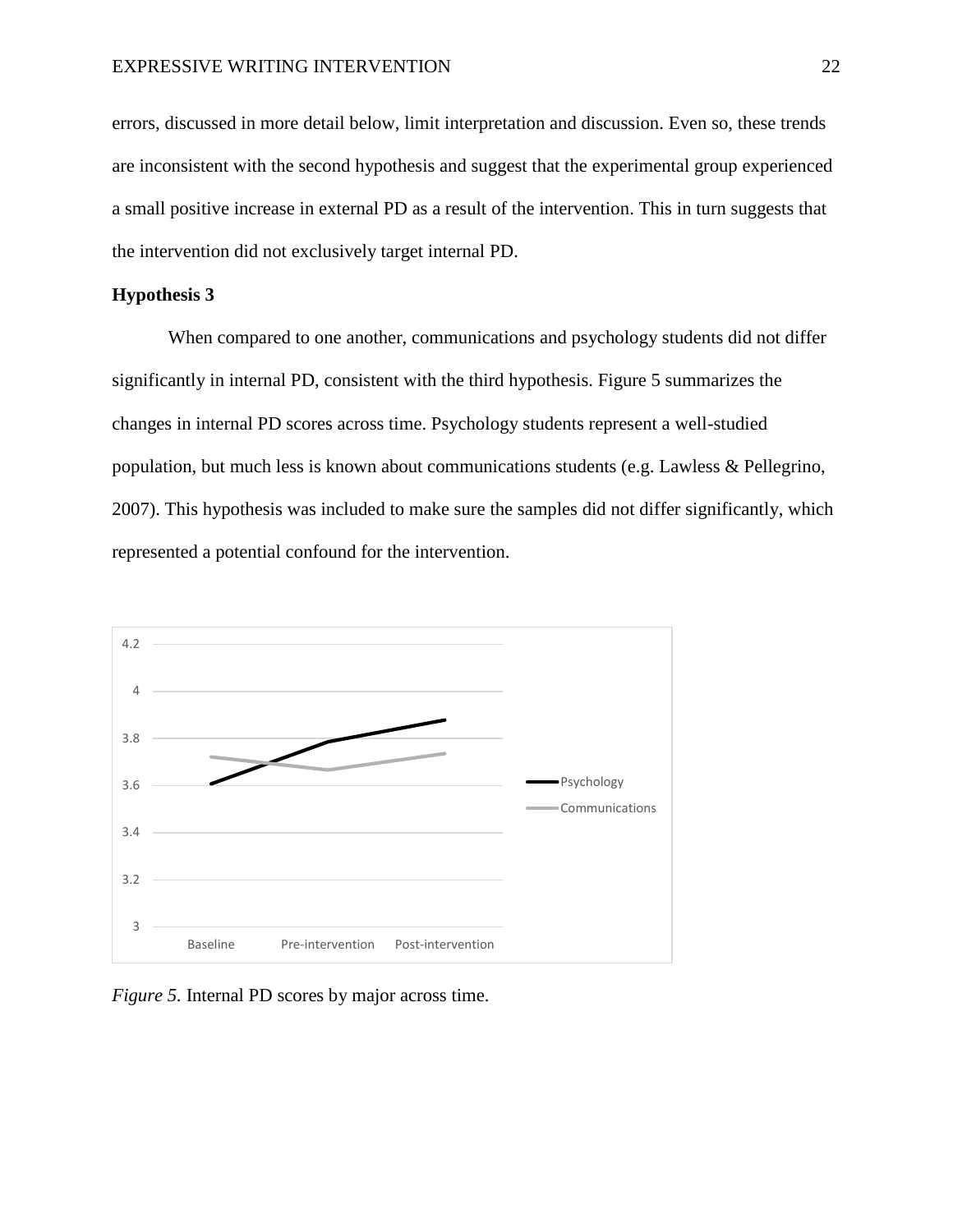#### **Hypothesis 4**

Results indicate the measures of internal and external PD performed well. Specifically, the communications adaptation of the SPDP demonstrated excellent psychometric properties. This hypothesis was included to ensure the potential confound of measurement error, specifically in the communications sample, did not hide or mask effects of the intervention. Still, some limitations in measurement, discussed further below, existed.

#### **Summary**

Overall, psychology students experienced small positive gains in external and internal PD irrespective of condition. However, these gains were linear in nature and started before administration of the intervention. This suggests that instructor and curriculum variables may better explain observed gains. Communications students appeared to experience small positive gains as a result of the intervention in both internal and external PD. This is consistent with previous findings that expressive writing interventions produce small, positive-to-moderate effects (Frattaroli, 2006; Travagin, et al., 2015). Several limitations, including a high rate of attrition due to administration errors and potential errors in measurement, may have prevented the full effects of the intervention from surfacing for communications students. These limitations may also apply to psychology students.

#### **Limitations**

The SPES (internal PD) and adapted versions of the SPDP (external PD) demonstrated very good reliability and internal consistency, consistent with previous findings (Rothwell, Herbert, & Rothwell, 2008; Roscoe & McMahan, 2014). Even so, the adapted SPDP may not have accurately measured internal PD in communications, masking and minimizing effects of the intervention. As an example, the psychology item, "I am familiar with the APA ethics code and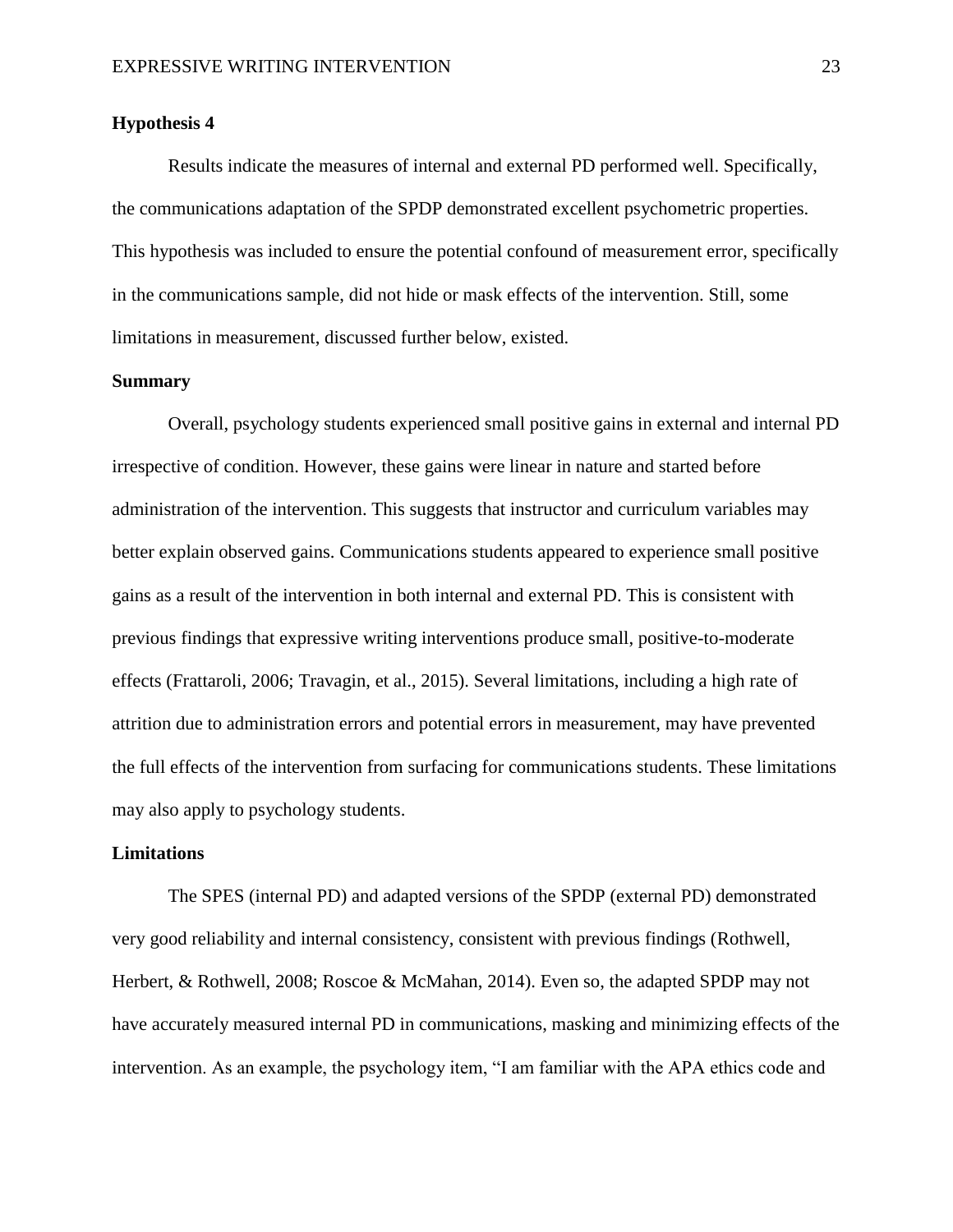what it entails" was adapted to the communications item, "I am familiar with the SPJ code of ethics and what it entails." The extent to which this is an appropriate adaptation is unclear. Further, SPES items appear to fall into two separate, unique categories (university-related items and job acquisition-related items) and some SPDP items appear to tap into the university-related construct. As an example, the SPES item, "My university has an outstanding reputation in my field(s) of study" and the SPDP item, "I am committed to the psychology major" both are highly face valid university items. This suggests a further psychometric analysis is warranted and, to the best of our knowledge, the SPES and SPDP have not been compared against one another to establish divergent validity. The possibility that measurement tools were tapping the same construct represents a limitation to the current study.

Errors in distribution and administration of writing packets on day 11 and day 15 severely limited the sample size, particularly of communications participants. To protect participant confidentiality, each participant was assigned a number and then randomly assigned to the experimental or control condition. Assessment packets were labeled with participant numbers and distributed using a class list. Distribution errors in one communications class during the intervention (days 11 through 15) led to participants receiving an incorrect packet and resulted in participants completing a combination of positive and neutral cues. This sample (*N*=50) was considered spoiled and the pre-intervention and post-intervention data was removed prior to data analysis. The result of these errors was a communications sample of 9 at pre-intervention and 10 at post-intervention. This remaining sample consisted of senior-level students in a digital portfolio course aimed at assisting students in the job application process. Additionally, the day 11 pre-intervention assessment packet and writing cue was not completed for one psychology class. This resulted in a psychology sample of 36 at pre-intervention and 43 at post-intervention.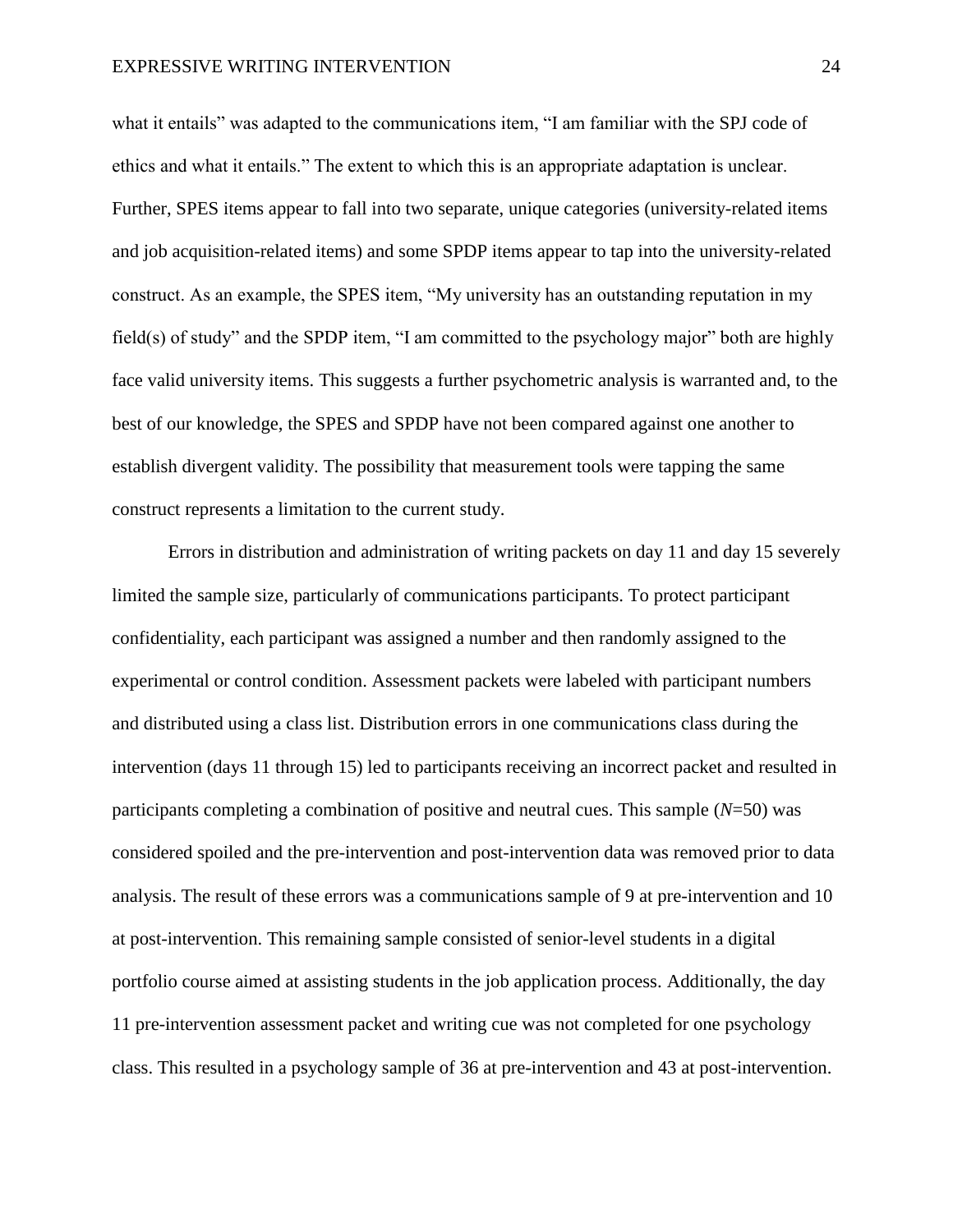Taken together and combined with participant absences from class, a sample of only 45 participants completed every step of the study, resulting in issues of power in each comparison.

The crafting of writing cues for this study followed previous empirical guidelines (Lengelle et al., 2013; Lengelle et al., 2016; Rani & Princely, 2016; Sloan et al., 2007). Consistent with the Travagin et al. (2015) finding that manipulation of writing cues does not produce significant improvements in effect size, experimental groups received the same writing cues irrespective of major. Santagata, et al. (2011) suggested that professional development interventions may be more successful when linked to classroom tasks and curriculum, and Morisano et al. (2010) suggested that setting, elaborating, and reflecting upon personal goals may drive improvements in academic performance in college students. Accordingly, positive writing cues were written to align with expected topics in the varied classrooms of this study's unique sample. However, time and monetary constraints prevented systematic evaluation of the writing cues before implementation in the intervention (e.g. Young, Rodriguez, & Neighbors, 2013). This has two possible implications. First, the writing cues may not have accurately reflected the tasks and assignments of a digital portfolio course in communications or sophomore or senior-level PD-related course in psychology. Second, the neutral cues may not truly have been neutral and may have produced positive gains in the control condition. As an example, the day 11 neutral cue, "write about the first job you ever had" is appropriately grounded in the past and absent any overt emotional substance yet may have prompted participants to write about their emotional experience at the job and how that experience shaped future job and career goals. This future- and goal-oriented consequence is more appropriate for a positive, or experimental, writing cue, as it prompts the participant to explore the content and meaning of emotions tied to future-oriented goals (Langelle, et al., 2014). Taken together, this suggests some overlap may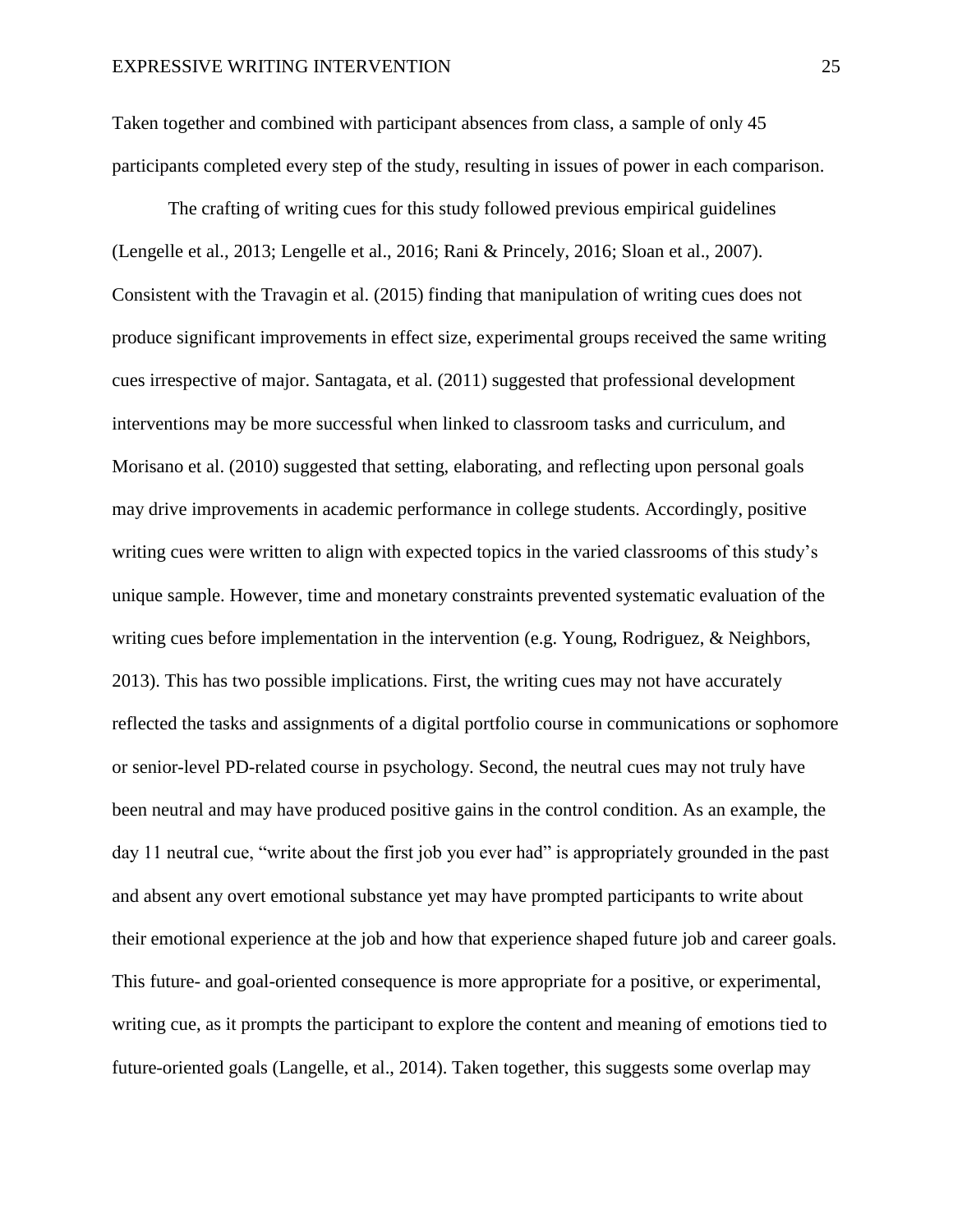have existed between the experimental and control conditions, potentially masking the full effects of the intervention.

#### **Future Directions**

The administration challenges and potential confounds with internal and external PD provide rationale for alterations and changes in future studies. Future directions include the psychometric development of internal and external PD assessments that are appropriate across university majors, creation and vetting of writing cues (Young, Rodriguez, & Neighbors, 2013), replication of the intervention to correct administration errors, and a follow-up to investigate how long the effects of the intervention last (Francis & Pennebaker, 1992; Lengelle et al., 2014).

While the SPES and SPDP measures demonstrated superior reliability and internal consistency, initial validation of the scales did not report discriminant validities (Dillinger & Landrum, 2002; Rothwell, Herbert, & Rothwell, 2008). This suggests the measures should undergo factor analysis to investigate potential overlap as well as comparison against other measures of internal and external PD, such as the External Employability Scale (Rothwell, Herbert, & Rothwell, 2008). Further, some SPDP scale items such as, "I know how to find information about psychology using PSYCInfo" and, "I know where/how to find answers to questions I have surrounding psychology research" are specific to psychology and lean heavily on the importance placed on psychology research. The extent to which adapted versions of these questions are appropriate to other majors, such as communications, are unclear and require further investigation.

Future studies could utilize content analysis to prevent experimental and neutral writing cues from overlapping and creating a confounding variable. Young, Rodriguez, & Neighbors (2013) provide a model for how to use content analysis to create positive, neutral, and negative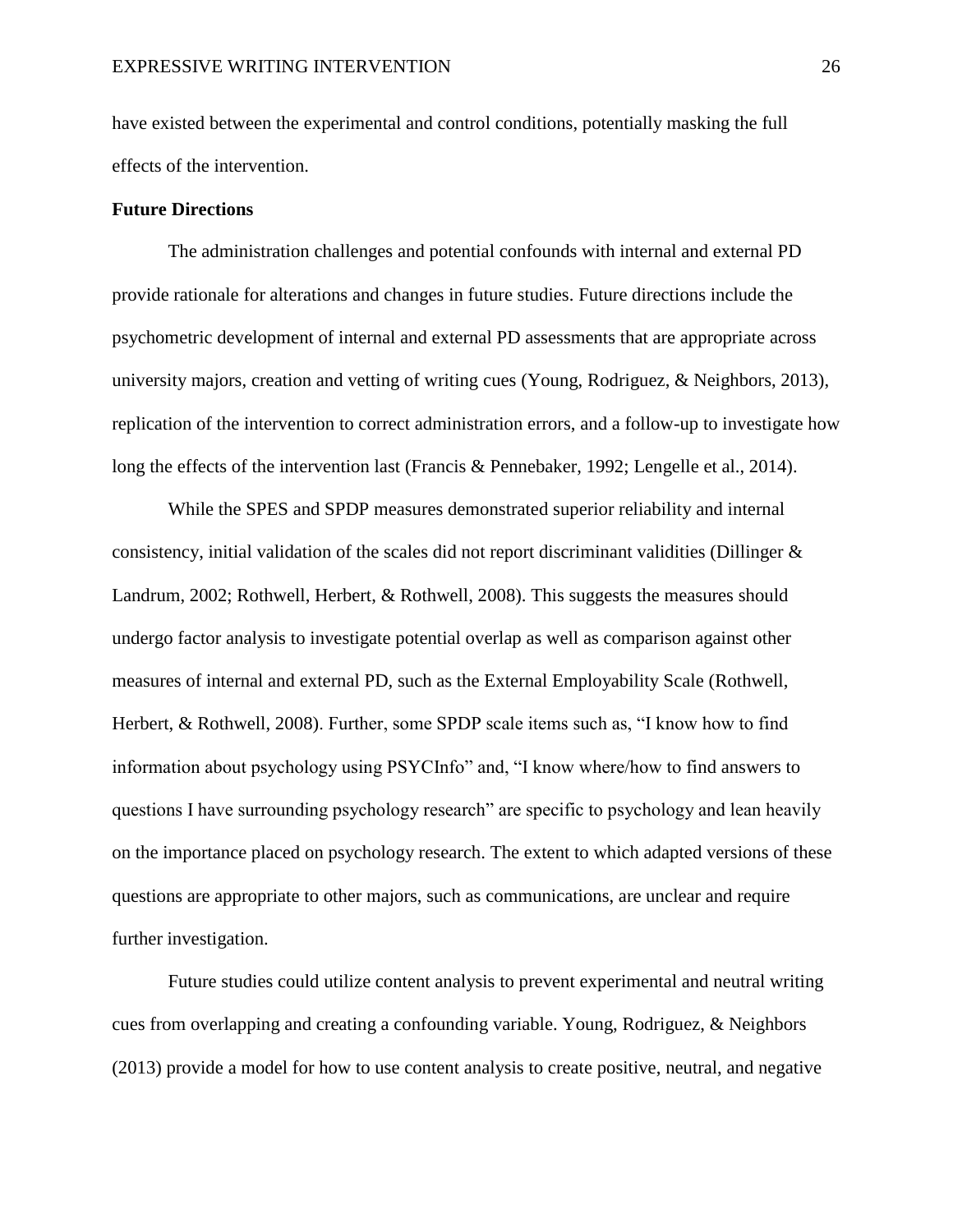writing cues by using a pilot study on a representative sample. Future interventions featuring such an analysis may be more likely to accurately measure results, if they exist, by ensuring this separation of experimental and control conditions. Additionally, such content analysis may provide important information for the creation of appropriate PD assessments by identifying major-specific features of PD from participants writing.

Despite significant limitations, the current intervention provided evidence of small, positive outcomes in internal PD for communications students. Replication of the intervention is warranted to investigate the intervention's contribution to these gains. The current sample was reasonably homogenous (69% Caucasian, 68% female), suggesting that research into the intervention's efficacy for more diverse populations is prudent. Additionally, the current intervention utilized the average "dose" of time spent writing and writing sessions, as identified by Travagin et al. (2015). The intervention represented around 10% of total classroom time for psychology participants, as the psychology courses only met fifteen times for fifty minutes per class meeting. Future studies may seek to manipulate the number of writing sessions and time spent writing to better understand how the dosage could be reduced so the intervention could be minimally invasive to the classroom.

Pennebaker and Beall's (1986) original expressive writing intervention featured a 6 month follow-up to measure the duration of intervention gains. Other interventions for reducing drinking behaviors (Young, Rodriguez, & Neighbors, 2013), improving math skills (Santagata, et al., 2011), and reducing stress (Rani & Princely, 2016) featured similar follow-ups at intervals between 3 months and 1 year. Future expressive writing interventions to increase professional development should feature follow-ups measuring rate of employment or admission to graduate school, kind of employment, and job satisfaction. Previous research (see Lengelle, et al., 2013;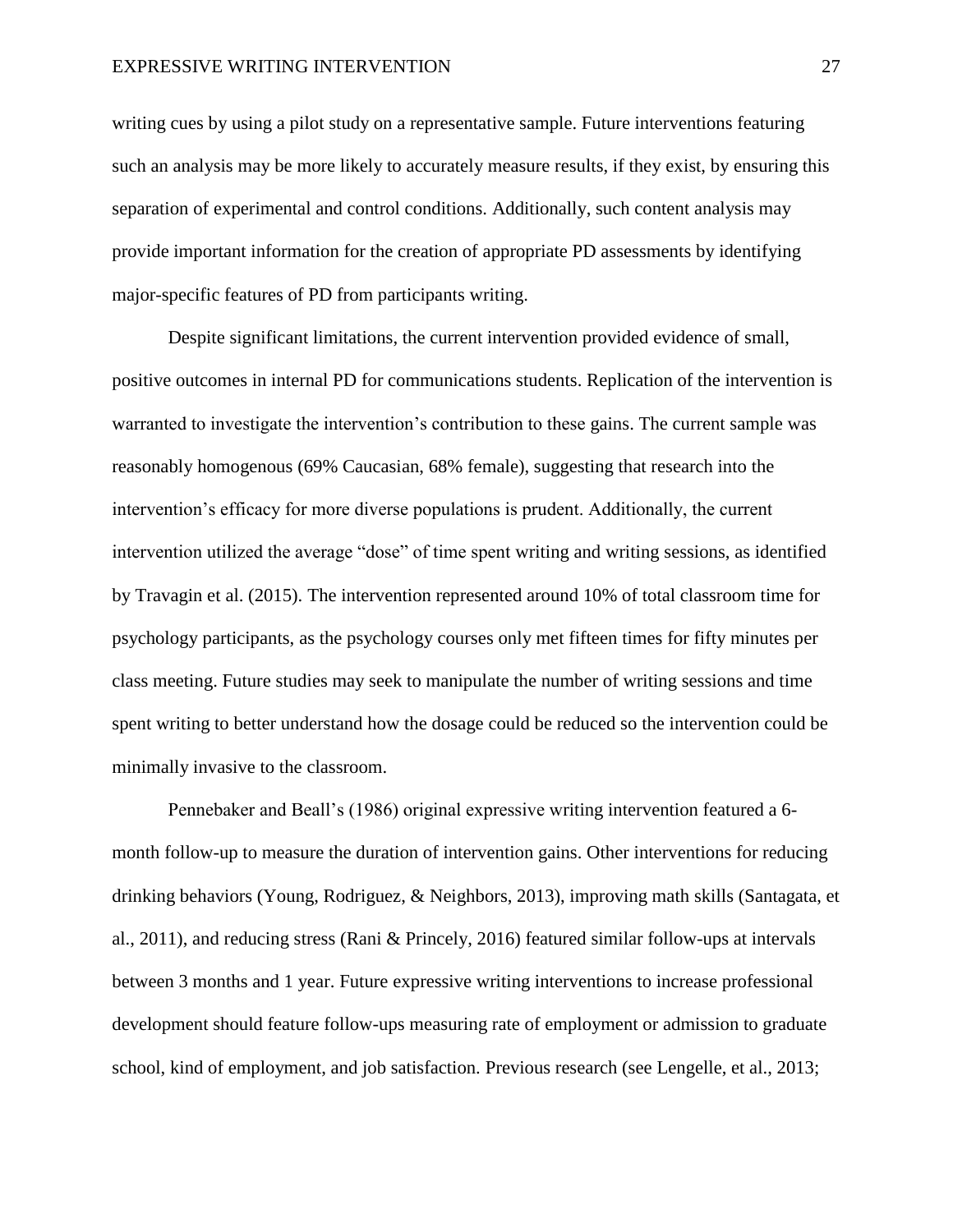Prehar & Ignelzi, 2012) suggests that a positive correlation should exist between participation in an intervention to increase professional development and rate of employment or admission to graduate school, kind of employment, and job satisfaction. However, systematic research into this area is severely limited and warrants future study (Lengelle et al., 2014; Travagin et al., 2015).

The current study sought to improve university students' perceptions of employability with an expressive writing intervention. Intervention administration and sample size primarily limited the study from achieving significant positive results. Even so, the intervention demonstrated mixed positive results, suggesting that correction and future replication is warranted, along with an intervention follow-up to ascertain the longevity of intervention effects.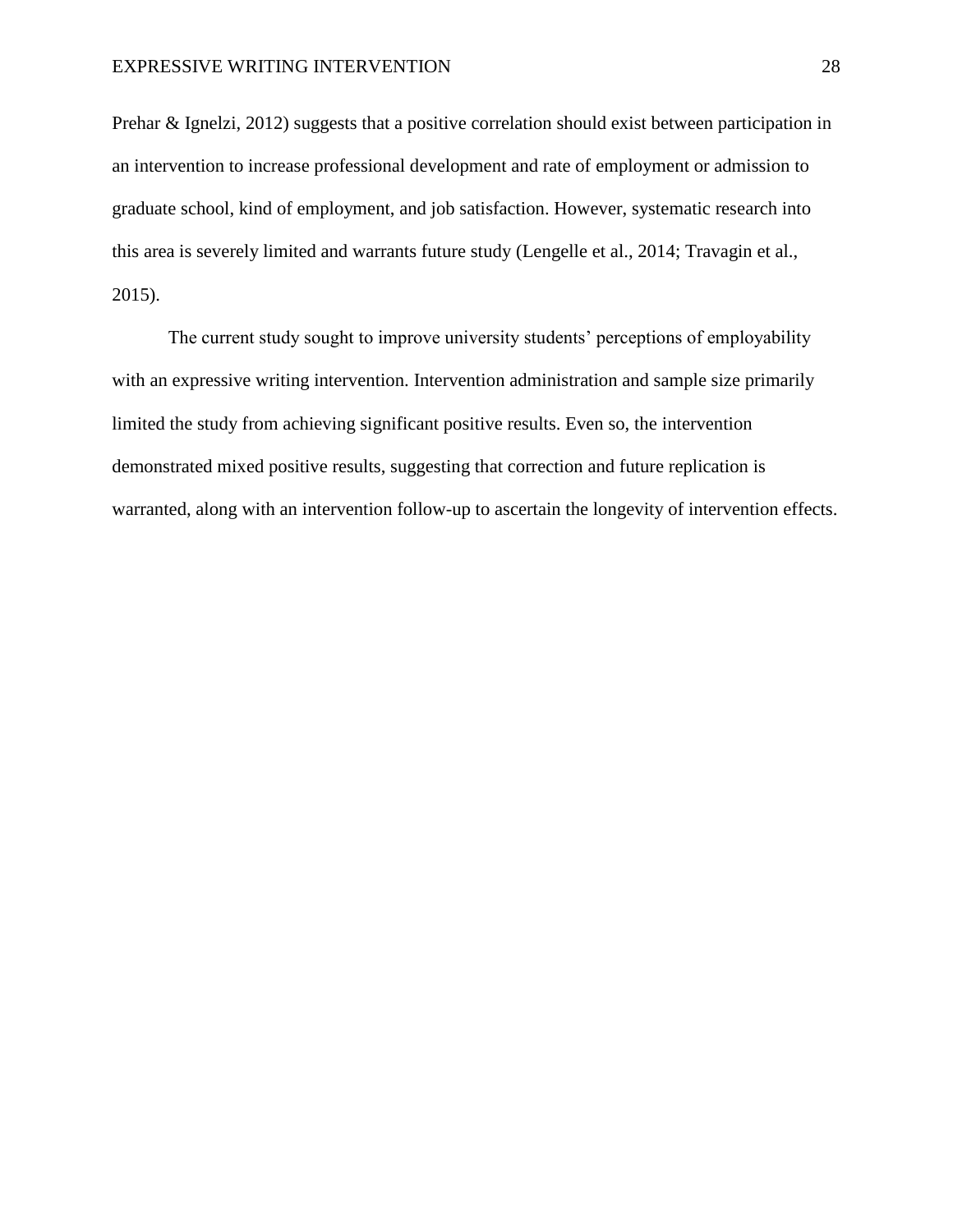#### **References**

- Albritton, K., & Truscott, S. (2014). Professional development to increase problem-solving skills in a response to intervention framework. *Contemporary School Psychology, 18*(1), 44-58. https://doi.org/10.1007/s40688-013-0008-0
- American Psychological Association. (2013). APA guidelines for the undergraduate psychology major: Version 2.0. Retrieved from www.apa.org/ed/precollege/undergrad/index.aspx

Baikie, K. A., & Wilhelm, K. (2005). Emotional and physical health benefits of expressive writing. *Advances in Psychiatric Treatment, 11,* 338-346. <https://doi.org/10.1192/apt.11.5.338>

- Barclay, L. J., & Sharlicki, D. P. (2009). Healing the wounds of organizational injustice: Examining the benefits of expressive writing. *Journal of Applied Psychology, 94*(2), 511- 523. https://doi.org/10.1037/a0013451
- Baxter Magolda, M. B. (2007). Self-authorship: the foundation for twenty-first-century education. *New Directions for Teaching and Learning, 2007*(109), 69-83. https://doi.org/10.1002/tl.266
- Borden, V., & Rajecki, D. (2009). First-year employment outcomes of psychology baccalaureates: Relatedness, preparedness, and prospects. *Teaching of Psychology, 27*(3), 164-168. https://doi.org/10.1207/S15328023TOP2703\_01
- Brown, P., & Hesketh, A. (2004). *The mismanagement of talent employability and jobs in the knowledge economy.* Oxford: Oxford University Press.
- Ciarocco, N. J., & Strohmetz, D. B. (2017). *The Employable Skills Self-Efficacy Survey: An Assessment of and Resource for Fostering Skill Development*. Society for Teaching of Psychology. Retrieved from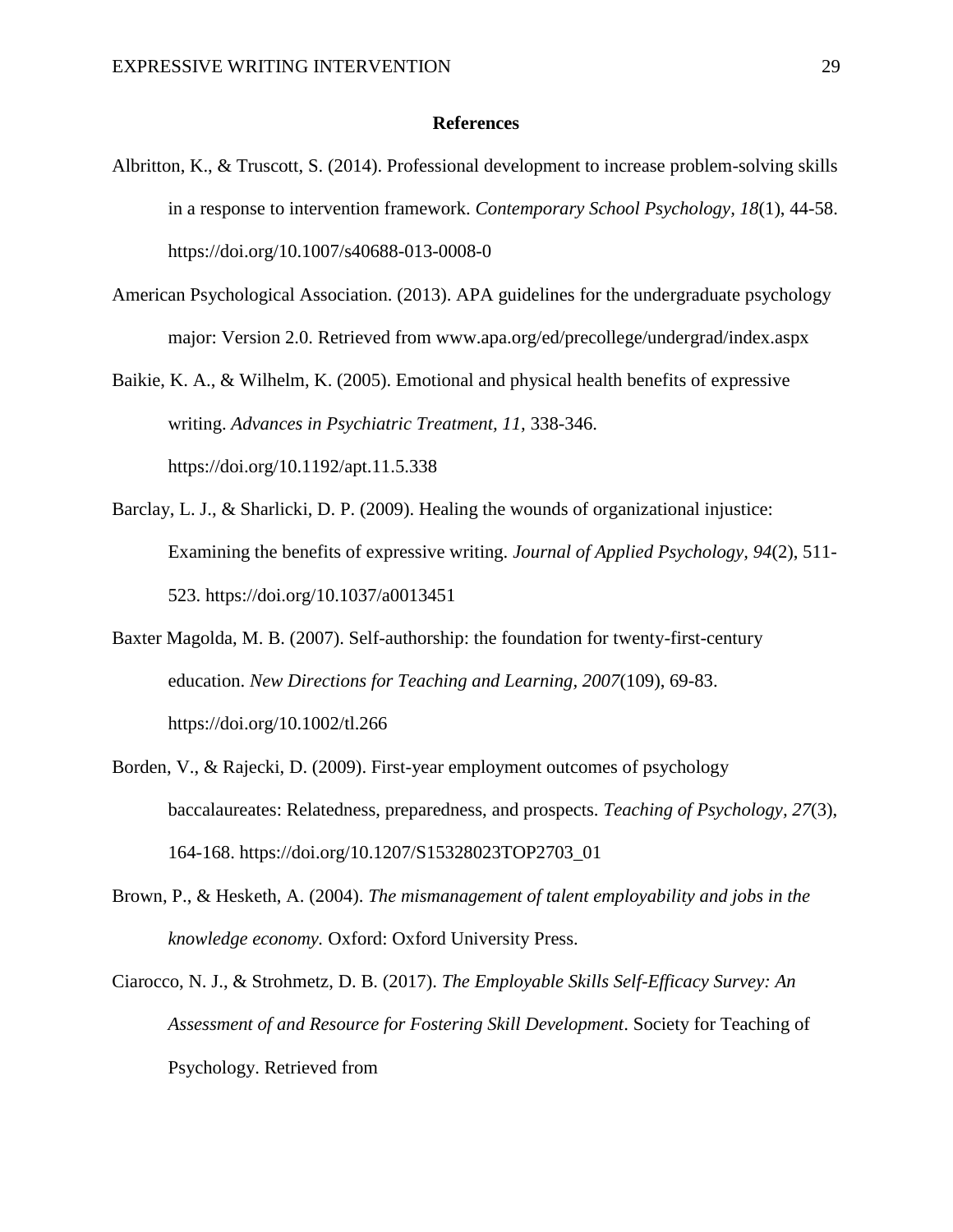[http://teachpsych.org/resources/Documents/otrp/resources/Ciarocco\\_intructor\\_resource\\_](http://teachpsych.org/resources/Documents/otrp/resources/Ciarocco_intructor_resource_FINAL.docx) [FINAL.docx](http://teachpsych.org/resources/Documents/otrp/resources/Ciarocco_intructor_resource_FINAL.docx)

- Chung, C. K., & Pennebaker, J. W. (2008). Variations in the spacing of expressive writing sessions. *British Journal of health Psychology, 13*(1), 15-21. https://doi.org/10.1348/135910707X251171
- Dillinger, R. J., & Landrum, R. (2002). An information course for the beginning psychology major. *Teaching of Psychology, 29*, 230-232.
- Esterling, B. A., Antoni, M. H., Fletcher, M. A., Margulies, S., & Schneiderman, N. (1994). Emotional disclosure through writing or speaking modulates latent Epstein–Barr virus antibody titers. *Journal of Consulting and Clinical Psychology*, *62,* 130–140. http://dx.doi.org/10.1037/0022-006X.62.1.130
- Facchin, F., Margola, D., Molgora, S., & Revenson, T. (2013). Effects of benefit-focused versus standard expressive writing on adolescents' self-concept during the high school transition. *Journal of Research on Adolescence, 24*(1), 131-144. https://doi.org/10.1111/jora.12040
- Francis, M. E., & Pennebaker, J. W. (1992). Putting stress into words: The impact of writing on physiological, absentee, and self-reported emotional well-being measures. *American Journal of Health Promotion*, *6,* 280–287. https://doi.org/10.4278/0890-1171-6.4.280
- Frattaroli, J. (2006). Experimental disclosure and its moderators: A meta-analysis. *Psychological Bulletin, 132*, 823-865. https://doi.org/10.1037/0033-2909.132.6.823
- Gellaitry, G., Peters, K., Bloomfield, D., & Home, R. (2009). Narrowing the gap: The effects of an expressive writing intervention on perceptions of actual and ideal emotional support in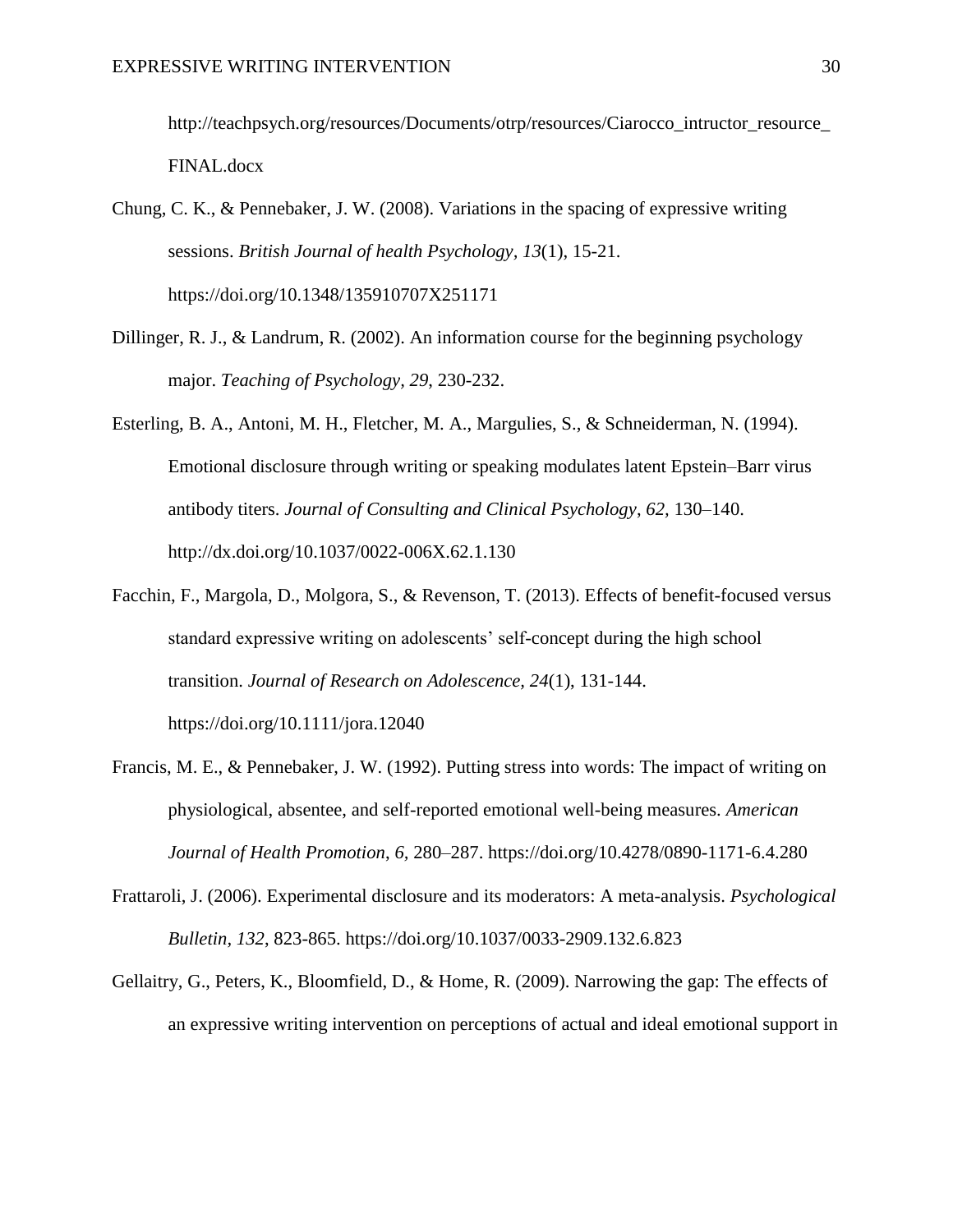women who have completed treatment for early stage breast cancer. *Psycho-Oncology, 19*, 77-84. https://doi.org/10.1002/pon.1532.

- Gordienko, A. (2015). *Enhancing psychology students' meta-cognitive understanding of desirable workplace skills using a short discussion-based in-class activity.* (Master's thesis). Retrieved from The Graduate School at James Madison University Scholarly Commons.
- Greenberg, M., & Stone, A. A. (1992). Emotional disclosure about trauma and its relation to health: Effects of previous disclosure and trauma severity. *Journal of Personality and Social Psychology, 63*(1), 75-84. http://dx.doi.org/10.1037/0022-3514.63.1.75
- Hillage, J., Regan, J., Dickson, J., & McLoughlin, K. (2002). *Employers Skill Survey, 2002.*  Research Report 372. Nottingham: UK; DIES.
- Hodgins, M., MacCurtain, S., & Mannix-McNamara, P. (2008). Workplace bullying and incivility: A systemic review of interventions. *International Journal of Workplace Health Management, 7*(1), 54-72. https://doi.org/10.1108/IJWHM-08-2013-0030
- Imeokparia, P. O., & Ediagbonya, K. (2012). Employability of business education graduates. *Educational Research, 3*(8), 645-651.
- King, L. A. (2002). Gain without pain? Expressive writing and self-regulation. In S. J. Lepore & J. M. Smyth (Eds.) *Thee writing cure: How expressive writing promotes health and emotional well-being* (pp. 119-134). Washington, D. C.: American Psychological Association.
- Kirk, B., Schutte, N., & Hine, D. (2011). The effect of an expressive-writing intervention for employees on emotional self-efficacy, emotional intelligence, affect, and workplace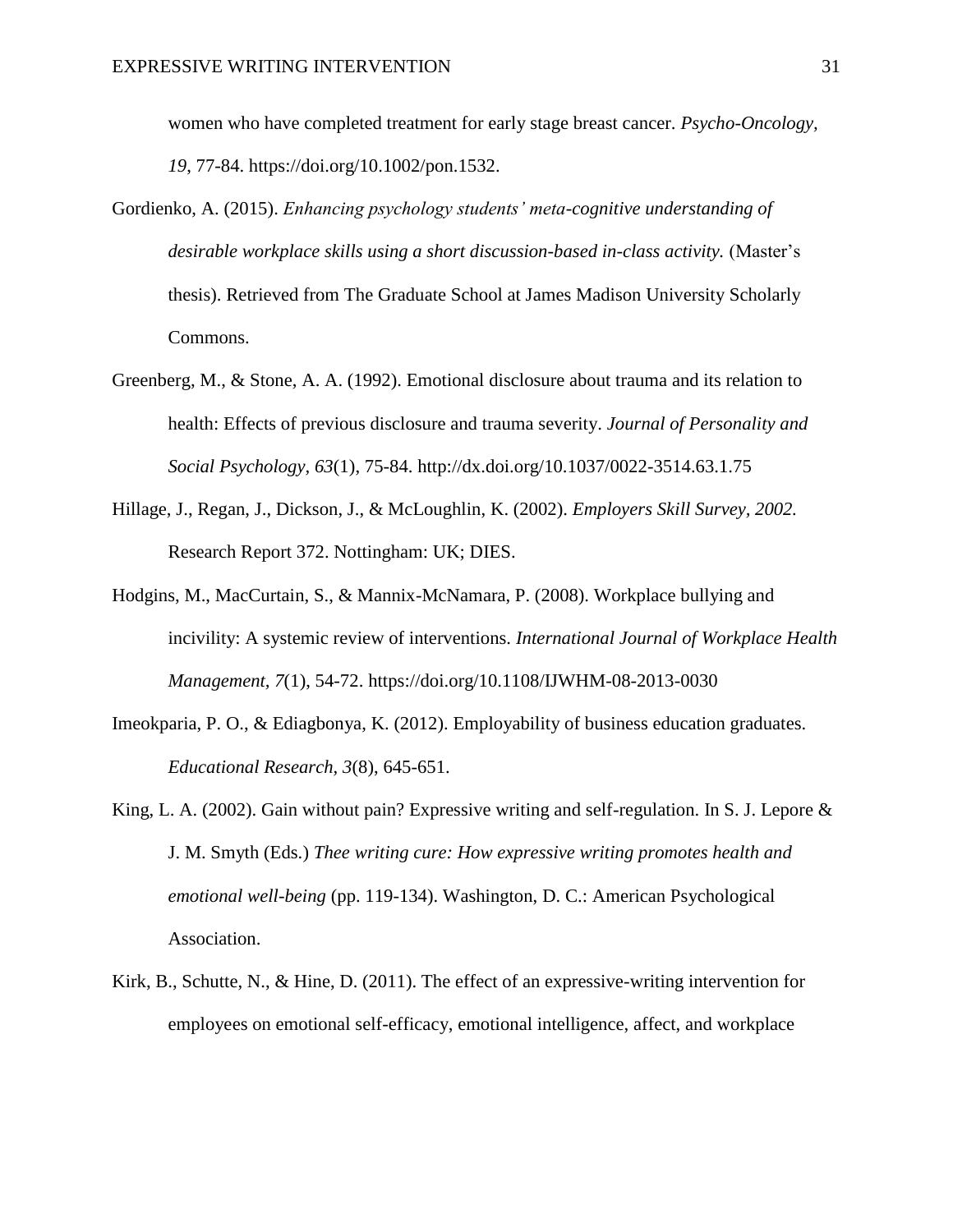incivility. *Journal of Applied Social Psychology, 41*(1)*,* 179-195. https://doi.org/10.1111/j.1559-1816.2010.00708.x

- Klein, K., & Boals, A. (2001). Expressive writing can improve working memory. *Journal of Experimental Psychology, 130,* 520-533. http://dx.doi.org/10.1037/0096-3445.130.3.520
- Komarraju, M., Swanson, J., & Nadler, D. (2014). Increased career self-efficacy predicts college students' motivation, and course and major satisfaction. *Journal of Career Assessment, 22*(3), 420-432. https://doi.org/10.1177/1069072713498484
- Kressel, N. J. (1990). Job and degree satisfaction among social science graduates. *Teaching of Psychology, 17,* 222-227. https://doi.org/10.1207/s15328023top1704\_2
- Landrum, R. E., Hettich, P. I., & Wilner, A. (2010). Alumni perceptions of workforce readiness. *Teaching of Psychology, 37*(2), 97-106. https://doi.org/10.1080/00986281003626912
- Landrum, R. E., Beins, B. C., Bhalla, M., Brakke, K., Bruhl, D. S., Curl-Langager, R. M., & Van Kirk, J. J. (2010). Desired outcomes of an undergraduate education in psychology from departmental, student, and social perspectives. *American Psychological Association: Washington D.C.*
- Lawless, K. A., & Pellegrino, J. W. (2007). Professional development in integrating technology into teaching and learning: Knowns, unknowns, and ways to pursue better questions and answers. *Review of Educational Research, 77*(4), 575-614. *https://doi.org/10.3102/0034654307309921*

Lengelle, R., & Meijers, F. (2014). Narrative identity: Writing the self in career learning. *British Journal of Guidance and Counseling, 42*(1), 52-72. https://doi.org/10.1080/03069885.2013.816837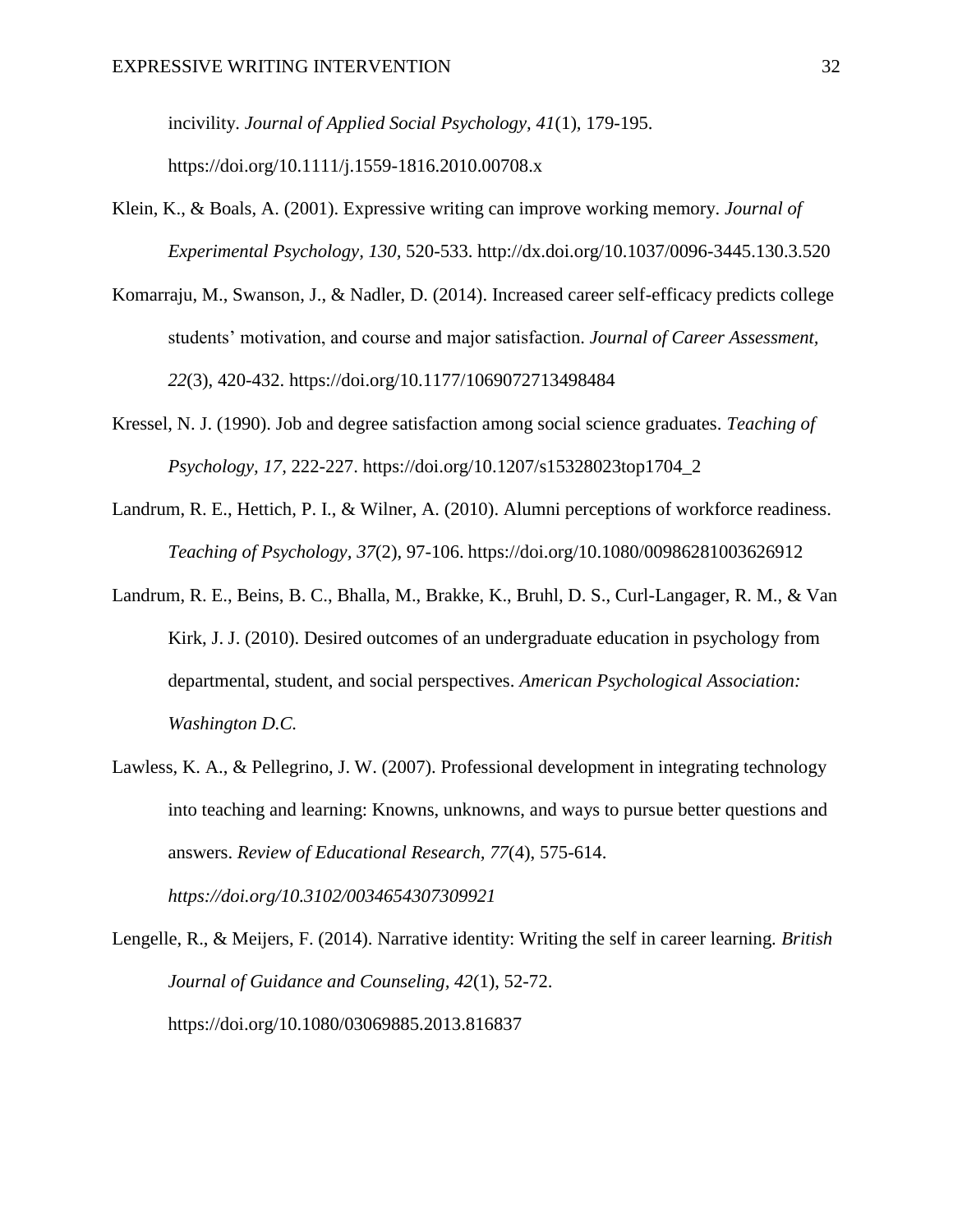- Lengelle, R., Meijers, F., Poell, R., & Post, M. (2014). Career writing: Expressive and reflective approaches to narrative identity formation in students in higher education. *Journal of Vocational behavior, 85*(1), 75-84. https://doi.org/10.1016/j.jvb.2014.05.001
- Lengelle, R., Meijers, F., Poell, R., & Post, M. (2013). The effects of creative, expressive, and reflective writing on career learning: An explorative study. *Journal of Vocational Behavior, 83*(3), 419-427. https://doi.org/10.1016/j.jvb.2014.05.001
- Lengelle, R., Meijers, F., Poell, R., Geijsel, F., & Post, M. (2016). Career writing as a dialogue about work experience: A recipe for luck readiness. *International Journal for Educational and Vocational Guidance, 16*(1), 29-43.
- Meijers, F., Lengelle, R., Winters, A. & Kuijpers, M. (2017). A dialogue worth having: vocational competence, career identity and a learning environment for 21th century success at work. In E. de Bruijn, S. Billett & J. Onstenk (Eds.), *Enhancing teaching and learning in the Dutch vocational education system: Reforms enacted (p.139-155)*. New York/Berlin: Springer.
- Morisano, D., Hirsh, J. B., Peterson, J. B., Pihl, R. O., & Shore, B. M. (2010). Setting, elaborating, and reflecting on personal goals improves academic performance. *Journal of Applied Psychology. 95*(2), 255–264. https://doi.org/10.1037/a0018478.
- Murray, M., Murray, L., & Donnelly, M. (2016). Systemic review of interventions to improve psychological well-being of general practitioners. *Biomedical Central Family Practice, 17*(36), https://doi.org/10.1186/s12875-016-0431-1
- National Association of Colleges and Employers. (2017). *Career readiness defined: NACE defines career readiness, identifies key competencies.* Retried from http://www.naceweb.org/knowledge/career-readiness-competencies.aspx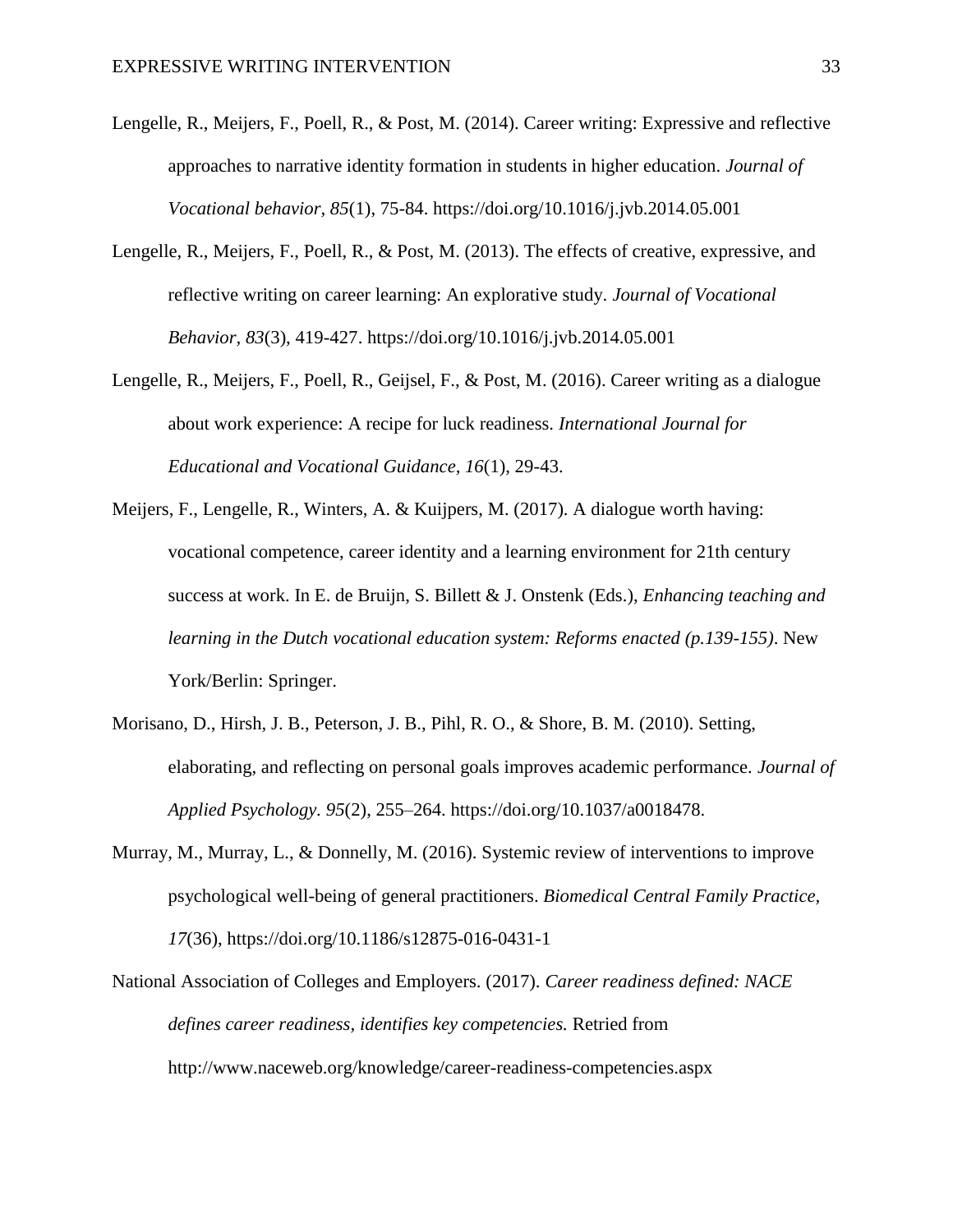- Nazarian, D., & Smyth, J. M. (2013). An experimental test of instructional manipulations in expressive writing interventions: Examining processes of change. *Journal of Social and Clinical Psychology, 32*(1), 71-96. https://doi.org/10.1521/jscp.2013.32.1.71
- Norman, S. A., Lumley, M. A., Dooley, J. A., & Diamond, M. P. (2004). For whom does it work? Moderators of the effects of written emotional disclosure in a randomized trial among women with chronic pelvic pain. *Psychosomatic Medicine*, 66, 174–183.
- Park, D., Ramirez, G., & Bellock, S. (2014). The role of expressive writing in math anxiety. *Journal of Experimental Psychology, 20*(2), 103-111. https://doi.org/10.1037/xap0000013
- Park, J., Ayduk, O., & Kross, E. (2016). Stepping back to move forward: Expressive writing promotes self-distancing. *Emotion, 16*(3), 349-364. https://doi.org/10.1037/emo0000121
- Pennebaker, J. W. (2016). *Opening up by writing it down: How expressive writing improves health and eases emotional pain* (3rd ed.). New York, NY: The Guilford Press.
- Pennebaker, J. W. (2010). Expressive writing in a clinical setting. *The Independent Practitioner, 30*, 23–25.
- Pennebaker, J. W. (1997). Writing about emotional experiences as a therapeutic process. *Psychological Science, 8*(3), 162-166. https://doi.org/10.1111/j.1467- 9280.1997.tb00403.x
- Pennebaker, J. W., & Beall, S. K. (1986). Confronting a traumatic event: Toward an understanding of inhibition and disease. *Journal of Abnormal Psychology, 95*(3), 274-81. http://dx.doi.org/10.1037/0021-843X.95.3.274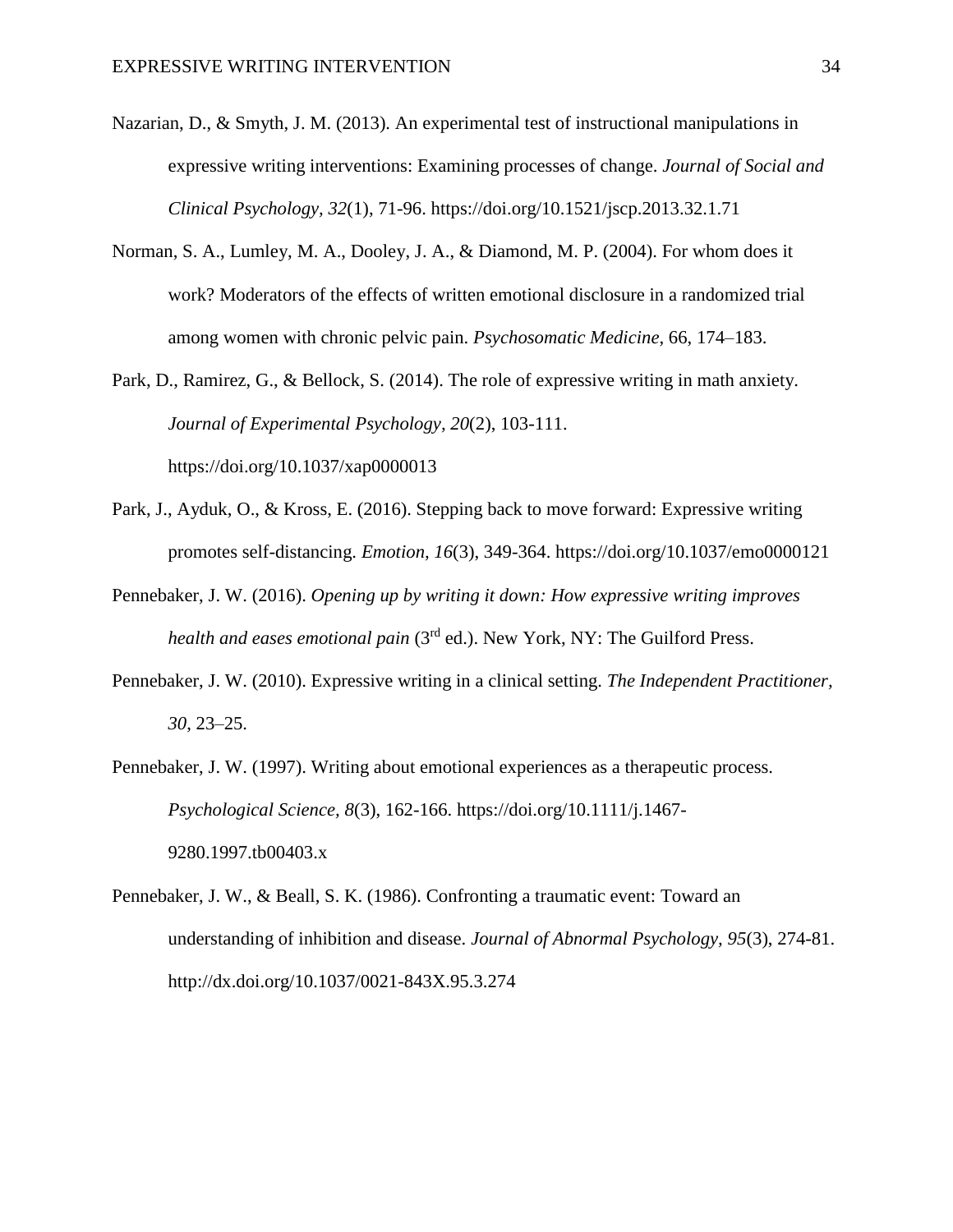- Pennebaker, J. W., & Cung, C. K. (2007). Expressive writing, emotional upheavals, and health. In Friedman, H. S., & Cohen-Silver, R. (Eds.), *Foundations of Health Psychology* (pp/ 263-324). New York, NY: Oxford University Press.
- Pennebaker, J. W. & Francis, M. E. (1996). Cognitive, emotional, and language processes in disclosure. *Cognition and Emotion*, *10,* 601–626. http://dx.doi.org/10.1080/026999396380079
- Pennebaker, J. W., Kiecolt-Glaser, J. K. & Glaser, R. (1988). Disclosure of traumas and immune function: Health implications for psychotherapy. *Journal of Consulting and Clinical Psychology*, *56,* 239–245. http://dx.doi.org/10.1037/0022-006X.56.2.239
- Prehar, C., & Ignelzi, D. (2012). Reaching psychology majors early about the importance of career planning. *Teaching of Psychology, 39*(2), 125-127. https://doi.org/10.1177/0098628312437695
- Rajecki, D. W. (2012). Psychology baccalaureates at work: Major areas sub specializations, earnings, and occupations. *Teaching of Psychology, 39*, 185-199.
- Ramirez, G. & Bullock, S. (2011). Writing about testing worries boosts exam performance in the classroom. *Science, 331*(6014), 211-213. https://doi.org/ 10.1126/science.1199427
- Rani, S. D., & Princely, R. (2016). A true experimental study to assess the effectiveness of expressive writing on the level of stress among adolescent students. *International Centre for Collaborative Research Journal of Nursing Research, 1*(1), 73-81.
- Resick, P. A., Monson, C. M., & Chard, K. M. (2014), *Cognitive Processing Therapy: Veteran/Military version.* Washington, DC: Department of Veteran's Affairs.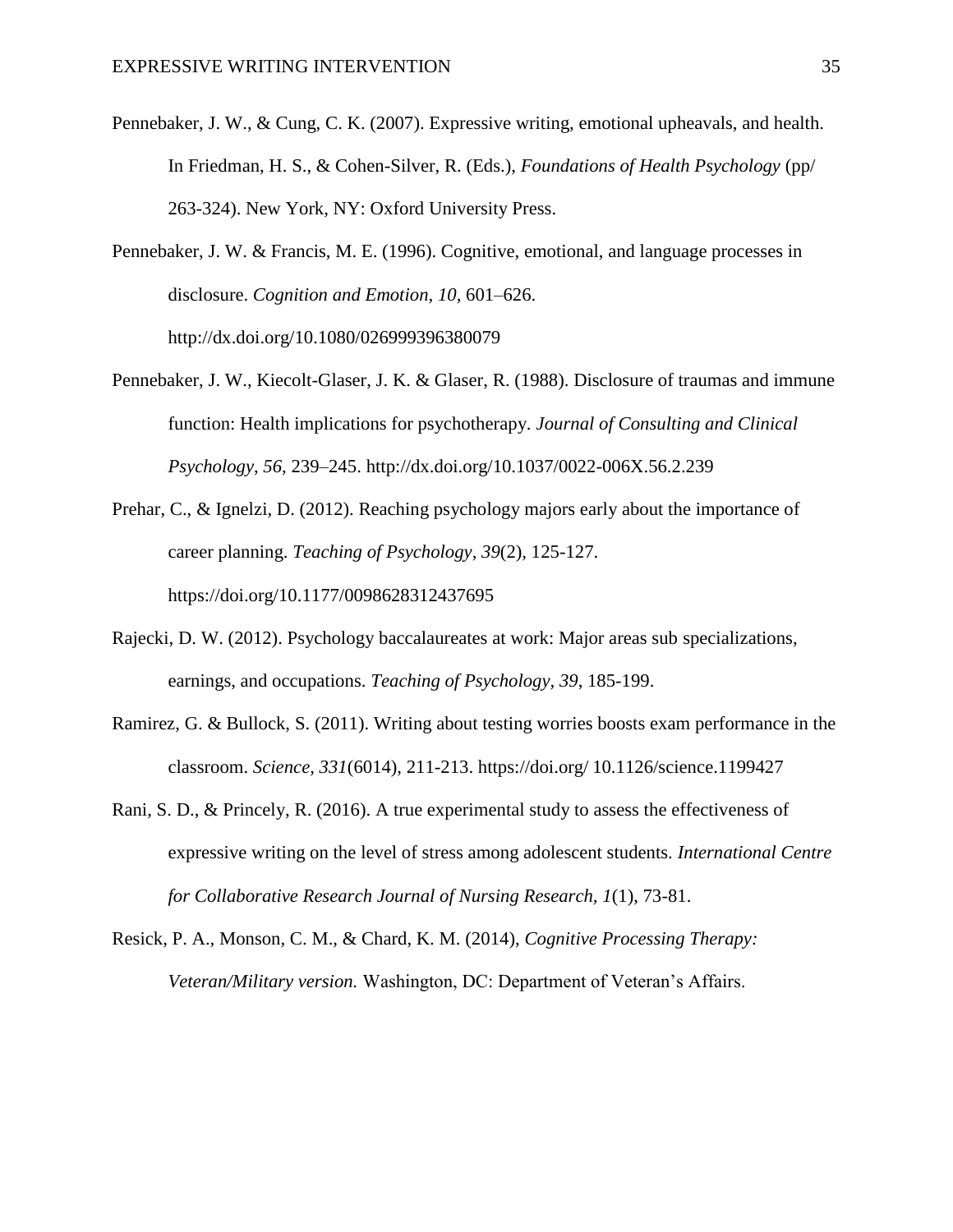- Riddle, J. P., Smith, H. E., & Jones, C. J. (2016). Does written emotional disclosure improve the psychological and physical health of caregivers: A systemic review and meta-analysis. *Behavior Research and Therapy, 80,* 23-32. https://doi.org/10.1016/j.brat.2016.03.004
- Rogers, M. (2012). *Measuring employability among college students: A validation study.* (Master's thesis). Retrieved from The Graduate School at James Madison University Scholarly Commons.
- Roscoe, L. J., & McMahan, E. A. (2014). Outcomes of introduction to the psychology major: Careers and opportunities course. *Teaching of Psychology, 41*(2), 110-114. https://doi.org/10.1177/0098628314530340
- Roscoe, L. J., & Strapp, C. M. (2009). Increasing psychology students' satisfaction with preparedness through a professional issues course. *Teaching of Psychology, 36,* 18-23. https://doi.org/10.1080/00986280802529426
- Rothwell, A., Herbert, I., Rothwell, F. (2008). Self-perceived employability: Construction and initial validation of a scale for university students. *Journal of Vocational Behavior, 73*(1), 1-12. https://doi.org/10.1016/j.jvb.2007.12.001
- Santagata, R., Kersting, N., Givvin, K. B., & Stigler, J. W. (2011). Problem implementation as a lever for change: An experimental study on the effects of professional development program on students' mathematics learning. *Journal of Research on Educational Effectiveness, 4*(1), 1-24. https://doi.org/10.1080/19345747.2010.498562

Schulz, B. (2008). The importance of soft skills. Education beyond academic knowledge. *NAWA Journal of Language and Communication, 2*(1), 146-154. https://doi.org/10.12691/education-5-10-8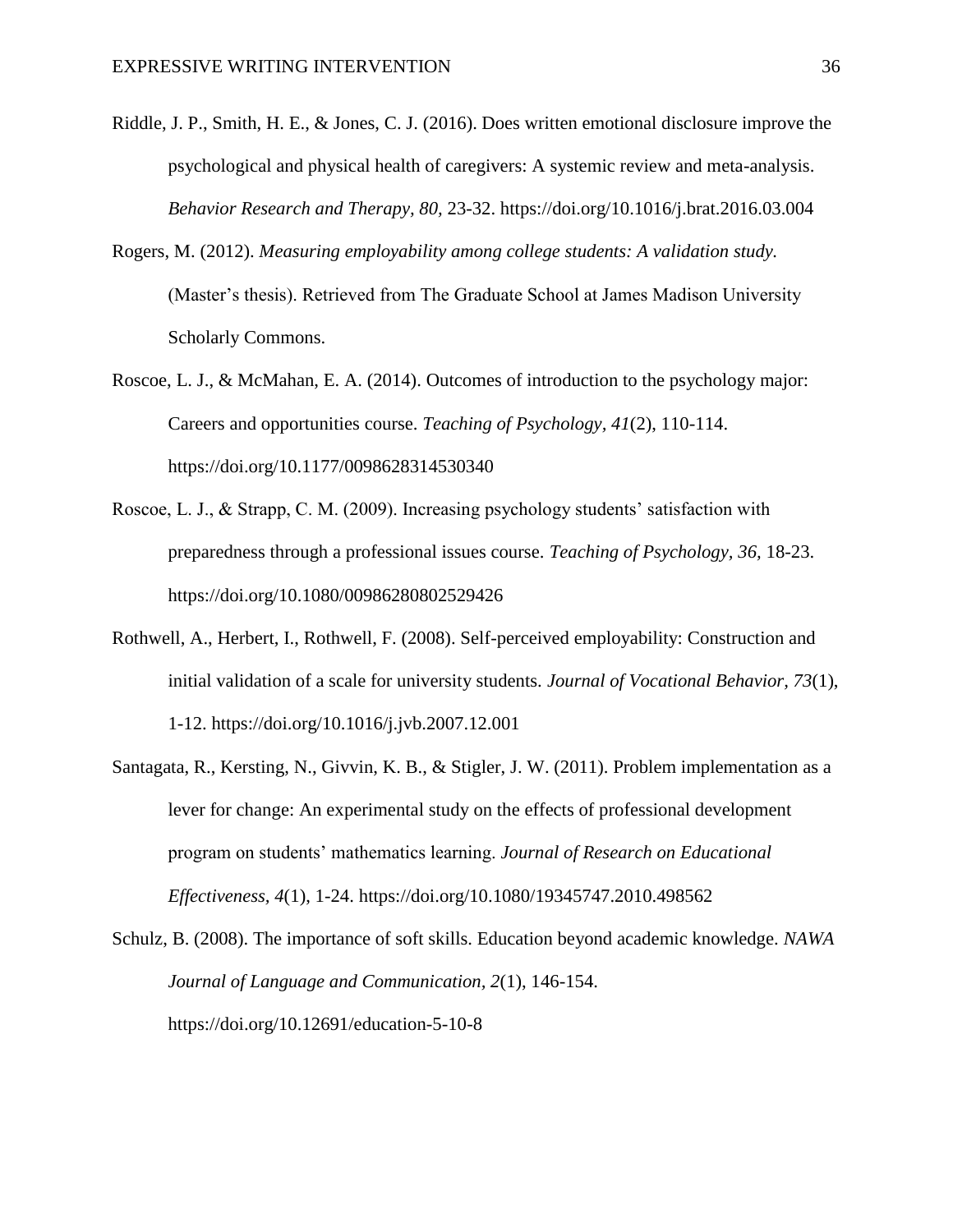- Secretary Commission on Achieving Necessary Skills (2001). What work requires of schools: A secretary's commission on achieving necessary skills. Report for America 2000United States Department of Labor.
- Sheese, B. E., Brown, E. L., & Graziano, W. G. (2004). Emotional expression in cyberspace: Searching for moderators of the Pennebaker disclosure effect via e-mail. *Health Psychology, 23*(5), 457-464. http://dx.doi.org/10.1037/0278-6133.23.5.457
- Sloan, D. M., Marx, B. P., Epstein, E. M., & Lexington, J. M. (2007). Does altering the writing instructions influence outcome associated with written disclosure? *Behavior Therapy, 38,*  155-168. https://doi.org/10.1016/j.beth.2006.06.005
- Sloan, D. M., Marx, B. P., & Epstein, E. M. (2005). Further examination of the exposure model underlying the efficacy of written emotional disclosure. *Journal of Counseling and Clinical Psychology, 73*, 549-554. https://doi.org/10.1016/j.beth.2006.06.005
- Thomas, J. H., & McDaniel, C. R. (2004). Effectiveness of a required course in career planning for psychology majors. *Teaching of Psychology, 31*, 22-27. https://doi.org/10.1207/s15328023top3101\_6
- Travagin, G., Margola, D., & Revenson, T. (2015). How effective are expressive writing interventions for adolescents? A meta-analytic review. *Clinical Psychology Review, 36,* 42-55. https://doi.org/10.1016/j.cpr.2015.01.003
- Young, C. M., Rodriguez, L. M., & Neighbors, C. (2013). Expressive writing as a brief intervention for reducing drinking intentions. *Addictive Behaviors, 38*(12), 2913-2917. https://doi.org/ 10.1016/j.addbeh.2013.08.025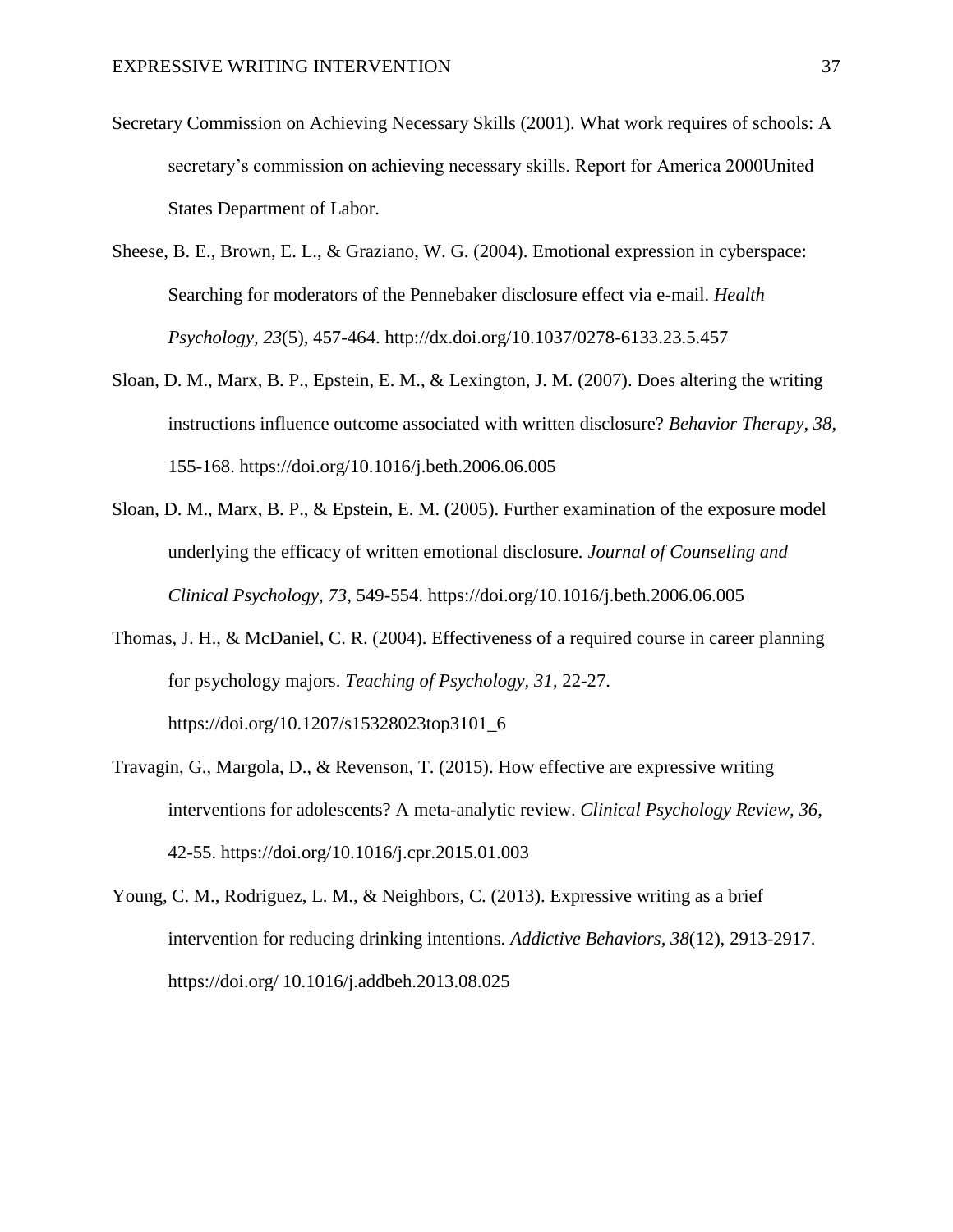|                  | <b>Self-Perceived Employability Scale</b>                                                                | Strongly<br>Disagree | Disagree       | Neutral | Agree                    | Strongly<br>Agree |
|------------------|----------------------------------------------------------------------------------------------------------|----------------------|----------------|---------|--------------------------|-------------------|
| 1.               | I regard my academic work as a top<br>priority.                                                          | 1                    | 2              | 3       | 4                        | 5                 |
| 2.               | The status of this university is a<br>significant asset to me in job seeking.                            |                      | 2              | 3       | $\overline{4}$           | 5                 |
| 3.               | My university has an outstanding<br>reputation in my field(s) of study.                                  |                      | 2              | 3       | $\overline{\mathcal{A}}$ | 5                 |
| $\overline{4}$ . | My chosen subject(s) rank(s) highly in<br>terms of social status.                                        |                      | $\mathfrak{D}$ | 3       | $\overline{\mathcal{A}}$ | 5                 |
| 5.               | My degree is seen as leading to a<br>specific career that is generally<br>perceived as highly desirable. | 1                    | $\mathfrak{D}$ | 3       | $\overline{4}$           | 5                 |
| 6.               | There are plenty of job vacancies in<br>the geographical area where I am<br>looking.                     | 1                    | 2              | 3       | 4                        | 5                 |
| 7.               | The skills and abilities that I possess<br>are what employers are looking for.                           |                      | $\mathfrak{D}$ | 3       | 4                        | 5                 |
| 8.               | I feel I could get any job as long as my<br>skills and experience are reasonably<br>relevant.            |                      | 2              | 3       | 4                        | 5                 |

# **Appendix A**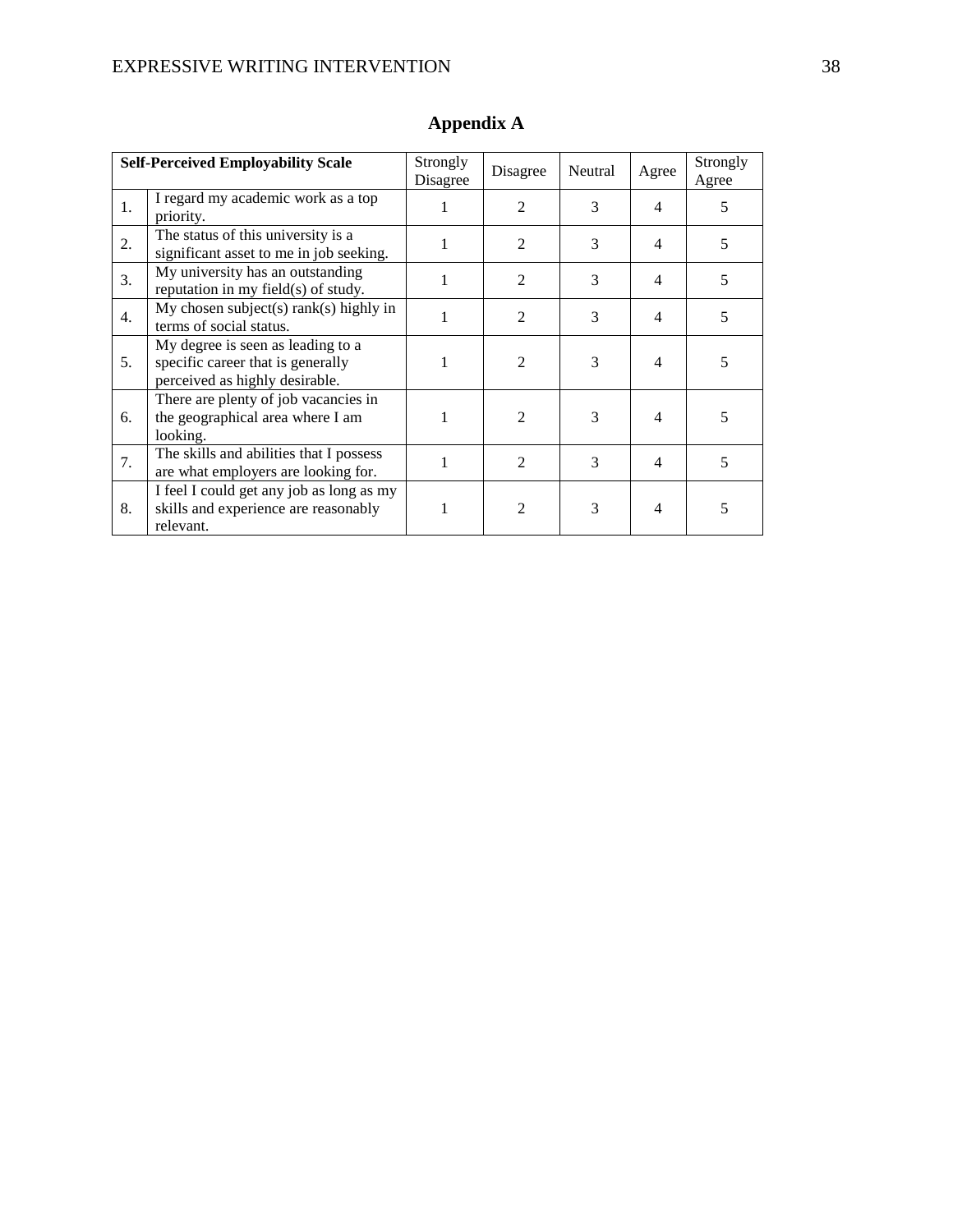|                | <b>Survey in Professional Development in</b><br>Psychology                                          | Strongly<br>Disagree | Disagree       | Neutral        | Agree          | Strongly<br>Agree |
|----------------|-----------------------------------------------------------------------------------------------------|----------------------|----------------|----------------|----------------|-------------------|
| $\mathbf{1}$   | I have a good understanding of the<br>subfields within psychology and which<br>ones interest me     | $\mathbf{1}$         | $\overline{2}$ | 3              | 4              | 5                 |
| $\overline{2}$ | I am familiar with the jobs I could attain<br>with a BA/BS in psychology                            | $\mathbf{1}$         | $\overline{2}$ | 3              | $\overline{4}$ | 5                 |
| 3              | I am certain I will be able to work in a<br>psychology-related job                                  | $\mathbf{1}$         | $\overline{2}$ | 3              | $\overline{4}$ | 5                 |
| $\overline{4}$ | I understand some of the disciplines<br>related to psychology                                       | $\mathbf{1}$         | $\overline{2}$ | $\overline{3}$ | $\overline{4}$ | 5                 |
| 5              | I am committed to the psychology<br>major                                                           | $\mathbf{1}$         | $\overline{2}$ | 3              | $\overline{4}$ | 5                 |
| 6              | I want a career that is psychology-<br>related                                                      | $\mathbf{1}$         | $\overline{2}$ | 3              | $\overline{4}$ | 5                 |
| $\overline{7}$ | I understand the course requirements for<br>the psychology major at this university                 | 1                    | $\overline{2}$ | 3              | $\overline{4}$ | 5                 |
| 8              | I understand the requirements for a<br>psychology minor at this university                          | $\mathbf{1}$         | $\overline{2}$ | 3              | $\overline{4}$ | 5                 |
| 9              | I know about the opportunities in<br>psychology that I can experience<br>outside of the classroom   | 1                    | $\overline{2}$ | 3              | $\overline{4}$ | 5                 |
| 10             | I know about the opportunities across<br>campus that I can participate in                           | $\mathbf{1}$         | $\overline{2}$ | 3              | $\overline{4}$ | 5                 |
| 11             | After this course, I am still interested in<br>majoring in psychology                               | $\mathbf{1}$         | $\overline{2}$ | 3              | $\overline{4}$ | 5                 |
| 12             | I know how to find information about<br>psychology on the internet                                  | $\mathbf{1}$         | $\overline{2}$ | 3              | $\overline{4}$ | 5                 |
| 13             | I understand the importance of math<br>and science in psychology                                    | $\mathbf{1}$         | $\overline{2}$ | 3              | $\overline{4}$ | 5                 |
| 14             | I know how to find information about<br>psychology using PsycINFO                                   | $\mathbf{1}$         | $\overline{2}$ | 3              | $\overline{4}$ | 5                 |
| 15             | I have a good understanding of the<br>study skills needed for success in<br>college                 | 1                    | $\overline{2}$ | 3              | $\overline{4}$ | 5                 |
| 16             | I am familiar with the careers graduates<br>from this program have attained                         | 1                    | $\overline{2}$ | 3              | $\overline{4}$ | 5                 |
| 17             | I am familiar with the day-to-day work<br>of psychologists in various fields                        | $\mathbf{1}$         | $\overline{2}$ | 3              | $\overline{4}$ | 5                 |
| 18             | I understand the ethical implications of<br>studying psychology and doing<br>psychological research | $\mathbf{1}$         | $\overline{2}$ | 3              | 4              | 5                 |
| 19             | I am familiar with the APA ethics code<br>and what it entails                                       | $\mathbf{1}$         | $\overline{2}$ | $\overline{3}$ | $\overline{4}$ | 5                 |
| 20             | Letters of recommendation are an<br>important part of the post-BA/BS<br>process                     | $\mathbf{1}$         | $\overline{2}$ | 3              | 4              | 5                 |

# **Appendix B**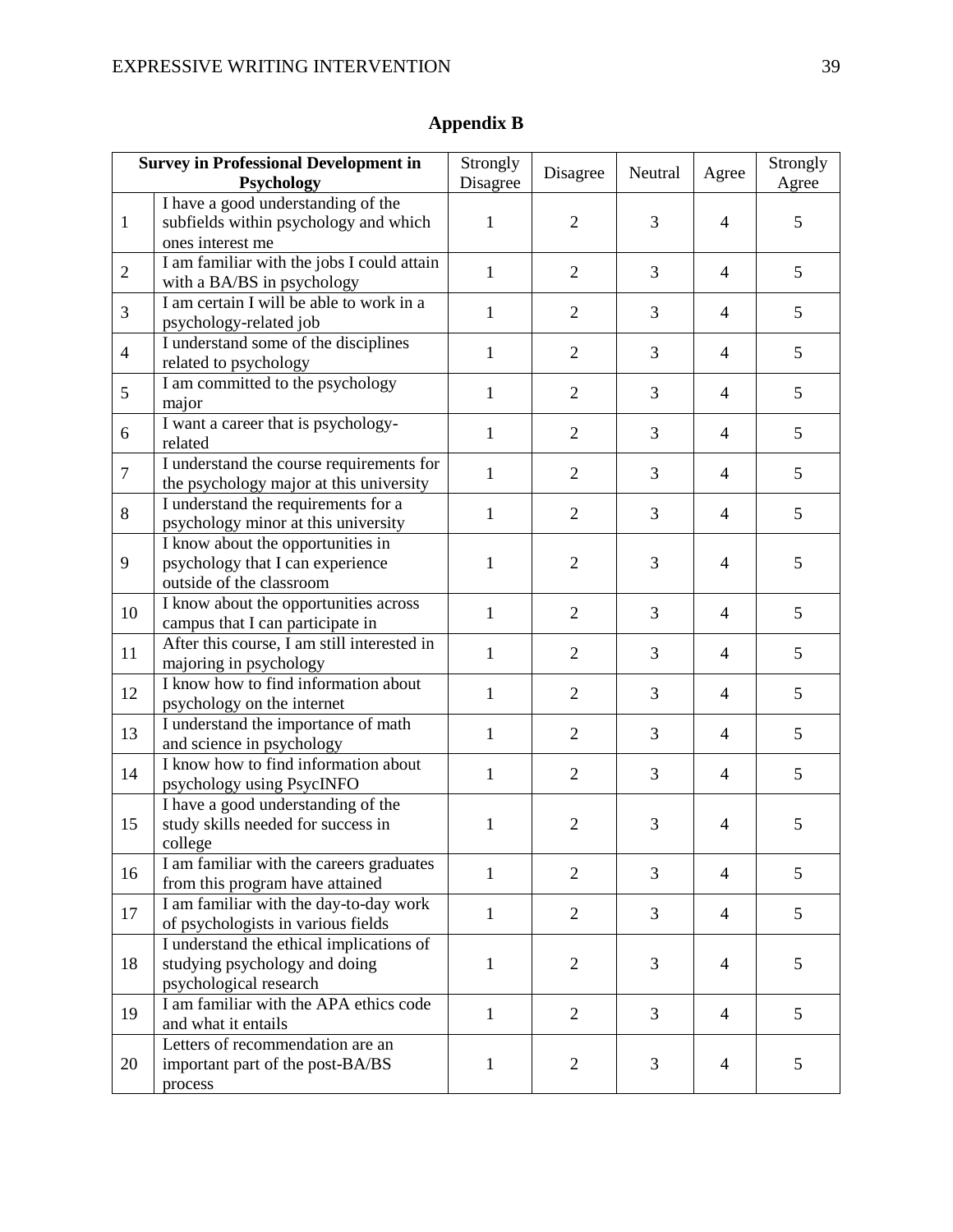# EXPRESSIVE WRITING INTERVENTION 40

| 21 | I feel prepared for any type of post-<br><b>BA/BS</b> career                                            | 2                           | 3 | $\overline{4}$ | 5 |
|----|---------------------------------------------------------------------------------------------------------|-----------------------------|---|----------------|---|
| 22 | I know the information necessary to<br>apply for graduate programs I<br>psychology                      | $\mathcal{D}_{\mathcal{L}}$ | 3 | $\overline{4}$ | 5 |
| 23 | I feel prepared to apply for graduate<br>school                                                         | $\mathfrak{D}$              | 3 | 4              | 5 |
| 24 | I feel prepared to find and apply for a<br>job after graduation                                         | $\overline{c}$              | 3 | 4              | 5 |
| 25 | I know where/how to find answers to<br>questions I have surrounding<br>psychology major                 | 2                           | 3 | 4              | 5 |
| 26 | I know where/how to find answers to<br>questions I have surrounding<br>psychology career                | 2                           | 3 | $\overline{4}$ | 5 |
| 27 | I know where/how to find answers to<br>questions I have surrounding<br>psychology research              | $\mathcal{D}_{\mathcal{L}}$ | 3 | 4              | 5 |
| 28 | I know where/how to find answers to<br>questions about attaining a job in a<br>psychology-related field | $\mathfrak{D}$              | 3 | 4              | 5 |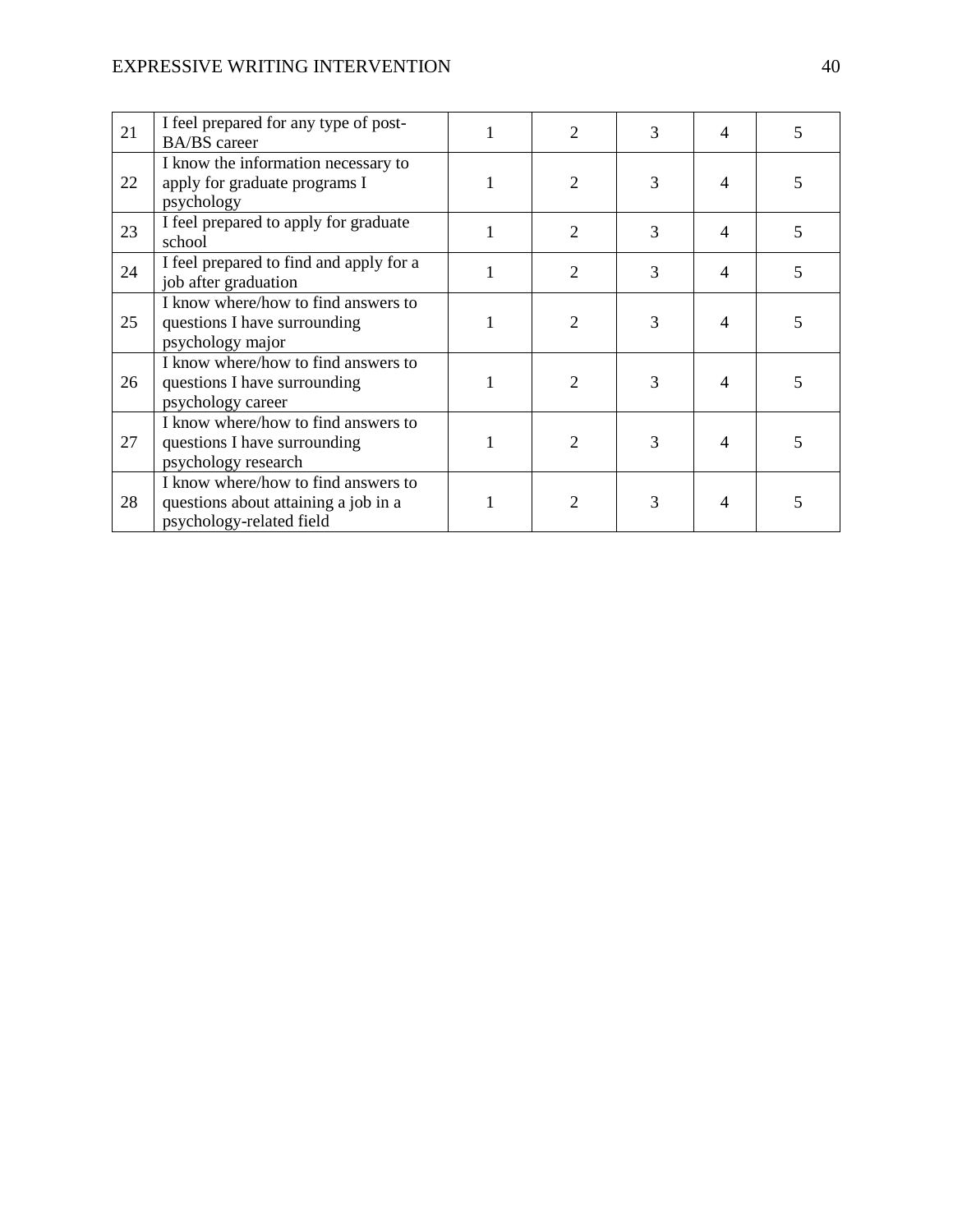|                | <b>Survey in Professional</b><br><b>Development in Communications</b>                                       | Strongly<br>Disagree | Disagree       | Neutral | Agree          | Strongly<br>Agree |
|----------------|-------------------------------------------------------------------------------------------------------------|----------------------|----------------|---------|----------------|-------------------|
| $\mathbf{1}$   | I have a good understanding<br>of the subfields within<br>communications and which<br>ones interest me      | 1                    | $\overline{2}$ | 3       | $\overline{4}$ | 5                 |
| $\overline{2}$ | I am familiar with the jobs I<br>could attain with a BA/BS in<br>communications                             | $\mathbf{1}$         | $\overline{2}$ | 3       | $\overline{4}$ | 5                 |
| 3              | I am certain I will be able to<br>work in a communications-<br>related job                                  | $\mathbf{1}$         | $\overline{2}$ | 3       | $\overline{4}$ | 5                 |
| $\overline{4}$ | I understand some of the<br>disciplines related to<br>communications                                        | $\mathbf{1}$         | $\overline{2}$ | 3       | $\overline{4}$ | 5                 |
| 5              | I am committed to the<br>communications major                                                               | $\mathbf{1}$         | 2              | 3       | $\overline{4}$ | 5                 |
| 6              | I want a career that is<br>communications-related                                                           | $\mathbf{1}$         | $\overline{2}$ | 3       | $\overline{4}$ | 5                 |
| $\tau$         | I understand the course<br>requirements for the<br>communications major at<br>this university               | $\mathbf{1}$         | 2              | 3       | $\overline{4}$ | 5                 |
| 8              | I understand the<br>requirements for a<br>communications minor at<br>this university                        | $\mathbf{1}$         | $\overline{2}$ | 3       | $\overline{4}$ | 5                 |
| 9              | I know about the<br>opportunities in<br>communications that I can<br>experience outside of the<br>classroom | 1                    | $\overline{2}$ | 3       | $\overline{4}$ | 5                 |
| 10             | I know about the<br>opportunities across campus<br>that I can participate in                                | 1                    | $\overline{2}$ | 3       | 4              | 5                 |
| 11             | After this course, I am still<br>interested in majoring in<br>communications                                | $\mathbf{1}$         | $\overline{2}$ | 3       | 4              | 5                 |
| 12             | I know how to find<br>information about<br>communications on the<br>internet                                | $\mathbf{1}$         | $\overline{2}$ | 3       | $\overline{4}$ | 5                 |
| 13             | I understand the importance<br>of math and science in<br>communications                                     | $\mathbf{1}$         | $\overline{2}$ | 3       | 4              | 5                 |
| 14             | I know how to find<br>information about                                                                     | $\mathbf{1}$         | $\overline{2}$ | 3       | 4              | 5                 |

# **Appendix C**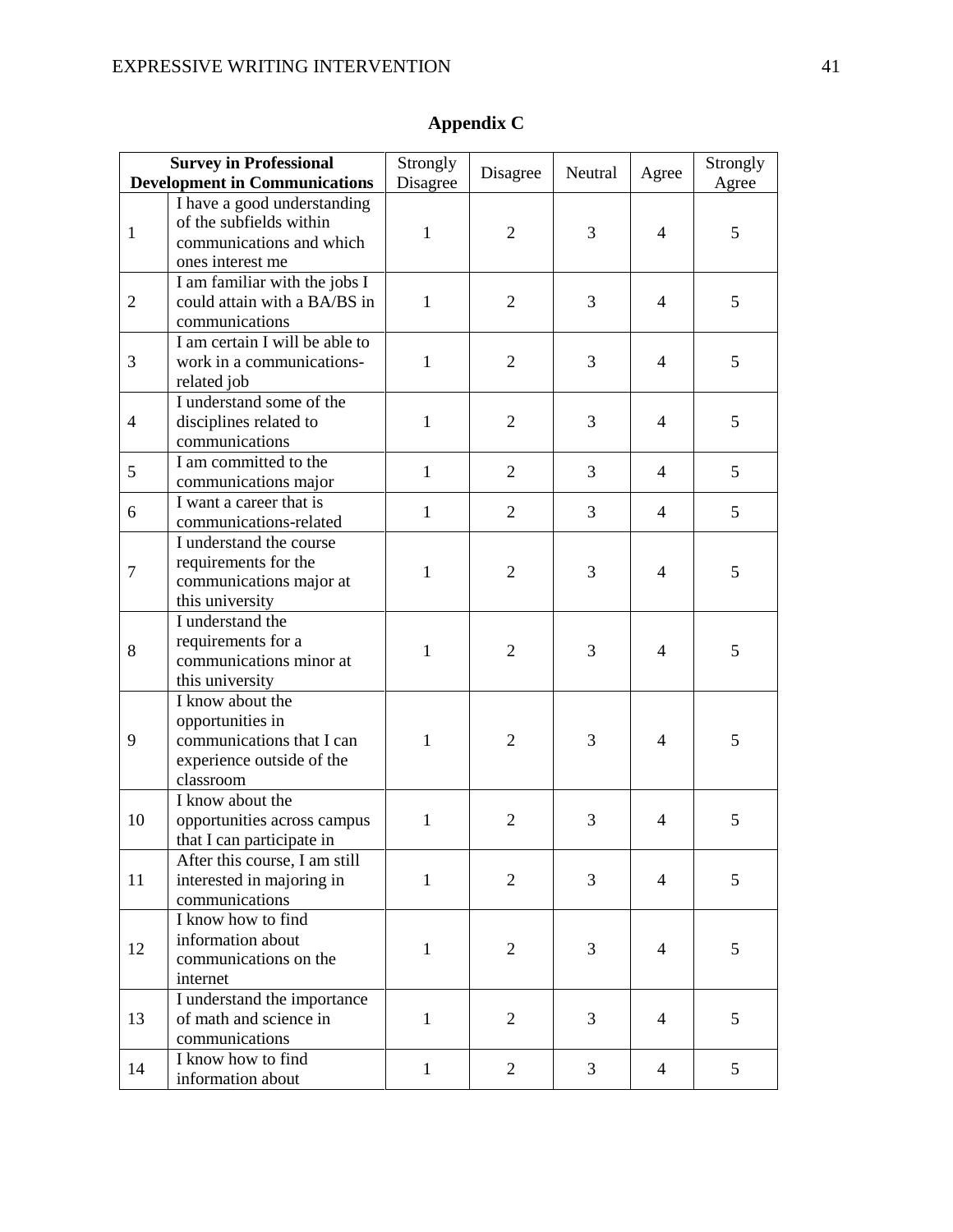|    | communications using<br><b>ABI/INFORM Global</b>                                                                  |              |                |   |                |               |
|----|-------------------------------------------------------------------------------------------------------------------|--------------|----------------|---|----------------|---------------|
| 15 | I have a good understanding<br>of the study skills needed for<br>success in college                               | $\mathbf{1}$ | $\overline{2}$ | 3 | $\overline{4}$ | 5             |
| 16 | I am familiar with the<br>careers graduates from this<br>program have attained                                    | 1            | $\overline{2}$ | 3 | 4              | 5             |
| 17 | I am familiar with the day-<br>to-day work of<br>communications graduates<br>in various fields                    | $\mathbf{1}$ | $\overline{2}$ | 3 | $\overline{4}$ | 5             |
| 18 | I understand the ethical<br>implications of studying<br>communications and doing<br>communications research       | 1            | $\overline{2}$ | 3 | $\overline{4}$ | 5             |
| 19 | I am familiar with the SPJ<br>ethics code and what it<br>entails                                                  | $\mathbf{1}$ | $\overline{2}$ | 3 | $\overline{4}$ | 5             |
| 20 | Letters of recommendation<br>are an important part of the<br>post-BA/BS process                                   | 1            | $\overline{2}$ | 3 | $\overline{4}$ | 5             |
| 21 | I feel prepared for any type<br>of post-BA/BS career                                                              | $\mathbf{1}$ | $\overline{2}$ | 3 | $\overline{4}$ | 5             |
| 22 | I know the information<br>necessary to apply for<br>graduate programs I<br>communications                         | $\mathbf{1}$ | $\overline{2}$ | 3 | $\overline{4}$ | 5             |
| 23 | I feel prepared to apply for<br>graduate school                                                                   | $\mathbf{1}$ | $\overline{2}$ | 3 | $\overline{4}$ | 5             |
| 24 | I feel prepared to find and<br>apply for a job after<br>graduation                                                | $\mathbf{1}$ | $\overline{2}$ | 3 | 4              | 5             |
| 25 | I know where/how to find<br>answers to questions I have<br>surrounding a<br>communications major                  |              | 2              | 3 | 4              | $\mathcal{L}$ |
| 26 | I know where/how to find<br>answers to questions I have<br>surrounding communications<br>careers                  | $\mathbf{1}$ | $\overline{2}$ | 3 | $\overline{4}$ | 5             |
| 27 | I know where/how to find<br>answers to questions I have<br>surrounding communications<br>research                 | $\mathbf{1}$ | $\overline{2}$ | 3 | $\overline{4}$ | 5             |
| 28 | I know where/how to find<br>answers to questions about<br>attaining a job in a<br>communications-related<br>field | $\mathbf{1}$ | $\overline{2}$ | 3 | $\overline{4}$ | 5             |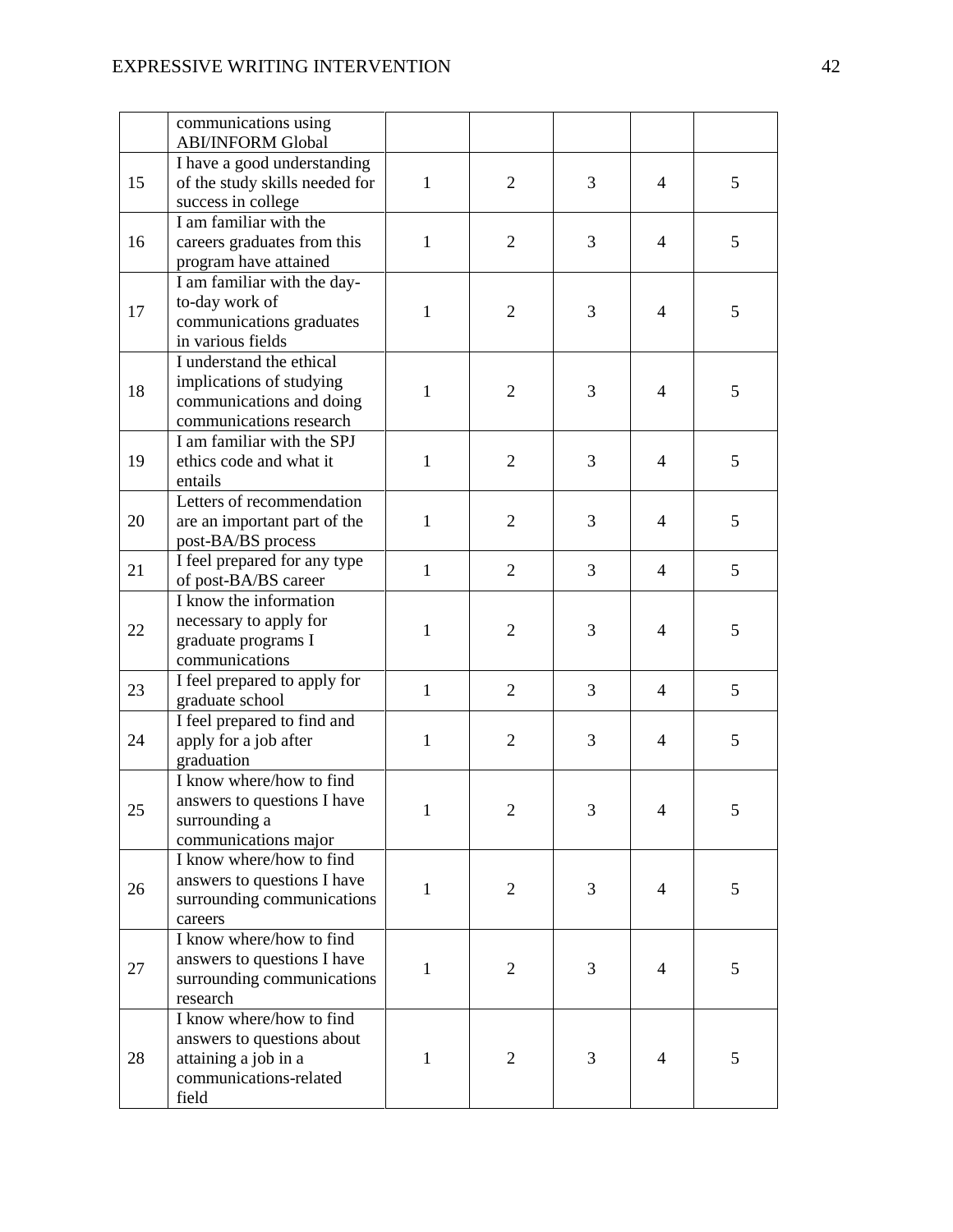# **Appendix D**

### **Informed Consent**

The Department of Psychology supports the practice of protection for human subjects participating in research. The following information is provided so that you can decide whether you wish to participate in the present study. You should be aware that even if you agree to participate you are free to withdraw at any time, without penalty.

A major complaint among employers today is that college graduates do not possess the skills required to be successful in a career. A growing body of research suggests that expressive writing is a versatile and flexible brief intervention that generally results in moderate positive gains. The purpose of this research isto explore the application of expressive writing to the perception of professional development. More precisely, we are interested in understanding how positive expressive writing cues may increase perceived preparation for the professional world when compared against neutral expressive writing cues. Accordingly, you will be asked to self-report your feelings and perceptions regarding your preparation for a career in the field of psychology before and after participating in a brief expressive writing intervention.

Participation in this study will include answering a 36 survey questions, in writing, at the beginning of the class and before and after the completion of the intervention. These questions are expected to take less than 10 minutes to answer fully. Participation will also involve completing a 15-minute writing assignment for 5 consecutive days starting on the  $11<sup>th</sup>$  day of the class. Participation is not a requirement for your grade in the class. Participants are not expected to experience any negative outcomes from their participation, although the possibility of experiencing some mild psychological discomfort related to examining one's own memories, wants, and desires exists.

Your participation is solicited, but strictly voluntary. Be assured that your name will not be associated in any way with the research findings. We appreciate your cooperation very much. Please print this form for your records. Please contact the following individuals for questions in regard to your participation:

Dr. RaLynn Schmalzried, Principle Investigator, Department of Psychology, Washburn University (785) 670-3006 [RaLynn.Schmalzried@washburn.edu](mailto:RaLynn.Schmalzried@washburn.edu)

Caleb Hallauer, Department of Psychology, Washburn University [caleb.hallauer@washburn.edu](mailto:caleb.hallauer@washburn.edu) TracyRoutsong, Chair, Institutional Review Board, Washburn University [tracy.routsong@washburn.edu](mailto:tracy.routsong@washburn.edu)

- . - -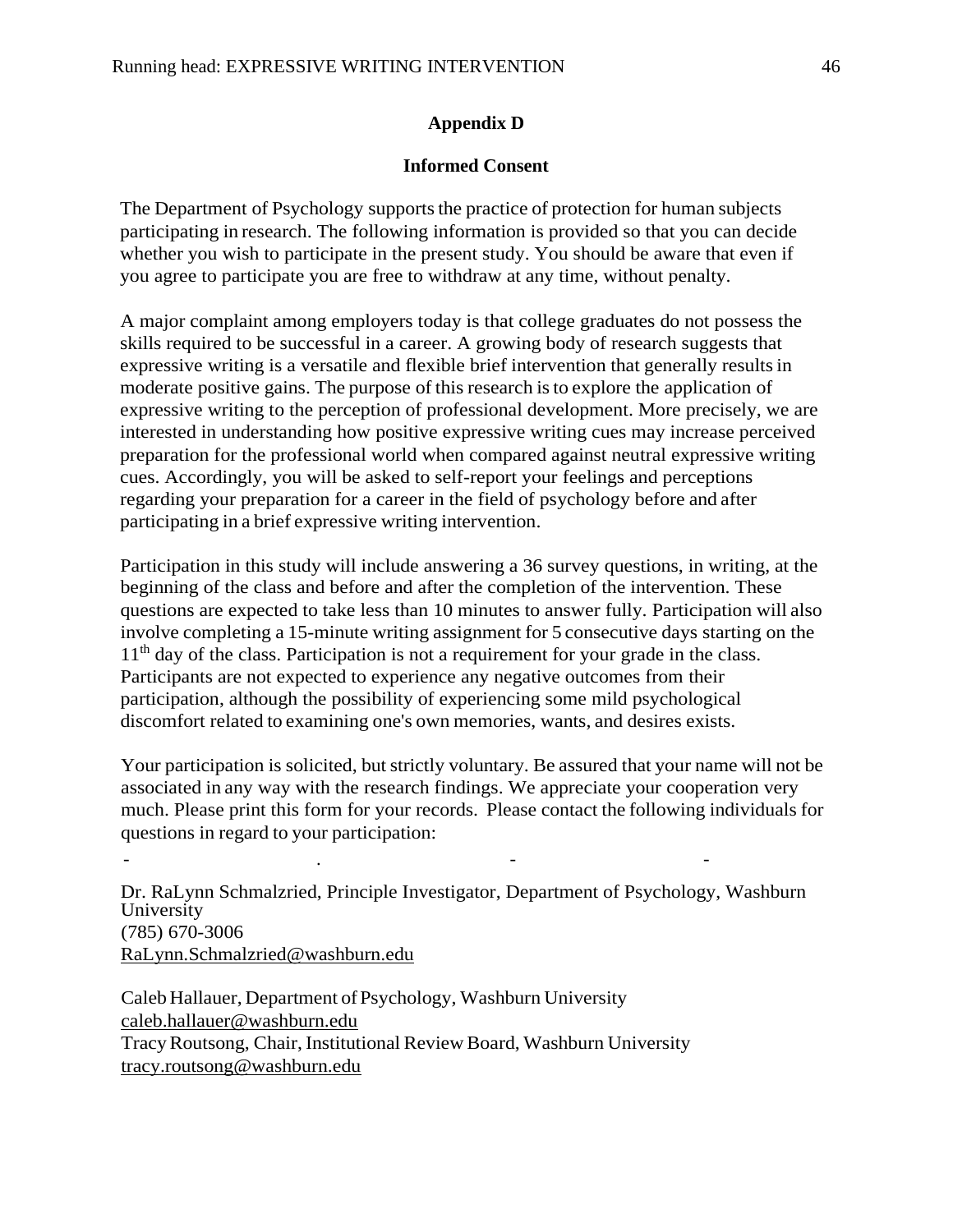I understand this project is research and that my participation is completely voluntary. I also understand that if l decide to participate in this study, I **may withdraw my consent at any time, and stop participating at any time without explanation, penalty, or loss of benefits or academic standing to which I may otherwise be entitled. Finally, I understand that I may read a peer-reviewed article from a psychology journal and respond to it in writing for credit rather than participating in research studies.**

Signature: \_\_\_\_\_\_\_\_\_\_\_\_\_\_\_\_\_\_\_\_\_\_\_\_\_ Date:\_\_\_\_\_\_\_\_\_\_\_\_\_\_\_\_\_\_\_\_\_\_\_\_\_

Printed Name:\_\_\_\_\_\_\_\_\_\_\_\_\_\_\_\_\_\_\_\_\_\_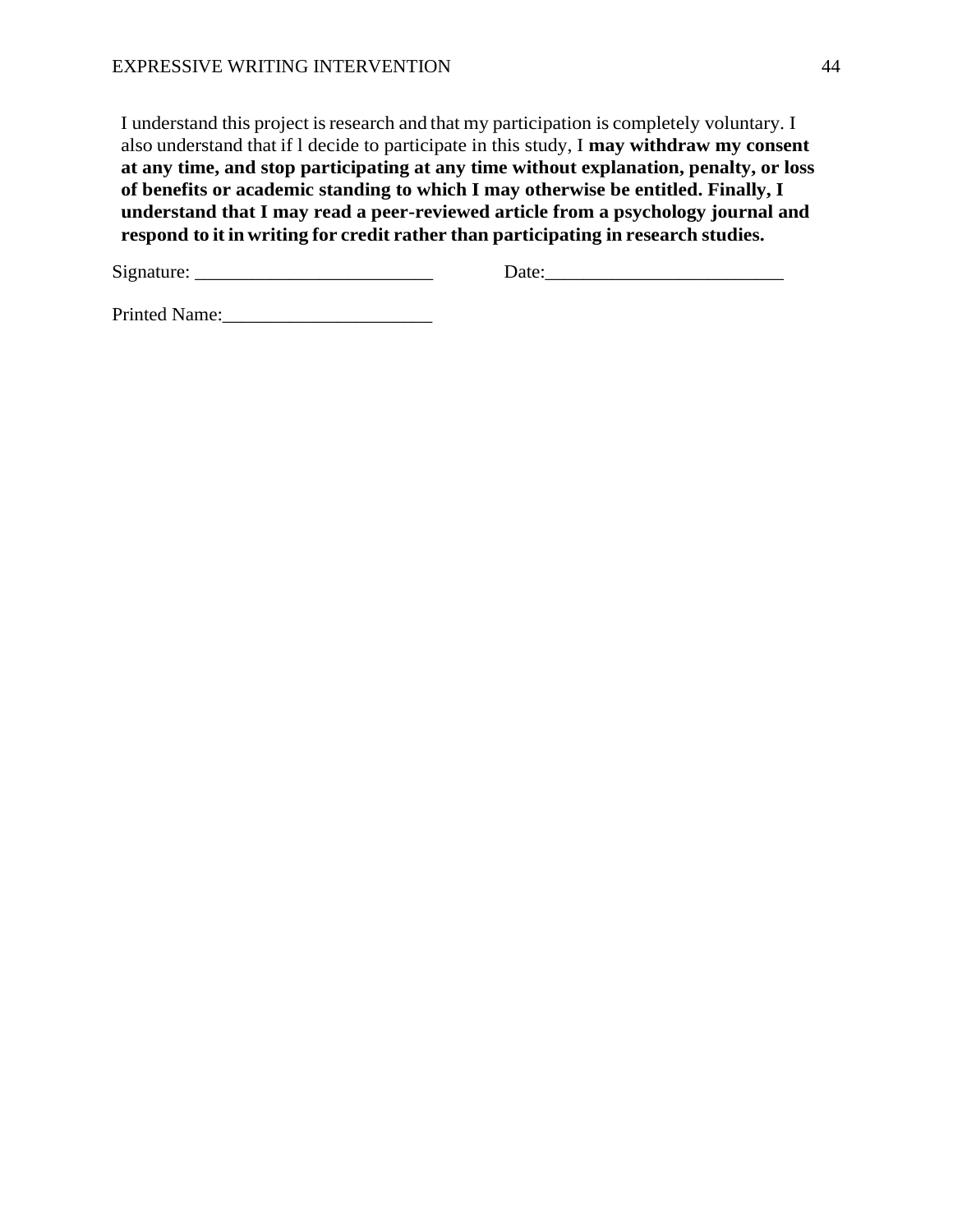# **Appendix E**

# **Writing Instructions:**

Please write about the following topic for 15 minutes. You are not being graded in any way, so do not worry about organization, flow, or sentence structure. It is okay to repeat yourself. Make sure to specifically include any emotions that come to mind as you write. Please write continuously until you are told to stop.

# *Administrator*

Timing is crucial. Make sure that everyone starts and ends at the same time. Further, make sure that EVERY student writes continuously for the entire 15 minutes. It is okay if they repeat themselves as long as they are writing on the topic.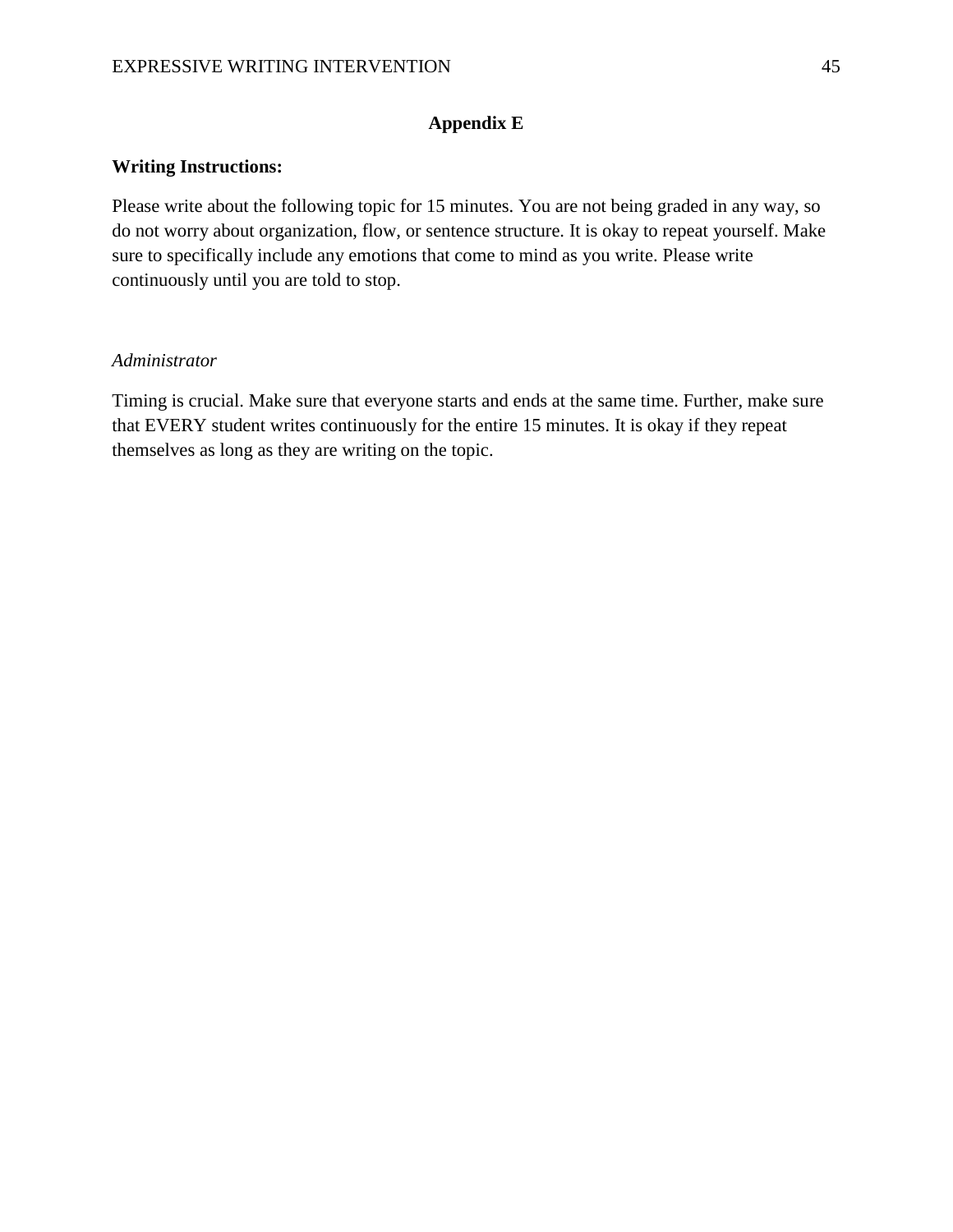## **Appendix F**

# **Neutral Cues**

- Day 1 Write about your first day at Washburn University
- Day 2 Write about the first job you ever had
- Day 3 Write about the first research paper you were assigned
- Day 4 Write about the first book report you ever had to do
- Day 5 Write about your last day of high school

#### **Positive Cues**

- Day 1 Write about a time when were able to achieve a difficult goal that was important to you.
- Day 2 Write about how your current actions are consistent with your long-term career goals.
- Day 3 Write about a project or research paper in which you put forth a lot of effort received a good grade.
- Day 4 Write about your ideal job or career.
- Day 5 State a major obstacle to achieving your ideal job or career and write about some ways to overcome this obstacle.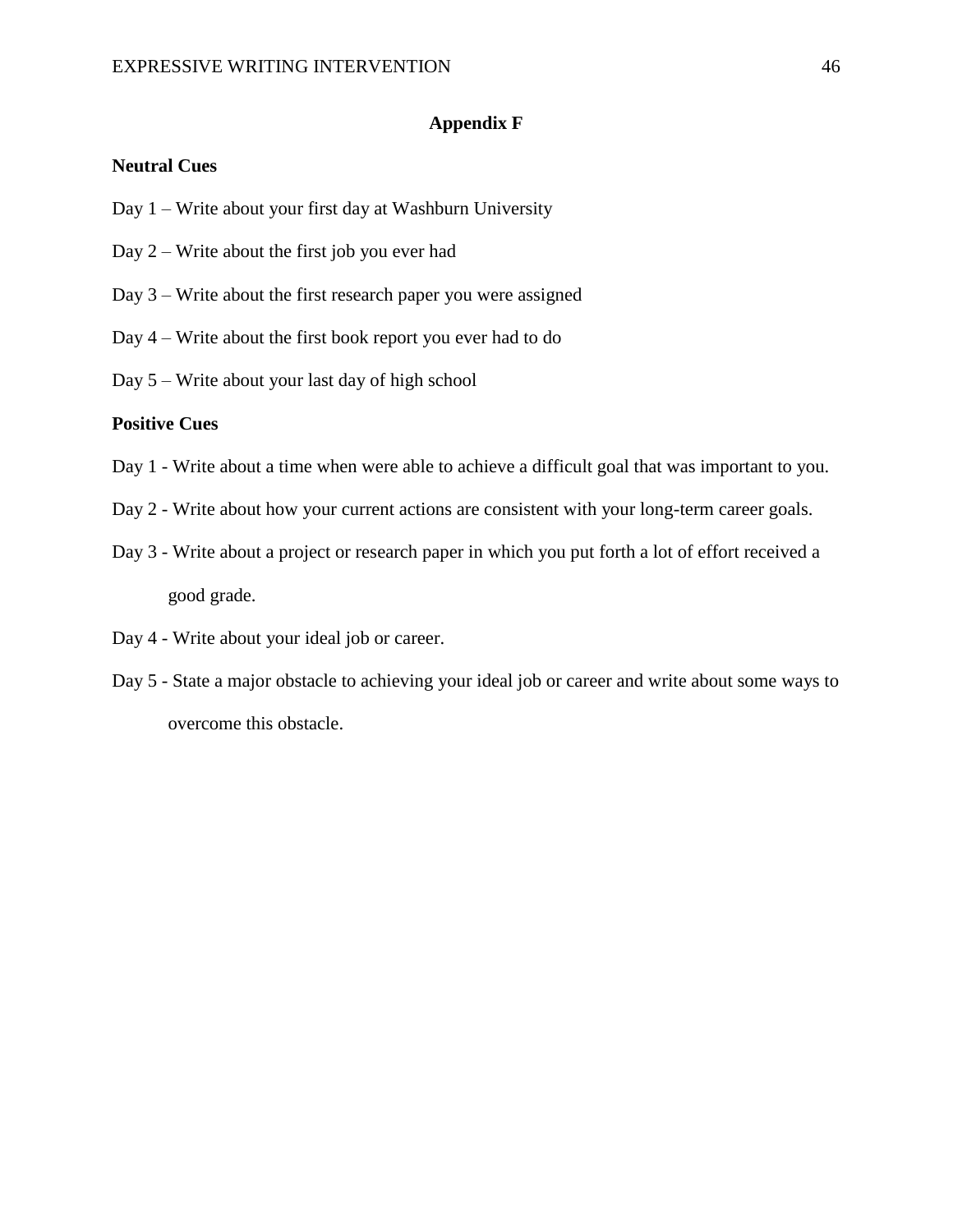# **Appendix G**

# **Demographic Information**

- 1. How old are you? \_\_\_\_\_\_
- 2. Please describe your race/ethnicity \_\_\_\_\_\_
	- a. Latino/Hispanic
	- b. Black/African American
	- c. Asian
	- d. Native American
	- e. Pacific Islander
	- f. White/Caucasian
	- g. Biracial/Mixed
	- h. Other (Please specify)
- 3. If you are a student, what is your class year? \_\_\_\_\_\_
	- a. Freshman
	- b. Sophomore
	- c. Junior
	- d. Senior
	- e. 5<sup>th</sup> year or more undergraduate
	- f. Graduate student
	- g. Not applicable